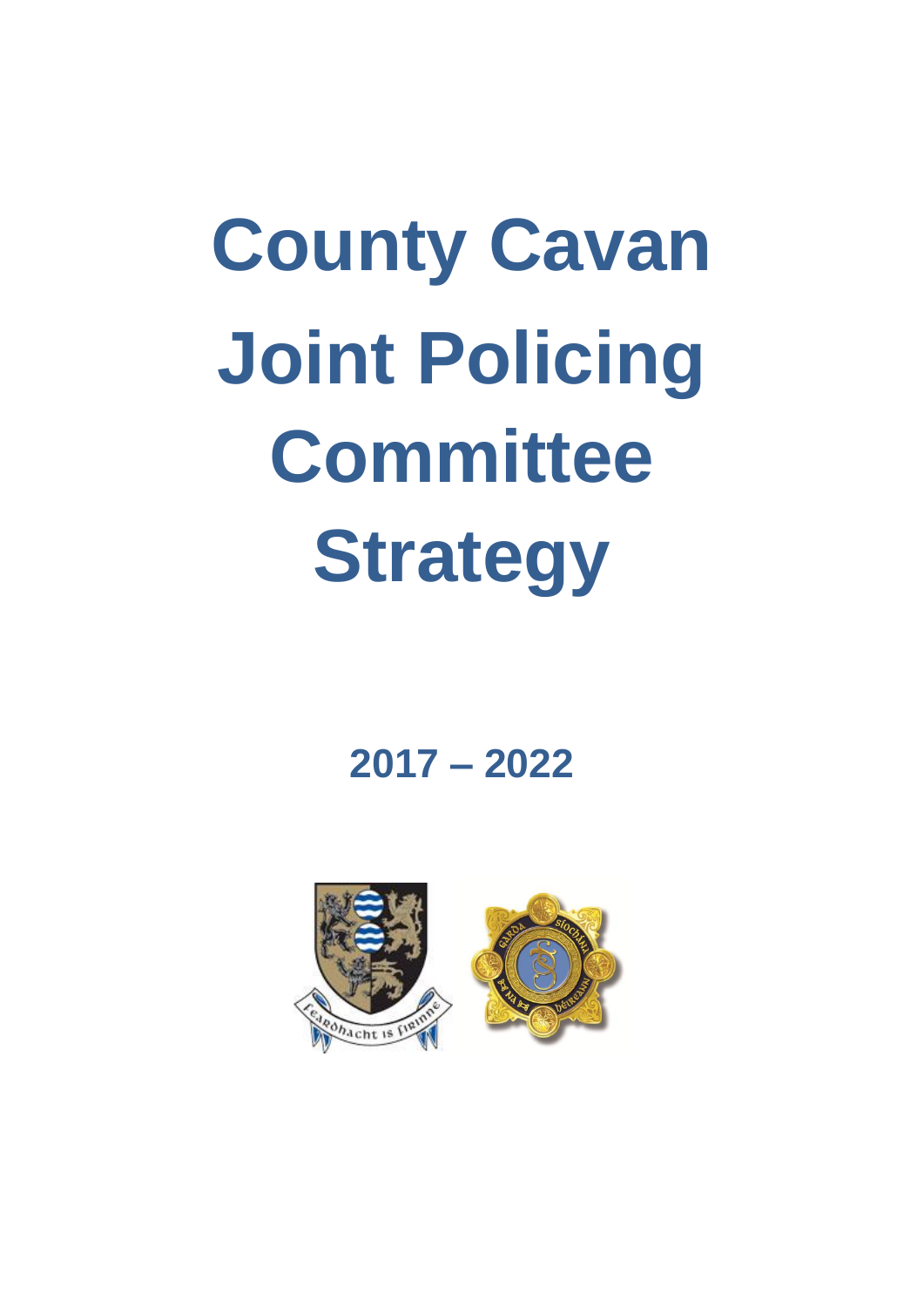#### **Comhchoiste Póilineacht Chontae an Chabháin**

County Cavan Joint Policing Committee

#### **Chairperson's Foreword**

Seo an plean stráitéiseach agus na haidhmeanna atá beartaithe ag Comhchoiste Póilíneacht Chondae an Chábhain go ceann sé bliain eile.

Our Strategic Plan sets out the objectives of the County Cavan Joint Policing Committee for the coming six years. The proposals set out herein are the result of wide ranging discussion amongst members of the JPC, formal public consultation and engagement with relevant services in the County and Region.

I want to particularly acknowledge the work of Grainne Boyle of Cavan County Council and Inspector Nial McKiernan of An Garda Síochána in turning the feedback from all interested parties into this clear, concise and informative document.

The ongoing positive engagement by public representatives, community representatives, officials from Cavan County Council and An Garda Síochána through the JPC ensures that this Plan is both ambitious and realistic.

It is important to acknowledge that whilst the JPC offers a forum to engage, question and suggest, it is not a decision making body. This document sets out what we hope to achieve in coming years but decisions on the resources needed to allow the local Gardai continue to make communities safer, to allow other relevant agencies educate road users, build healthy communities, make us aware of the dangers of drug use and assisting those who want to break from the cycle of crime and dependence are determined elsewhere.

Many more convictions will ensue from the welcomed re-establishment of a dedicated Garda Regional Drug Unit but existing services do not have the wherewithal to provide counselling and support so that those apprehended do not simply remain part of a problem to be dealt with by the criminal justice system.

No State Service can succeed without the general support of and engagement with the public. The desire of local communities to protect the vulnerable, prevent crime and assist the Gardai apprehend criminals can be seen in the work of Community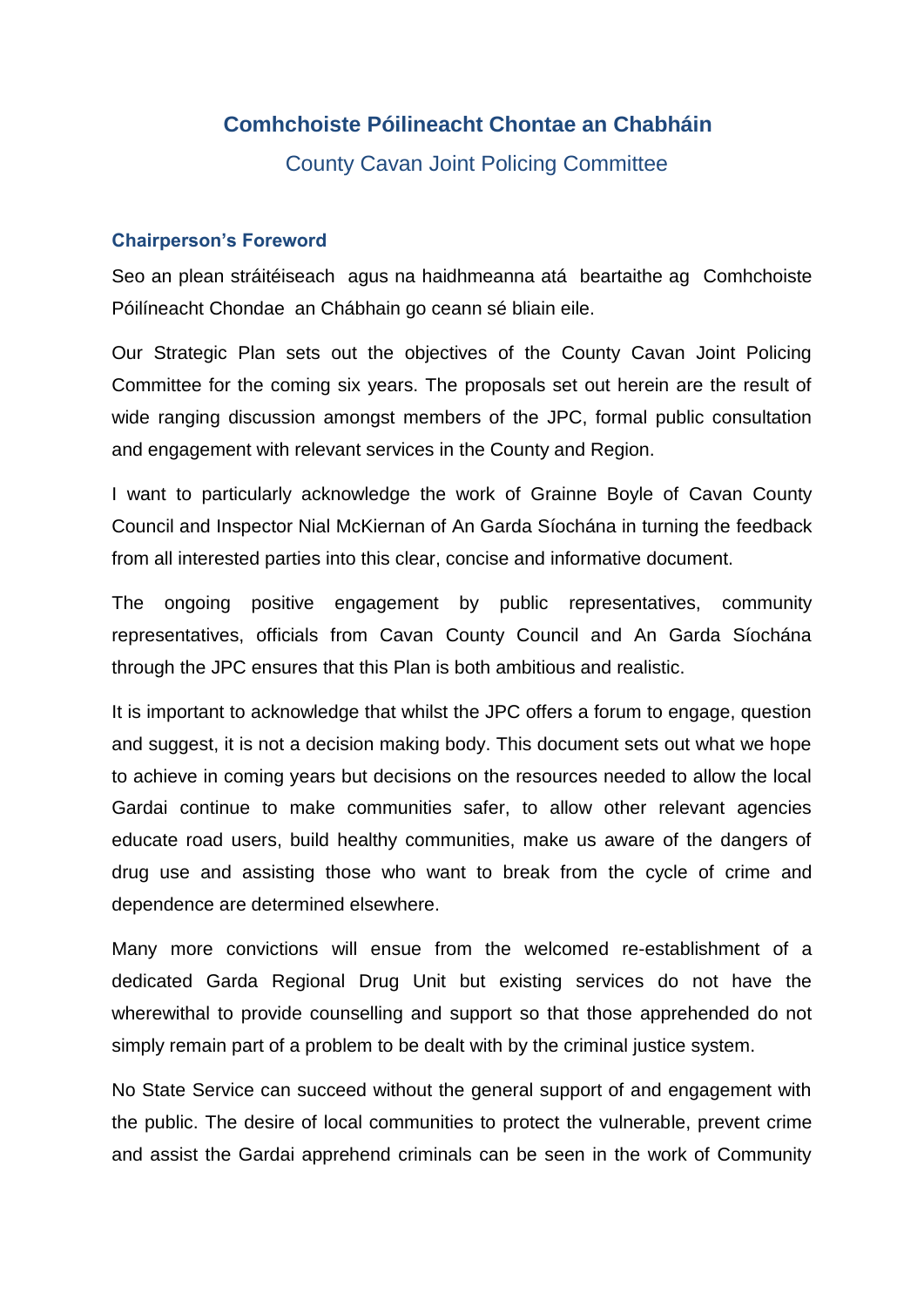Alert and other community groups. Assistance to such groups to provide security equipment to older people and the support now becoming available for CCTV systems are very welcome but none of this can replace the visible and approachable presence of the Gardai.

This plan sets out how all relevant agencies, organisations and communities can work in partnership to educate the public, promote safety and reduce crime thus making our County a welcoming, secure, safe and healthy place in which to live, work in and visit. I trust we will all dedicate ourselves to the achievement of these objectives over the coming years.

Is pléan cuimseach beácht é seo a leagann amach go sóiléir an dóigh gur féidir le gach rannphairtí comhoibriú le cinntiú go mbeidh ár gContae níos sábháilte ar achán dóigh.



Island Father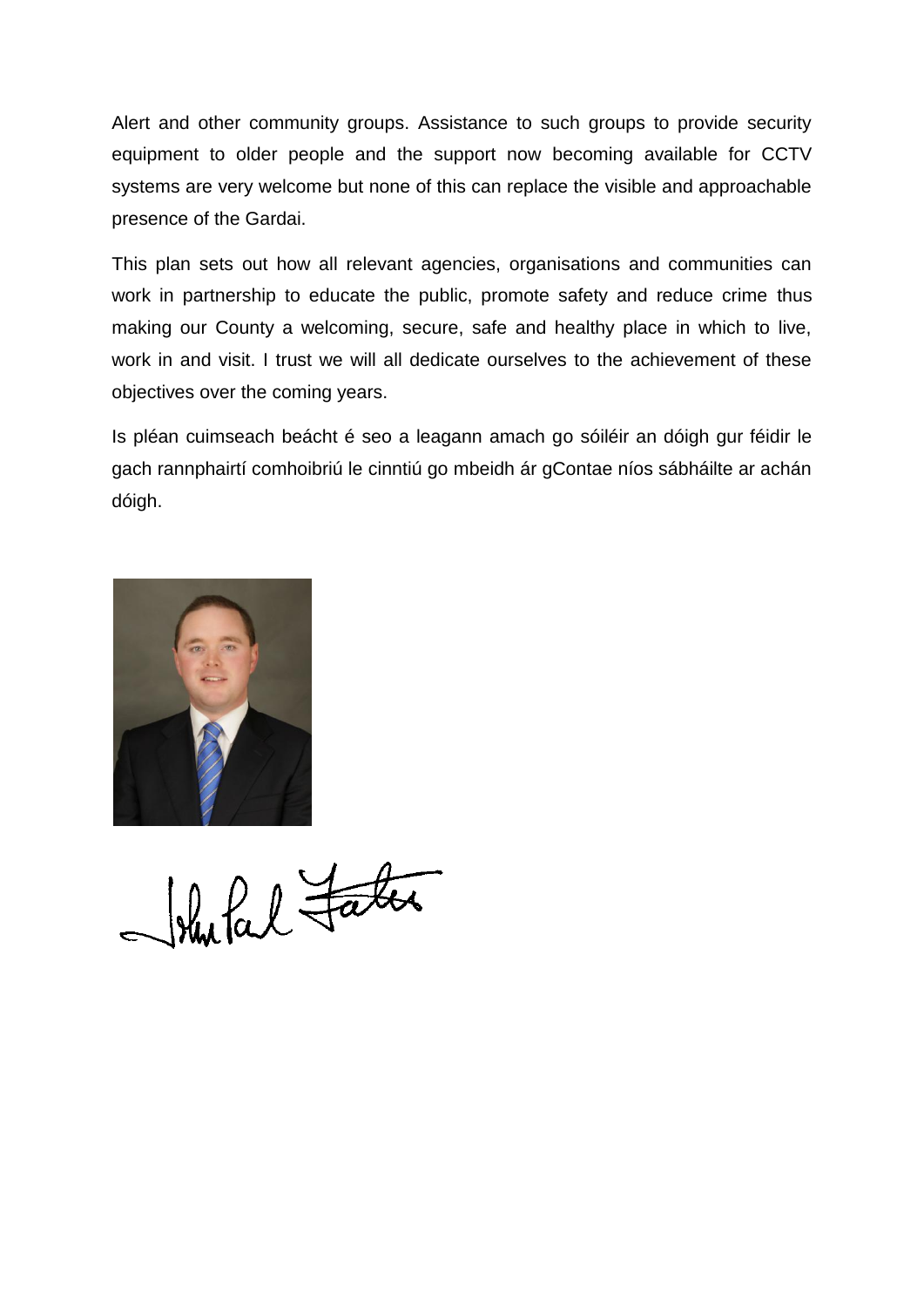#### **Chief Superintendent's Foreword**

As Chief Superintendent of the Cavan Monaghan Division I am fully committed to full participation in achieving the objectives of the County Cavan Joint Policing Committee strategic plan for the coming six years.

The development of this ambitious and realistic plan has evolved over the past number of months through positive engagement by public representatives, community representatives, officials from Cavan County Council and An Garda Síochána.

As Divisional Officer, it is my priority that all members of An Garda Síochána in the Cavan/Monaghan Division work with the communities we serve to provide an open, transparent and effective policing service.

County Cavan Joint Policing Committee six-year strategic plan has been developed to meet the needs of the urban and rural communities in County Cavan and the Garda Policing Plan for 2017 and the forthcoming years. It will meet the needs and Policing challenges that arise with the cross-border mobility of organised crime gangs in this region.

An Garda Síochána will continue to work with all the stakeholders regarding Roads Policing in County Cavan. This is to ensure compliance with Road Traffic Legislation and a reduction in Fatal and Serious Injury Traffic Collisions.

I have re-established the dedicated Divisional Drugs Unit for Cavan Monaghan to tackle the drug issues facing both counties from a law enforcement perspective. I am also conscious of the external community supports required in the Cavan area regarding drug and alcohol addiction and I aim to support the other stakeholders in counteracting this issue.

I welcome the proposed County Cavan community initiatives such as:

- The roll out of Crime Prevention Ambassadors to provide support to protect the older and vulnerable members of our community.
- The introduction of Community based CCTV systems to aid in the prevention and detection of crime in County Cavan.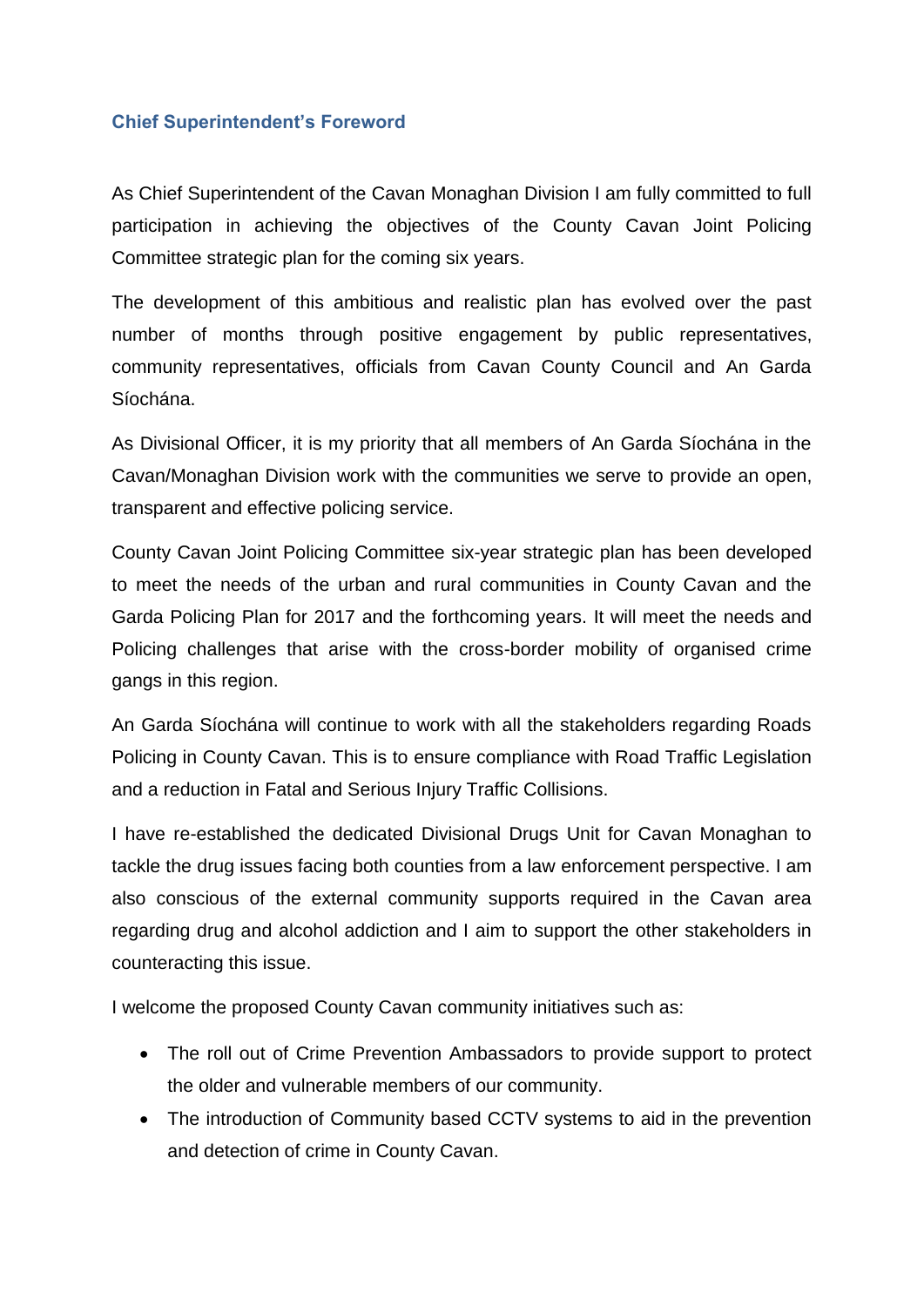I look forward to fully assisting in the implementation of the County Cavan Joint Policing Committee strategic plan.



*Christopher Mangan Chief Superintendent*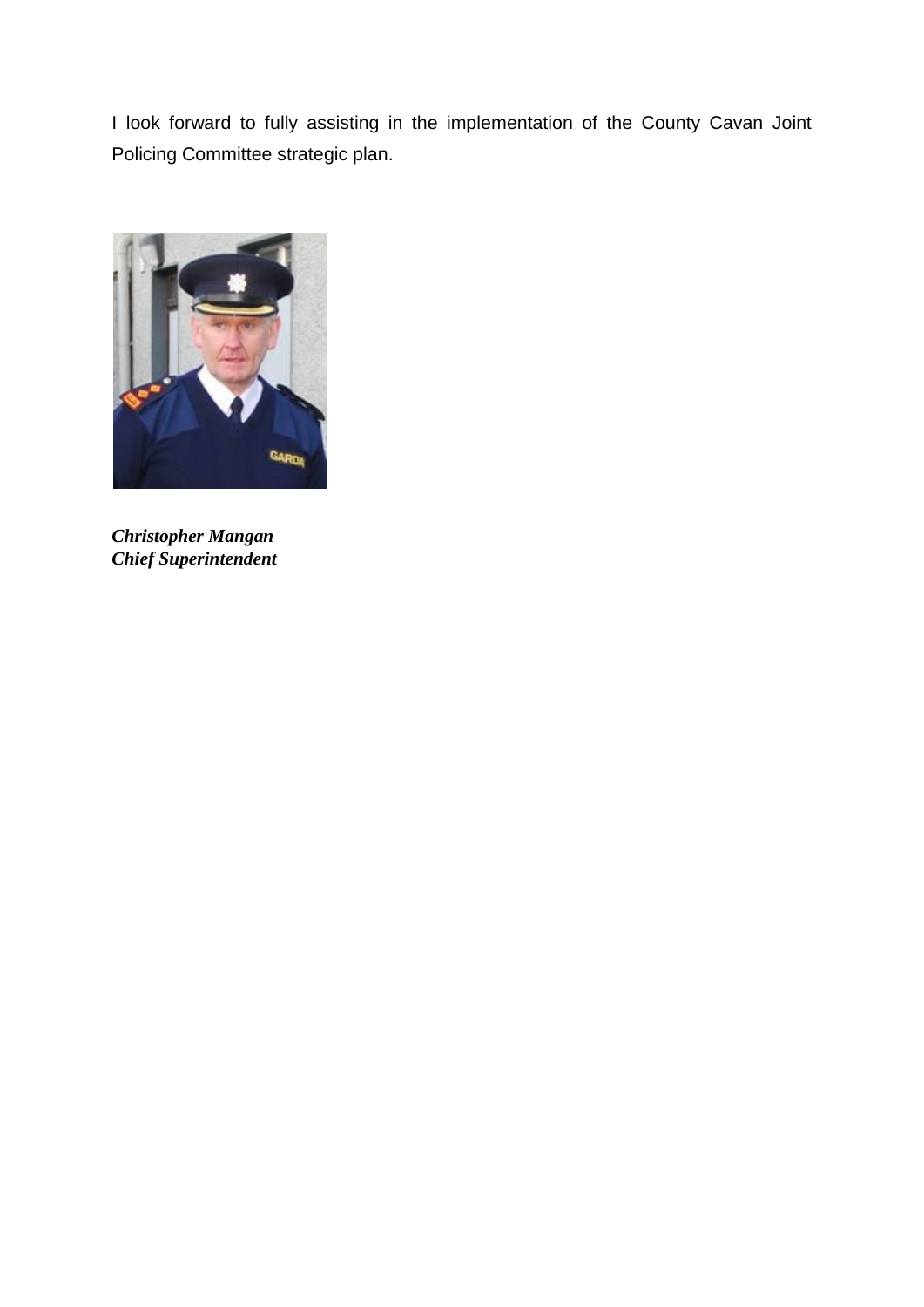# **Contents: Page No.**

| 1            |                                                                      |
|--------------|----------------------------------------------------------------------|
|              | 1.1 Background                                                       |
|              | 1.2 Joint Policing Six Year Strategic Plan                           |
|              | 1.3 County Cavan Joint Policing Committee (JPC)                      |
| $\mathbf{2}$ | Background to Co. Cavan - Statistical Overview3                      |
|              | 2.1 Profile of Co. Cavan - Socio Economic Analysis                   |
|              | 2.2 Garda Crime Statistics for Co Cavan 2016                         |
|              | 2.3 Anti Social Behaviour Statistics - Cavan County Council          |
| 3            |                                                                      |
|              | 3.1 Local Economic Community Plan (LECP)                             |
|              | 3.2 An Garda Síochána Annual Policing Plan 2017 for the              |
|              | Cavan & Monaghan Division                                            |
| 4            |                                                                      |
|              | 4.1 County Cavan JPC Strategic Priorities                            |
|              | 4.2 Consultation Process Undertaken by Cavan JPC for the Development |
|              | of the Strategic Plan                                                |
|              | <b>4.3 Other Consultation Sources</b>                                |
| 5.           | 22                                                                   |
| 6.           |                                                                      |
|              | 6.1 Taking the Strategy Forward – Implementation                     |
|              | 6.2 Monitoring & Evaluation                                          |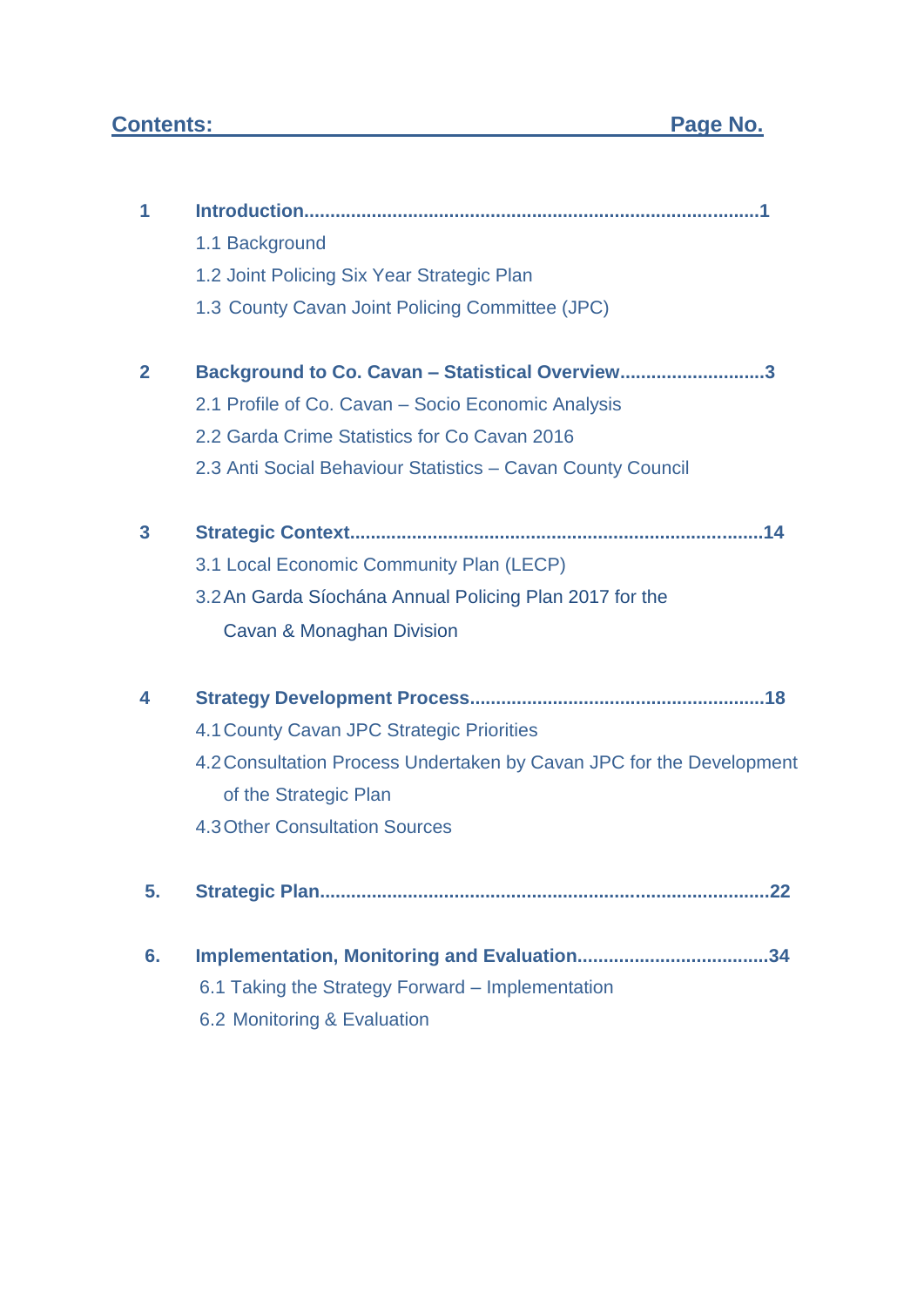#### **Maps**

| Map 1 | Pobal HP Deprivation Index (Haase & Pratschke, 2012) Relative |
|-------|---------------------------------------------------------------|
|       | <b>Deprivation Score 2011</b>                                 |

#### **Tables:**

| Table 1: | An Garda Síochána crime incidents over the period 1/1/2016 to<br>31/12/2016 - All Categories   |
|----------|------------------------------------------------------------------------------------------------|
| Table 2: | An Garda Síochána Crime Incidents over the period 1/1/2016 to<br>31/12/2016 - Theft            |
| Table 3: | An Garda Síochána Crime Incidents over the period 1/1/2016 to<br>31/12/20016 - Traffic figures |
| Table 4: | Crime trends from 2012 to 2016                                                                 |
| Table 5: | Nature and number of Anti-Social Complaints received by Cavan<br><b>County Council in 2016</b> |

#### **Appendices**

**Appendix A:** Full list of the County Cavan JPC Membership

**Appendix B:** Written submissions received by Community Alert Groups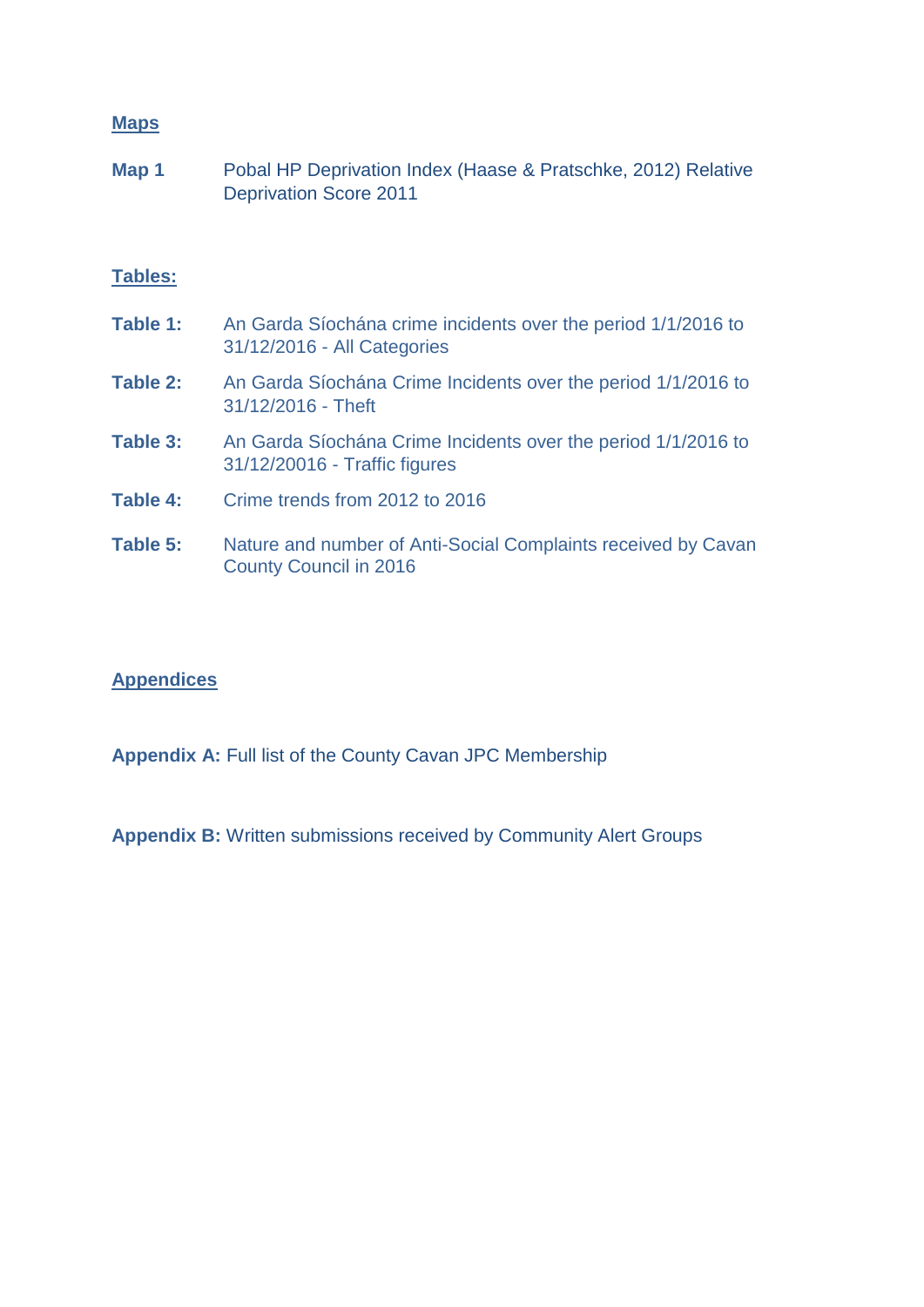# **Glossary of Terms**

| <b>JPC</b>            | <b>Joint Policing Committee</b>                         |
|-----------------------|---------------------------------------------------------|
| <b>AGS</b>            | An Garda Síochána                                       |
| <b>CCC</b>            | <b>Cavan County Council</b>                             |
| <b>RDTF</b>           | <b>Regional Drugs Task Force</b>                        |
| <b>DDU</b>            | <b>Divisional Drugs Unit</b>                            |
| <b>HSE</b>            | <b>Health Service Executive</b>                         |
| <b>CDAF</b>           | <b>Cavan Drugs &amp; Alcohol Forum</b>                  |
| <b>CDA Trust Ltd.</b> | <b>Cavan Drugs Awareness Trust Ltd.</b>                 |
| <b>OPC</b>            | <b>Older People's Council</b>                           |
| <b>VIS</b>            | <b>Volunteering Information Service</b>                 |
| <b>PPN</b>            | <b>Public Participation Network</b>                     |
| <b>RSA</b>            | <b>Road Safety Authority</b>                            |
| <b>CSP</b>            | <b>Cavan Sports Partnership</b>                         |
| <b>HaPAI</b>          | <b>Healthy and Positive Ageing Initiative</b>           |
| <b>LEADER</b>         | Liaisons Entre Actions de Development de l'Économie     |
|                       | <b>Rurale</b>                                           |
| <b>MD</b>             | <b>Municipal District</b>                               |
| <b>PEACE</b>          | <b>PEACE IV European cross border funding programme</b> |
| <b>LECP</b>           | <b>Local Economic and Community Plan</b>                |
| <b>LCDC</b>           | <b>Local Community Development Committee</b>            |
| <b>CSO</b>            | <b>Central Statistics Office</b>                        |
| <b>CCTV</b>           | <b>Closed Circuit Television</b>                        |
| <b>ETB</b>            | <b>Education &amp; Training Board</b>                   |
| <b>GVSO</b>           | <b>Divisional Garda Victim Support Office</b>           |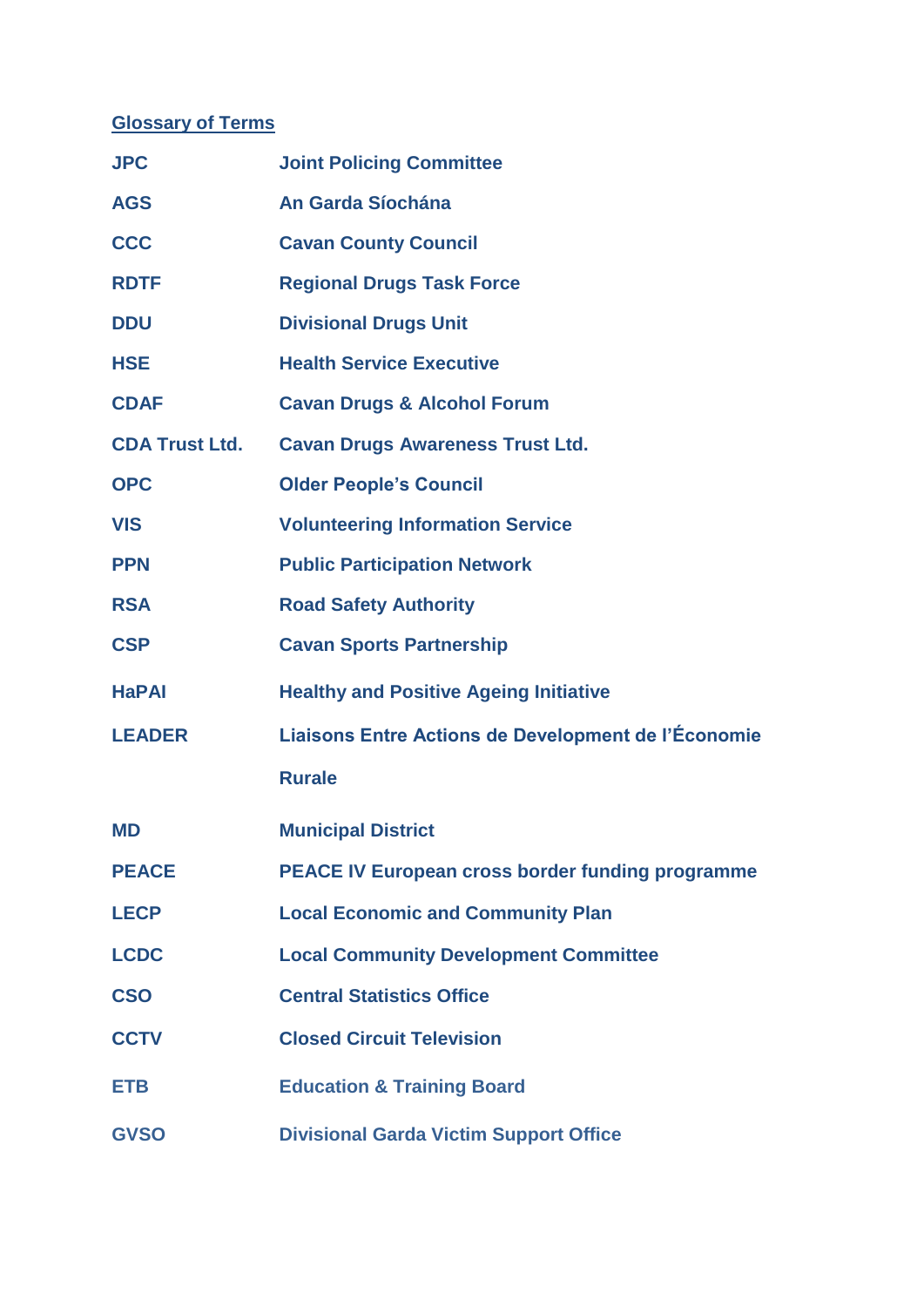#### **1 Introduction**

#### **1.1 Background**

Cavan Joint Policing Committee was established on the 31<sup>st</sup> May 2010 as a result of the Garda Síochána Act 2005. Joint Policing Committees were introduced under the Garda Síochána Act 2005 as a mechanism for identifying and addressing policing issues where adopting a partnership approach between An Garda Síochána, the Local Authority and the community is desirable to achieve a favourable outcome.

The main function of the Cavan Joint Policing Committees (JPC) is:

'to serve as a forum for consultations, discussions and recommendations on matters affecting the policing of the local authority's administrative area'.

JPCs represent a collaborative approach between local authorities, An Garda Siochana and the community & voluntary sector in supporting policing and enhancing community safety. Key specific functions of the JPC, as cited in section 36(2) of the Garda Síochána Act are:

#### a) Keep under review:

(i) the levels and patterns of crime, disorder and anti social behaviour in that area (including the patterns and levels of misuse of alcohol and drugs, and

(ii) the factors underlying and contributing to the levels of crime, disorder and anti social behaviour in the area.

- b) Advise the County Council and the Garda Síochána on how they might best perform their functions having regard to the need to do everything feasible to improve the safety and quality of life and to prevent crime, disorder and antisocial behaviour within the area.
- c) Arrange and host public meetings concerning matters affecting the policing of the County Council's administrative area.
- d) Establish, in consultation with the local Garda superintendent, as the JPC considers necessary within specific neighbourhoods of the area, local policing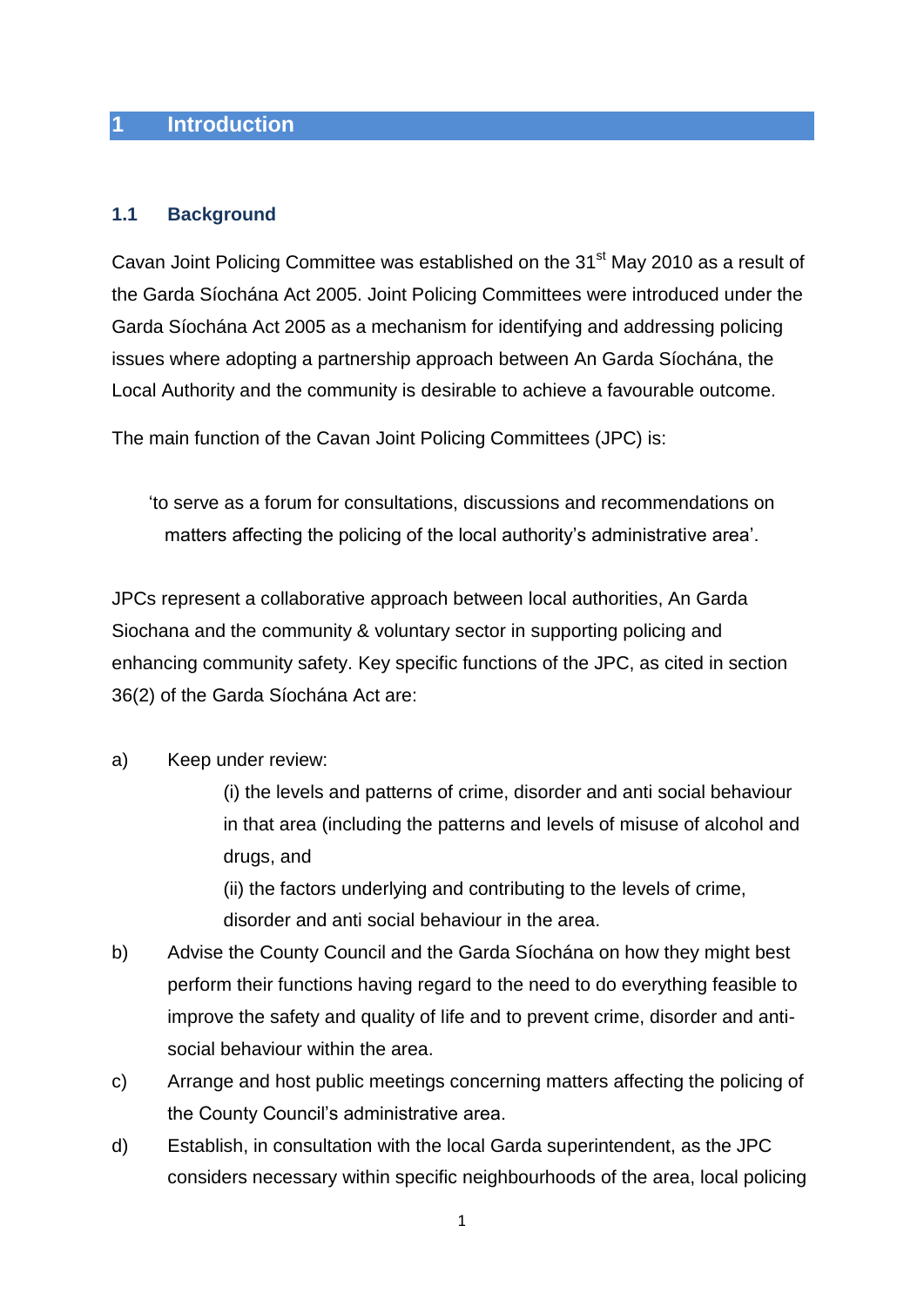fora to discuss and make recommendations to the committee concerning matters that it is to keep under review.

The matters to be considered by the County Cavan JPC include traffic, vandalism, anti-social behaviour, underage drinking, litter, casual trading, planning for events attracting large crowds, community based crime prevention initiatives, Garda Divisional Plans and relevant County Council initiatives.

#### **1.2 Joint Policing Six Year Strategic Plan**

The business of a JPC cannot be progressed by simply having an exchange of views on relevant Gardaí or local authority reports. It is imperative that local issues are addressed collectively and strategically and in this regard each JPC must have a Strategic Plan which focuses on achieving co-ordinated actions to support enhanced policing and crime prevention. This Strategic Plan serves as a statement of the JPC'S intentions in regard to the manner in which it will address the relevant issues in accordance with its functions as set out in Section 36(2) Garda Síochána Act. It is produced in accordance with the guidance issued by the Department of Justice & Equality and the Department of the Environment, Community & Local Government. In line with these guidelines, the Strategic Plan has been designed to link in with the Local Economic and Community Plan (LECP) for the County, which has been developed through the Cavan Local Community Development Committee (LCDC).

#### **1.3 County Cavan Joint Policing Committee (JPC)**

County Cavan JPC is made up of twenty eight members:

- $\cdot$  Garda Officers nominated by the Garda Commissioner (2)
- Elected Representatives Members of Cavan County Council (13)
- $\cdot$  Oireachtas Elected Members for the Area (5)
- Local Authority Officials (2)
- Community Representatives (6)

A list of the full membership of the County Cavan JPC can be found in Appendix A.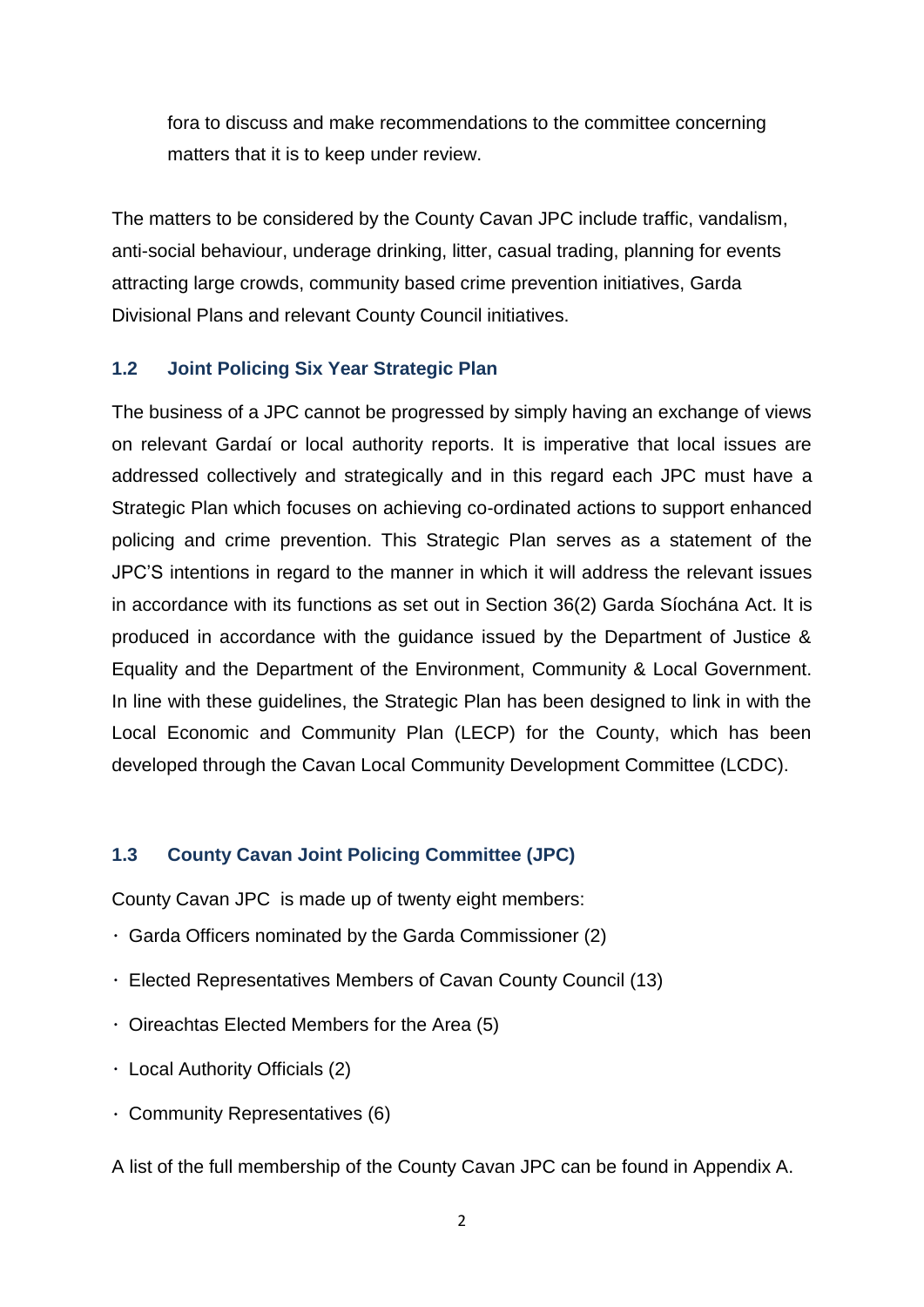#### **2. Background to Co. Cavan – Statistical Overview**

#### **2.1 Profile of Co. Cavan – Socio Economic Analysis**

The Cavan Local Community Development Committee (LCDC) produced a Socio Economic Profile of County Cavan and this has been reviewed for areas of disadvantage, high unemployment, age dependency and other demographic factors which may indicate that an area is more vulnerable to crime.

Key statistics of relevance to the work of the County Cavan JPC include:

#### **Population**

- The population of the county grew by 14.3% between 2006 and 2011, nearly twice the growth rate for the State 8.2%. The population of the Border Region grew by 9.9% in the same period.
- The estimated border population in April 2015 was 496,000 (CSO).
- Net outward migration for the country fell to 11,600 in 2015. Regional or county level data are not available, but this national drop in outward migration is likely to be reflected at county level.
- Cavan is a predominately rural county with 70% of the population living in rural areas and very small settlements. This is in stark contrast to the State, where the majority of people (62%) live in urban areas.
- Almost a quarter (23.5%) of Cavan's population are children (aged 0-14 years) and 12.11% of people are aged 65 years and over.
- Cavan has an age dependency ratio of 55%, higher than the State (49.3%) or Border region (54.37%) figure. This high dependency rate points to the importance of providing services for the 0-14 and the over 65 age groups.
- The old age dependency rate (18.8%) is also higher than the national average (CSO, 2011).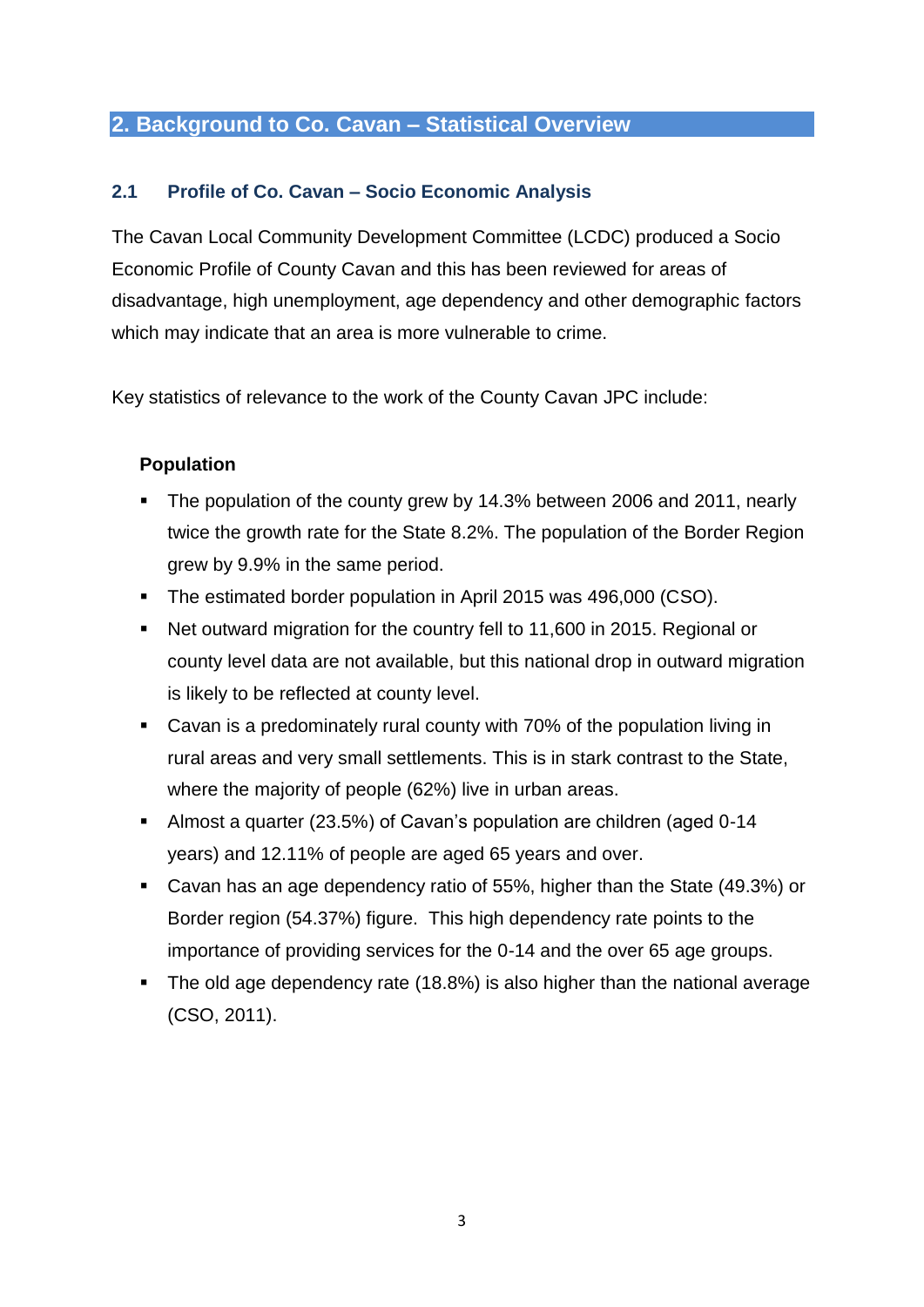#### **Employment**

- The current number of persons signing on the live register in County Cavan at the end of February 2017 was 4,533.
- Census 2011 recorded that the number of unemployed was 7,331 or 21.2% of the total labour force, an increase of 4,810 compared to the 2006 census data.
- Male unemployment accounted for 65% of all those unemployed in the county in 2011.

#### **Education**

- Census 2011 found that of those aged 15 years and over whose full-time education had ceased, 20.6% were educated to at most primary level only; a further 57.3% attained second level while 22.2% were educated to third level. Cavan compares less favourably to the State or the Region for third level education. Nationally 30.6% of the population has third level education, while in the Border Region the figure is 24.6%.
- Nationally, the adult population with primary education only decreased by 2.9% between 2006 and 2011 (leaving it at 16% for 2011). The rate for County Cavan fell from 25.6% in 2006, to 20.6% in 2011. However, this is still 5 points higher than the national average.

#### **Poverty and Social Inclusion**

- The absolute deprivation score in Cavan dropped from -2.8 to -11.0 (between the 2006 and 2011 Censuses), representing a drop of 8.2 compared to a nationwide drop of  $6.5<sup>1</sup>$
- Cavan is the eighth most disadvantaged local authority area in Ireland.
- There are 21 electoral divisions in the county containing "small areas" classified as 'Disadvantaged' or 'Very Disadvantaged'. The total population of these areas is 9,096 persons.

**<sup>.</sup>**  $1$  The Pobal HP Deprivation Index is a method of measuring the relative affluence or disadvantage of a particular geographical area using data compiled from various censuses. A scoring is given to the area based on a national average of zero and ranging from approximately -35 (being the most disadvantaged) to +35 (being the most affluent). The 2012 index was developed by Haase and Pratschke based on the 2011 Census data. (Pobal)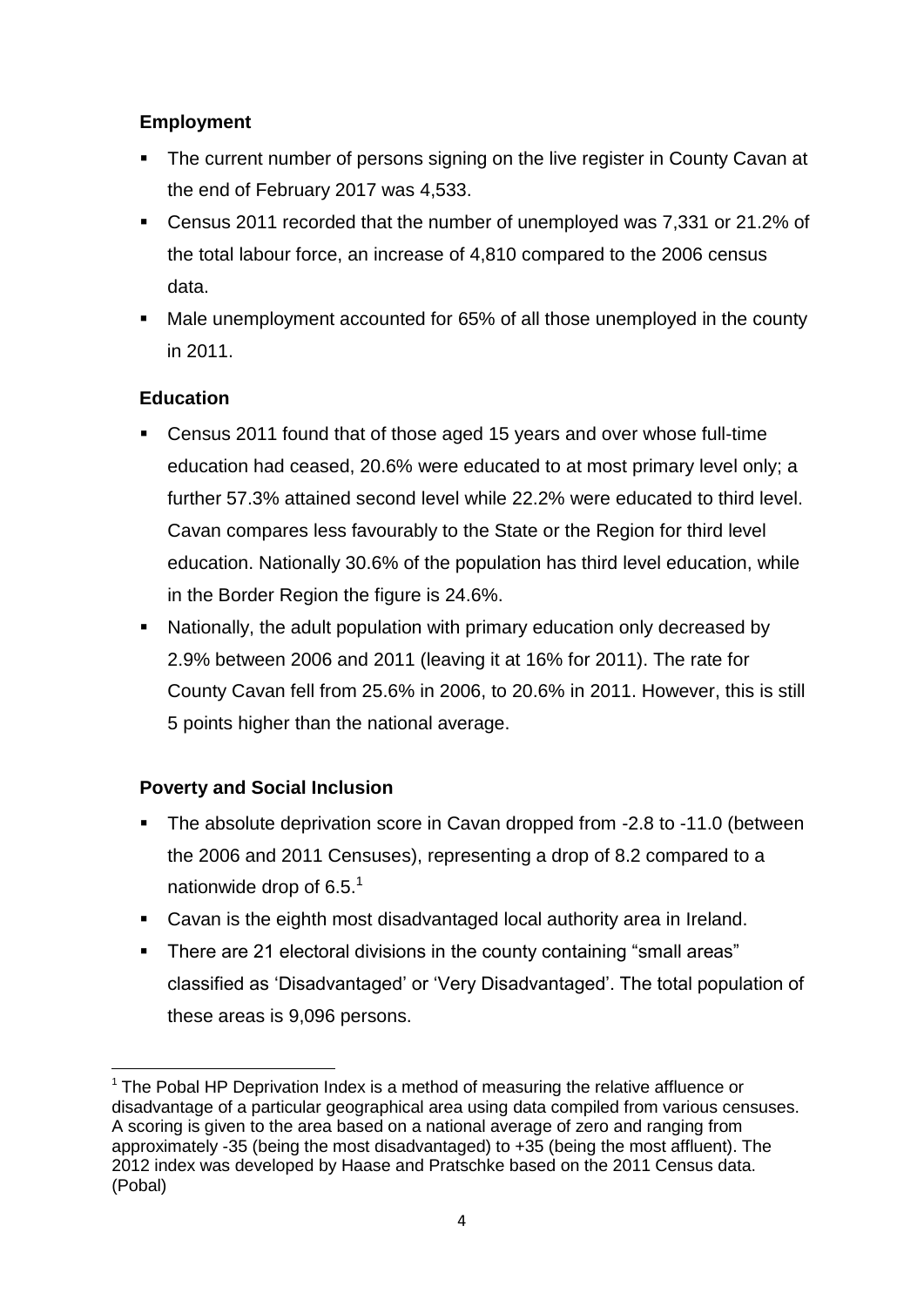The most disadvantaged electoral divisions within the County are Drumakeever/Derrynananta (-16.8), Derrylahan (-12.8), Cavan Urban (-11.8), Killinagh/Teebane (-11.7) and Doogary (-10.2), all displayed below in Map 1. These five electoral divisions fall into the 'Disadvantaged' category. All other electoral divisions are, at the most, marginally below the national average.





- Levels of disposable income in Cavan are below the national level. In 2012 disposable income per person living in County Cavan was €17,023 compared to a national average of €19,468 (CSO regional quality of life).
- According to Census 2011, 12% of the county's population (8,830) are categorised as being foreign national.
- County Cavan had the biggest percentage increase in its Traveller population (where Traveller numbers rose by 114%) between 2006 and 2011, with 453 Travellers recorded to be living within the County in 2011. However, Cavan has a low number of Travellers in its population compared to other counties overall.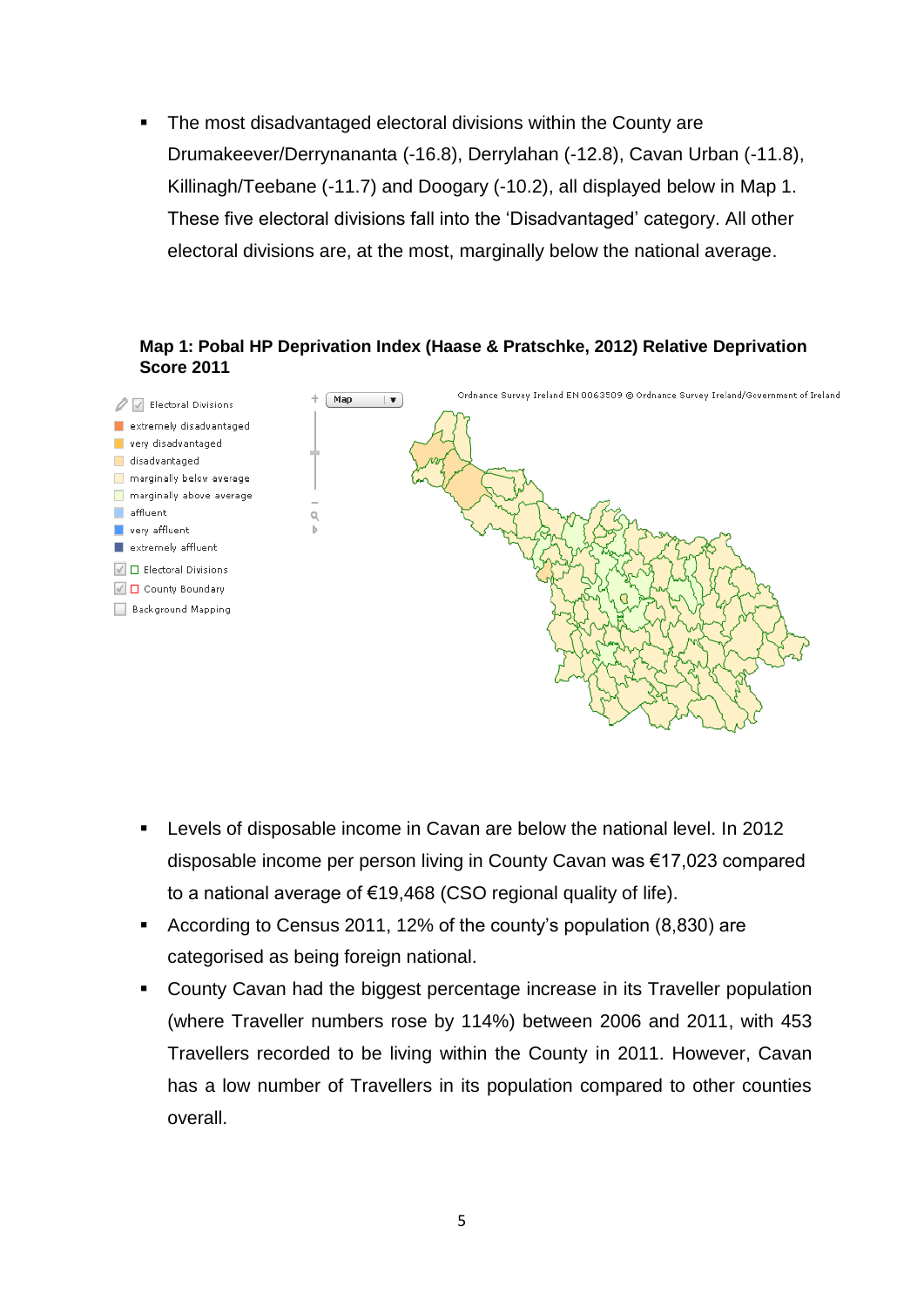- 11.9% of County Cavan's population have been classified as having a disability according to 2011 Census; this compares with the State average of 13%.
- For 2011 the total number of carers in Cavan stood at 2,933, representing 4% of the County's population.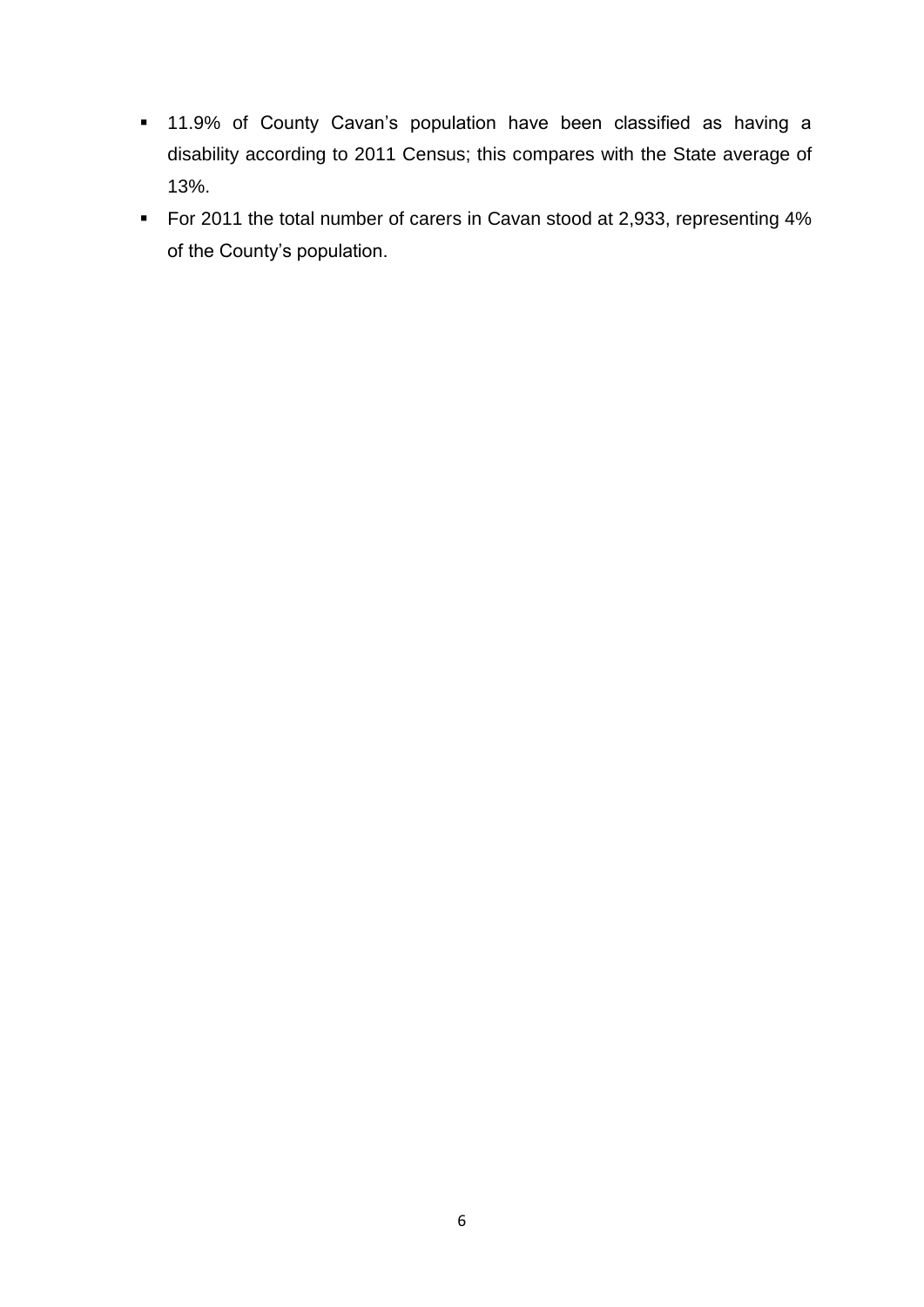#### **2.2 Garda Crime Statistics for County Cavan 2016**

#### **Table 1: An Garda Síochána crime incidents over the period 1/1/2016 to 31/12/2016 - All Categories**

| <b>Sub Districts</b> | <b>Assault</b>           | <b>Assault</b>           | <b>Burglary</b> | <b>Criminal</b>          | <b>Domestic</b>          | <b>Drugs</b>             | <b>Drugs</b>             | <b>Drugs</b>             | Fraud                    | <b>Public</b>            | Robbery                  | <b>Sexual</b>            |
|----------------------|--------------------------|--------------------------|-----------------|--------------------------|--------------------------|--------------------------|--------------------------|--------------------------|--------------------------|--------------------------|--------------------------|--------------------------|
|                      | (Minor)                  | (Harm)                   |                 | <b>Damage</b>            | <b>Violence</b>          | (Sec 3)                  | (Sec 15)                 | (Sec 17)                 |                          | Order                    |                          |                          |
| Cavan                | 98                       | 53                       | 89              | 122                      | 85                       | 81                       | 18                       | $\mathbf{1}$             | 35                       | 240                      | $\overline{4}$           | 21                       |
| <b>Belturbet</b>     | 14                       | 10                       | 20              | 19                       | 19                       | 6                        | $\mathbf 0$              | $\mathbf{1}$             | 5                        | 20                       | $\mathbf 1$              | 4                        |
| <b>Ballyconnell</b>  | $\overline{3}$           | 6                        | 4               | 14                       | 8                        | $\mathbf{1}$             | $\mathbf{1}$             | $\overline{\phantom{a}}$ | $\overline{2}$           | 26                       | $\overline{\phantom{a}}$ | $\overline{2}$           |
| <b>Blacklion</b>     | $\mathbf{1}$             | $\blacksquare$           | $\mathbf{1}$    | $\mathbf{1}$             | $\mathbb{L}$             | $\mathbf{r}$             | $\Box$                   | $\mathbf{r}$             | $\blacksquare$           | $\mathbf{1}$             | $\overline{\phantom{a}}$ | $\overline{2}$           |
| <b>Swanlinbar</b>    | $\overline{3}$           | $\mathbf{1}$             | $\overline{2}$  | 3                        | $\mathbf{1}$             | $\overline{a}$           | $\overline{a}$           | $\overline{\phantom{a}}$ | $\overline{\phantom{a}}$ | $\mathbf{1}$             | $\overline{\phantom{a}}$ | $\overline{\phantom{0}}$ |
| <b>Dowra</b>         | $\overline{\phantom{a}}$ | $\overline{\phantom{a}}$ | $\overline{2}$  | $\overline{\phantom{a}}$ | $\overline{\phantom{a}}$ | $\overline{\phantom{a}}$ | $\overline{\phantom{a}}$ | $\overline{\phantom{a}}$ | $\mathbf{1}$             | $\mathbf{1}$             | $\overline{\phantom{a}}$ | $\blacksquare$           |
| Killeshandra         | $\mathbf{1}$             | $\overline{\phantom{a}}$ | 6               | $\overline{2}$           | $\overline{3}$           | $\mathbf{1}$             | $\overline{\phantom{a}}$ | $\overline{\phantom{a}}$ | $\overline{2}$           | $\overline{\phantom{a}}$ | $\overline{\phantom{a}}$ | $\overline{3}$           |
| <b>Kilnaleck</b>     | 8                        | 3                        | 27              | 11                       | 8                        | $\overline{a}$           |                          |                          | $\overline{2}$           | $\overline{7}$           | $\mathbf{1}$             | $\overline{2}$           |
| <b>Ballinagh</b>     | 8                        | $\overline{4}$           | 11              | 6                        | $\overline{3}$           | 3                        | $\overline{\phantom{a}}$ | $\mathbf{1}$             | 5                        | 13                       | $\overline{\phantom{a}}$ | $\mathbf{1}$             |
| Arva                 | 3                        | 5                        | 12              | 5                        | $\mathbf{1}$             | $\overline{2}$           | $\overline{a}$           | $\mathbf{1}$             | $\mathbf{1}$             | 27                       | $\overline{\phantom{a}}$ | $\mathbf{1}$             |
| <b>Total</b>         | 139                      | 82                       | 175             | 183                      | 128                      | 93                       | 19                       | 4                        | 55                       | 336                      | 6                        | 36                       |
|                      |                          |                          |                 |                          |                          |                          |                          |                          |                          |                          |                          |                          |
| <b>Bailieboro</b>    | 18                       | 4                        | 25              | 30                       | 23                       | $\overline{7}$           | $\overline{\phantom{a}}$ | $\overline{\phantom{a}}$ | 15                       | 37                       | $\overline{\phantom{a}}$ | $\overline{2}$           |
| Kingscourt           | 16                       | $\overline{4}$           | 14              | 18                       | 13                       | $\overline{7}$           | $\blacksquare$           | $\blacksquare$           | $\blacksquare$           | 18                       | $\overline{2}$           | 6                        |
| <b>Shercock</b>      | 5                        | $\overline{\phantom{a}}$ | 4               | 3                        | $\overline{3}$           | $\mathbf{1}$             | $\overline{\phantom{m}}$ | $\overline{\phantom{a}}$ | $\overline{a}$           | $\mathbf{1}$             | $\overline{\phantom{a}}$ | 1                        |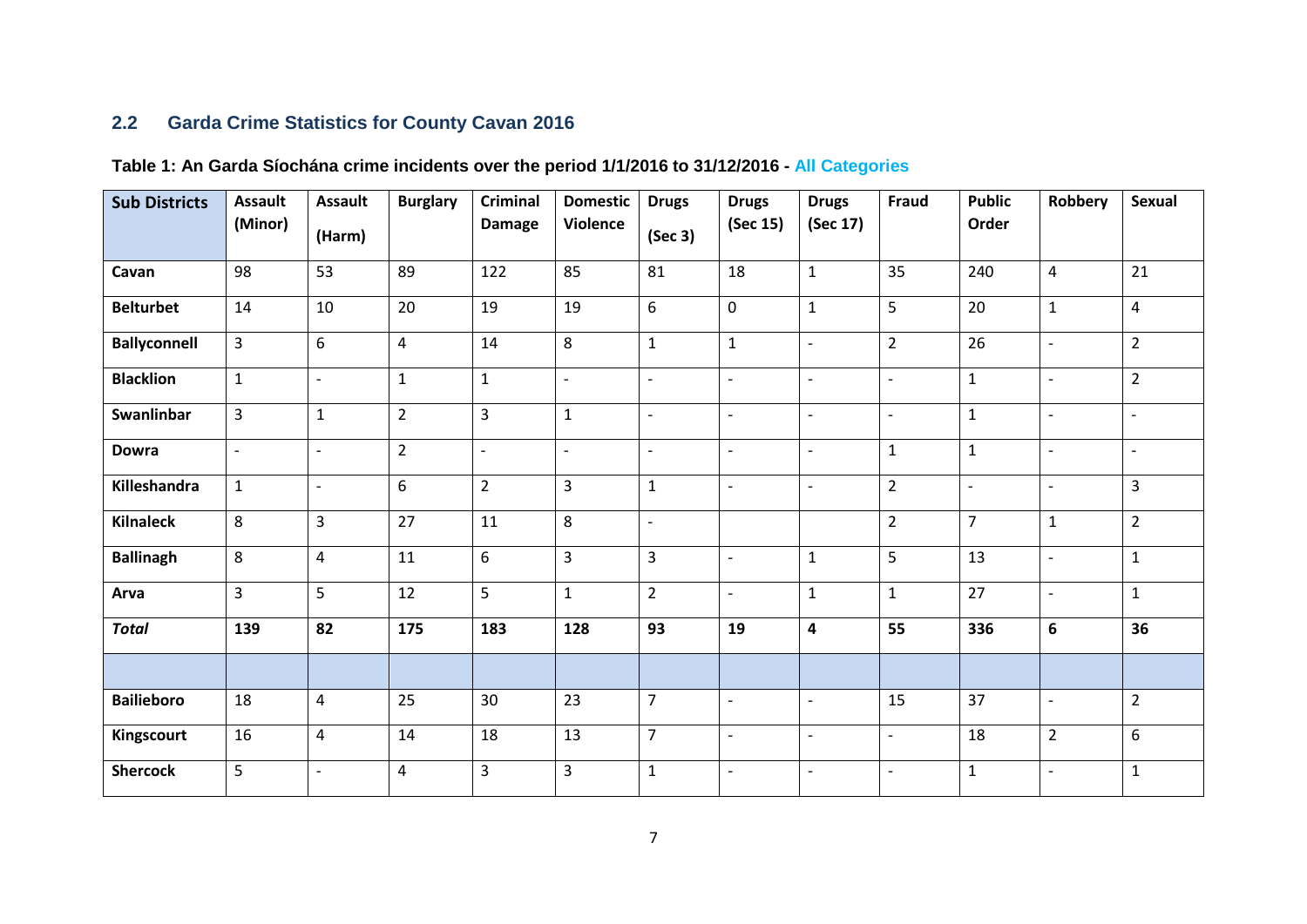| <b>Sub Districts</b>                    | <b>Assault</b><br>(Minor) | <b>Assault</b><br>(Harm) | <b>Burglary</b> | <b>Criminal</b><br><b>Damage</b> | <b>Domestic</b><br>Violence | <b>Drugs</b><br>(Sec 3) | <b>Drugs</b><br>(Sec 15) | <b>Drugs</b><br>(Sec 17) | Fraud                    | <b>Public</b><br>Order | Robbery                  | Sexual         |
|-----------------------------------------|---------------------------|--------------------------|-----------------|----------------------------------|-----------------------------|-------------------------|--------------------------|--------------------------|--------------------------|------------------------|--------------------------|----------------|
| Virginia                                | 13                        | 6                        | 19              | 12                               | 21                          | 9                       | $\overline{\phantom{0}}$ | J.                       | 3                        | 34                     | 1                        | $\overline{2}$ |
| Cootehill                               | 25                        | 3                        | 10              | 20                               | 13                          | 8                       | $\overline{\phantom{a}}$ | Ŧ                        | $\overline{\phantom{0}}$ | 26                     | $\overline{\phantom{0}}$ | $\overline{2}$ |
| <b>Mullagh</b>                          | 5                         | $\overline{\phantom{a}}$ | 5               | 3                                | 11                          | 1                       | $\overline{\phantom{a}}$ |                          | $\overline{\phantom{0}}$ | 3                      |                          |                |
| <b>Ballyjamesduff</b>                   | 8                         | 5                        | 5               | 13                               | 10                          | 11                      | $\mathbf{1}$             |                          | $\overline{2}$           | 31                     |                          |                |
| <b>Total</b>                            | 90                        | 22                       | 82              | 99                               | 94                          | 44                      | $\mathbf{1}$             | 3                        | 22                       | 150                    | 3                        | 13             |
|                                         |                           |                          |                 |                                  |                             |                         |                          |                          |                          |                        |                          |                |
| <b>Total for</b><br><b>County Cavan</b> | 229                       | 161                      | 256             | 282                              | 222                         | 137                     | 20                       | 4                        | 77                       | 486                    | 9                        | 49             |

The most common offence in 2016 was public order offence (486), followed by Assault (Minor) (229), Criminal damage (282), Burglary (256), Domestic Violence (222) and Drugs (161). In Cavan Town alone there were 240 public order offences in 2016.

It should be noted that the number of reported domestic violence incidents reported within the county is quite high (222) and there are limited services or forums existing within the county to tackle this issue. The closure of the women's shelter previously run through Tearmann Domestic Abuse Service within the county results in there being nowhere currently for women or children experiencing domestic violence to go to, the nearest place available is in County Monaghan.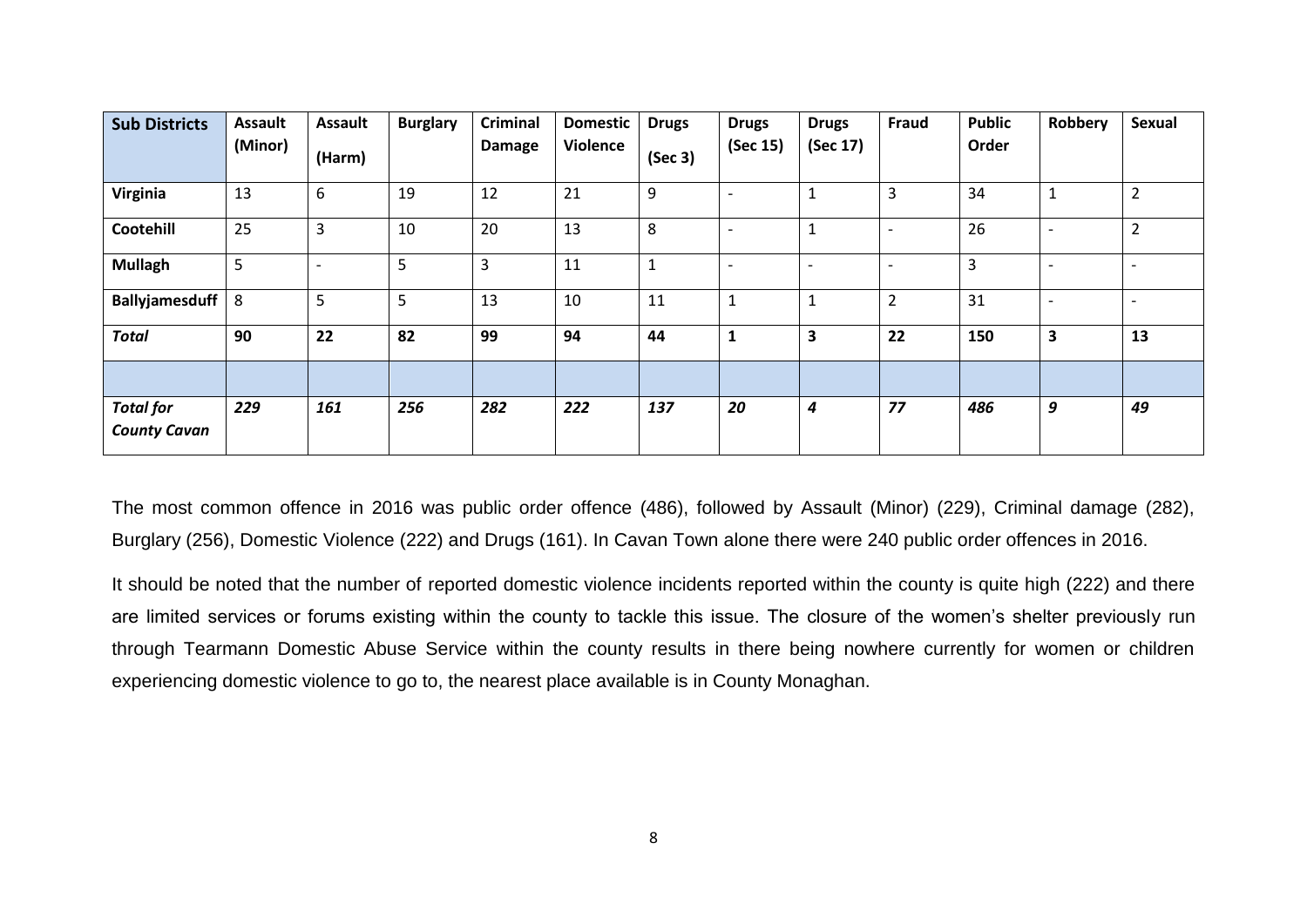**Table 2: An Garda Síochána Crime Incidents over the period 1/1/2016 to 31/12/2016 - Theft**

| <b>Sub Districts</b>             | <b>Theft (From</b>       | Theft (other)            | Theft (from MPV)         | <b>Theft (From</b>       |
|----------------------------------|--------------------------|--------------------------|--------------------------|--------------------------|
|                                  | Shop)                    |                          |                          | Person)                  |
| Cavan                            | 160                      | 90                       | 51                       | 5                        |
| <b>Belturbet</b>                 | 10                       | 24                       | 6                        | $\frac{1}{2}$            |
| <b>Ballyconnell</b>              | 13                       | 3                        | $\overline{2}$           | $\overline{\phantom{a}}$ |
| <b>Blacklion</b>                 | $\frac{1}{2}$            | $\overline{4}$           | 3                        | $\mathbf{1}$             |
| Swanlinbar                       |                          | $\overline{a}$           | $\overline{2}$           |                          |
| <b>Dowra</b>                     |                          | $\overline{\phantom{a}}$ | $\overline{\phantom{0}}$ | $\overline{a}$           |
| Killeshandra                     | $\mathbf{1}$             | $\overline{3}$           | $\overline{\phantom{0}}$ | $\overline{\phantom{0}}$ |
| <b>Kilnaleck</b>                 | $\overline{\phantom{a}}$ | $\overline{7}$           | $\mathbf 1$              | $\overline{\phantom{a}}$ |
| <b>Ballinagh</b>                 | $\overline{\phantom{a}}$ | $\overline{3}$           | $\overline{2}$           | $\overline{\phantom{a}}$ |
| Arva                             | $\mathbf{1}$             | $\overline{3}$           | $\mathbf{1}$             | $\overline{\phantom{a}}$ |
| <b>Total</b>                     | 185                      | 137<br>68                |                          | $\boldsymbol{6}$         |
|                                  |                          |                          |                          |                          |
| <b>Bailieboro</b>                | 11                       | 22                       | 5                        | $\overline{\phantom{a}}$ |
| Kingscourt                       | $\boldsymbol{6}$         | 10                       | 9                        | $\overline{\phantom{a}}$ |
| <b>Shercock</b>                  | $\mathbf 1$              | $\overline{4}$           | 6                        | $\qquad \qquad -$        |
| Virginia                         | 6                        | 25                       | $\overline{2}$           |                          |
| Cootehill                        | 8                        | 23                       | 12                       |                          |
| <b>Mullagh</b>                   | $\mathbf{1}$             | $\boldsymbol{6}$         | 3                        | $\mathbf{1}$             |
| <b>Ballyjamesduff</b>            | $\overline{2}$           | 27                       | $\overline{2}$           | $\mathbf{1}$             |
| <b>Total</b>                     | 35                       | 117                      | 39                       | $\overline{2}$           |
|                                  |                          |                          |                          |                          |
| <b>Total for County</b><br>Cavan | 220                      | 254                      | 107                      | 8                        |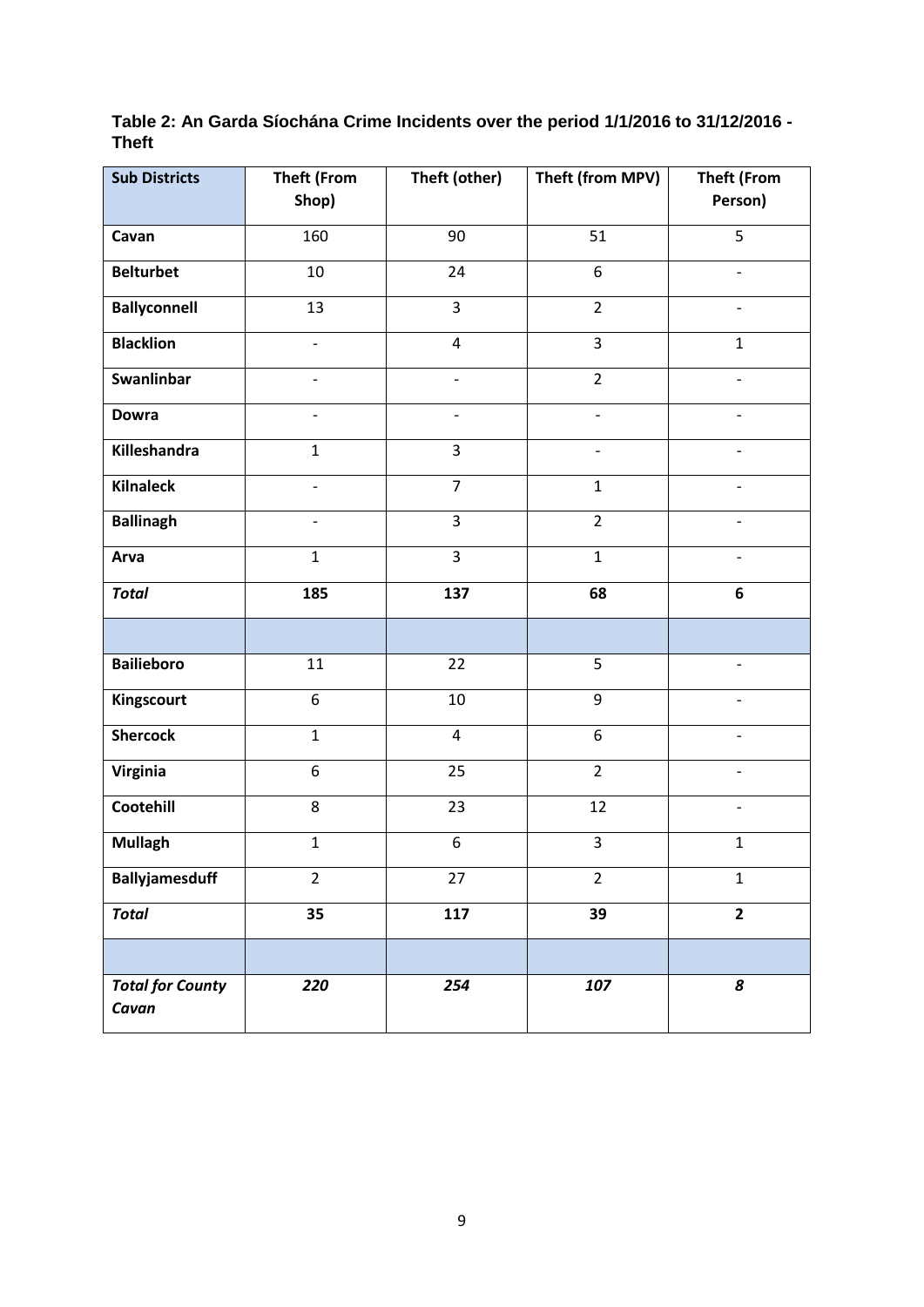| <b>Sub Districts</b> | <b>Traffic Collision</b><br>(Fatal) | <b>Traffic Collision</b><br>(Material<br>Damage) | <b>Traffic Collision</b><br>(Non Serious<br>Injury) | <b>Traffic</b><br>Collision<br>(Serious<br>Injury) | <b>Dangerous</b><br><b>Driving</b> | <b>Drink Driver</b>      | <b>Vehicles</b><br><b>Detained</b> |
|----------------------|-------------------------------------|--------------------------------------------------|-----------------------------------------------------|----------------------------------------------------|------------------------------------|--------------------------|------------------------------------|
| Cavan                | $\overline{\phantom{a}}$            | 268                                              | 39                                                  | $\overline{3}$                                     | 47                                 | 70                       | 170                                |
| <b>Belturbet</b>     | $\overline{\phantom{a}}$            | 19                                               | 10                                                  | $\mathbf{1}$                                       | 20                                 | 15                       | 25                                 |
| <b>Ballyconnell</b>  | $\overline{\phantom{a}}$            | 40                                               | 5 <sup>5</sup>                                      | $\overline{\phantom{a}}$                           | 9                                  | 6                        | 12                                 |
| <b>Blacklion</b>     | $\overline{\phantom{a}}$            | 5                                                | $\overline{2}$                                      | $\overline{\phantom{a}}$                           | $\blacksquare$                     | $\mathbf{1}$             | $\overline{\phantom{a}}$           |
| Swanlinbar           |                                     | 6                                                | $\overline{\phantom{a}}$                            | $\overline{a}$                                     | $\mathbf{1}$                       | $\overline{2}$           | $\overline{4}$                     |
| <b>Dowra</b>         | $\overline{\phantom{a}}$            | $\overline{3}$                                   | $\mathbf{1}$                                        | $\overline{\phantom{a}}$                           | $\mathbf{1}$                       | $\overline{\phantom{a}}$ | $\mathbf{1}$                       |
| Killeshandra         | $\overline{\phantom{a}}$            | 8                                                | $\mathbf{1}$                                        | $\overline{\phantom{a}}$                           | 11                                 | 3                        | $\mathbf{3}$                       |
| <b>Kilnaleck</b>     | $\overline{\phantom{a}}$            | 28                                               | $6\,$                                               | $\overline{\phantom{a}}$                           | 18                                 | 15                       | 16                                 |
| <b>Ballinagh</b>     | $\overline{\phantom{a}}$            | 29                                               | $6\phantom{1}$                                      | $\overline{\phantom{0}}$                           | 25                                 | 12                       | 24                                 |
| Arva                 |                                     | 17                                               | $\mathbf{1}$                                        |                                                    | $\overline{7}$                     | 8                        | 16                                 |
| <b>Total</b>         | $\mathbf 0$                         | 423                                              | 71                                                  | $\overline{\mathbf{4}}$                            | 139                                | 132                      | 271                                |
|                      |                                     |                                                  |                                                     |                                                    |                                    |                          |                                    |
| <b>Bailieboro</b>    | $\overline{\phantom{a}}$            | 32                                               | $\overline{2}$                                      | $\mathbf{1}$                                       | 13                                 | 16                       | 24                                 |
| Kingscourt           | $\overline{\phantom{a}}$            | 28                                               | $\overline{3}$                                      | $\blacksquare$                                     | 5                                  | 8                        | 27                                 |
| <b>Shercock</b>      |                                     | 8                                                | 3                                                   | $\overline{2}$                                     | $\overline{3}$                     | $\overline{2}$           | $\overline{4}$                     |

#### **Table 3: An Garda Síochána Crime Incidents over the period 1/1/2016 to 31/12/20016- Traffic figures**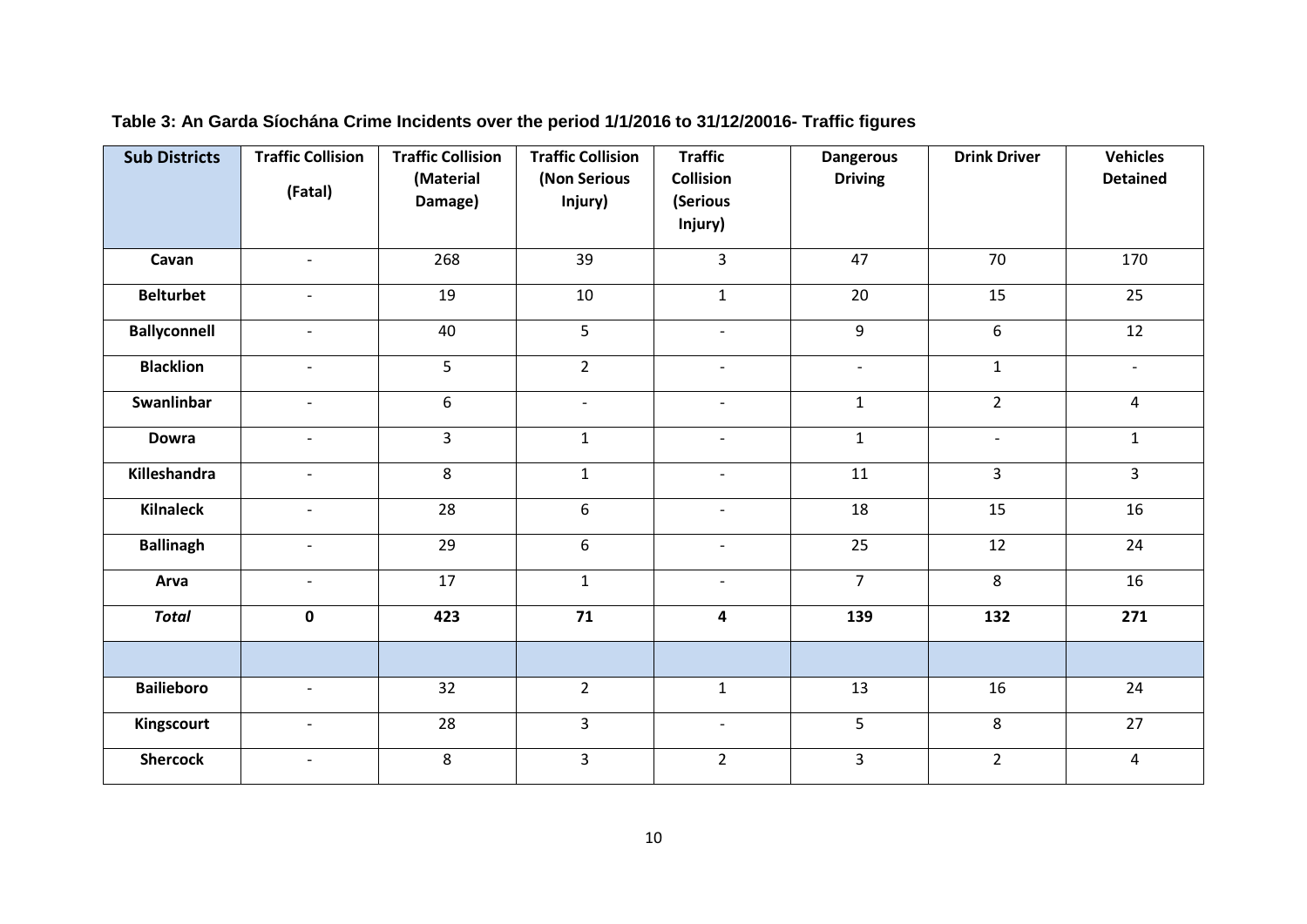| <b>Sub Districts</b>             | <b>Traffic Collision</b><br>(Fatal) | <b>Traffic Collision</b><br>(Material<br>Damage) | <b>Traffic Collision</b><br>(Non Serious<br>Injury) | <b>Traffic</b><br><b>Collision</b><br>(Serious<br>Injury) | <b>Dangerous</b><br><b>Driving</b> | <b>Drink Driver</b> | <b>Vehicles</b><br><b>Detained</b> |
|----------------------------------|-------------------------------------|--------------------------------------------------|-----------------------------------------------------|-----------------------------------------------------------|------------------------------------|---------------------|------------------------------------|
| Virginia                         | $\overline{2}$                      | 48                                               | 5                                                   | 4                                                         | 13                                 | 22                  | 61                                 |
| Cootehill                        | 1                                   | 32                                               | 5                                                   | $\qquad \qquad -$                                         | 13                                 | 12                  | 26                                 |
| <b>Mullagh</b>                   | $\overline{\phantom{a}}$            | 10                                               | $\overline{2}$                                      | $\mathbf{1}$                                              | 3                                  | $\overline{2}$      | 9                                  |
| <b>Ballyjamesduff</b>            | $\mathbf{1}$                        | 34                                               | 9                                                   | $\mathbf{1}$                                              | 17                                 | 10                  | 32                                 |
| <b>Total</b>                     | 4                                   | 192                                              | 29                                                  | 9                                                         | 67                                 | 72                  | 183                                |
|                                  |                                     |                                                  |                                                     |                                                           |                                    |                     |                                    |
| <b>Total for County</b><br>Cavan | 4                                   | 405                                              | 100                                                 | 11                                                        | 206                                | 204                 | 454                                |

There were four Fatal Traffic Collisions in 2016 and these all occurred within the Bailieborough District Division, (Cootehill 1, Ballyjamesduff 1 and Virginia 2). There were 204 Drink Driving Offences in total over 2016 and the majority of these were in the Cavan Division.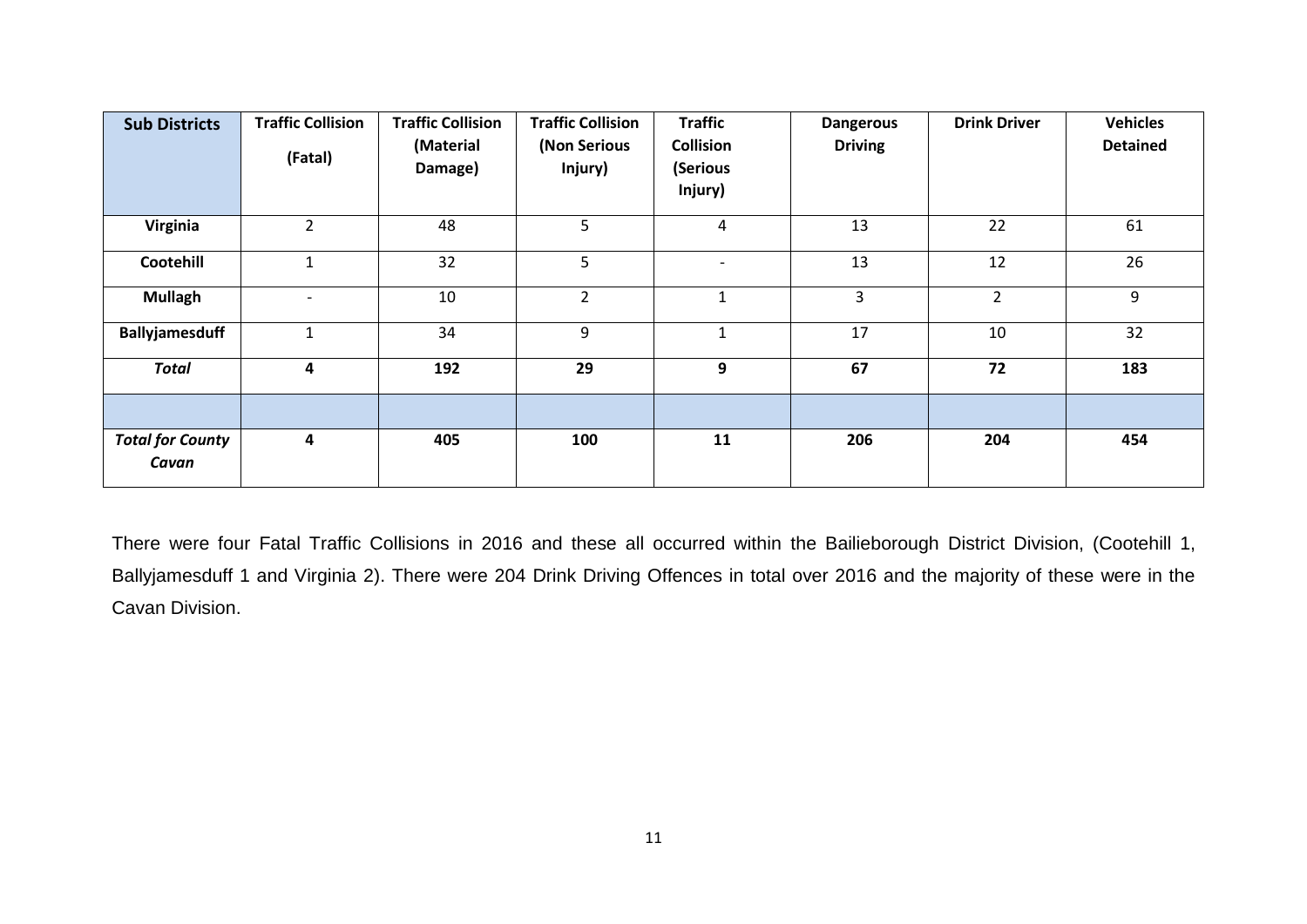#### **Table 4: Crime trends from 2012 to 2016**

| <b>Offence</b>                   | 2016           | 2015           | 2014        | 2013           | 2012           |
|----------------------------------|----------------|----------------|-------------|----------------|----------------|
| <b>Burglary</b>                  | 256            | 339            | 215         | 200            | 282            |
| Agg. Burglary                    | $\overline{3}$ | $\overline{4}$ | 5           | 5              | $\overline{4}$ |
| Robbery                          | 9              | 14             | 9           | $\overline{4}$ | $\overline{2}$ |
| Theft - Other                    | 254            | 340            | 249         | 216            | 245            |
| Theft $-$ M.P.V                  | 107            | 88             | 135         | 86             | 85             |
| <b>Theft-Person</b>              | 8              | 8              | 10          | 10             | 15             |
| <b>Theft-Shop</b>                | 220            | 226            | 184         | 142            | 179            |
| <b>Assault Minor</b>             | 229            | 208            | 168         | 156            | 206            |
| <b>Assault Harm</b>              | 161            | 88             | 78          | 82             | 80             |
| <b>Murder</b>                    | $\overline{4}$ | $\mathbf 0$    | $\mathbf 0$ | $\overline{3}$ | $\overline{2}$ |
| <b>Criminal</b><br><b>Damage</b> | 291            | 299            | 252         | 246            | 284            |
| <b>Public Order</b>              | 486            | 445            | 402         | 558            | 748            |
| <b>Sexual</b><br><b>Offences</b> | 49             | 37             | 28          | 32             | 32             |
| <b>Drugs</b>                     | 161            | 160            | 130         | 125            | 172            |

Table 4 compares Gardaí crime statistics over the years 2012 to 2016. Public order offences have dropped quite significantly from 2012 to 2014, however they seem to be on the rise again from 2014 to 2016. Drug offences have been fairly consistent over the years but saw a drop in the number of offences both in 2013 and 2014. Theft from shops has been consistently on the increase from 2013 onwards, with a slight drop off in 2016.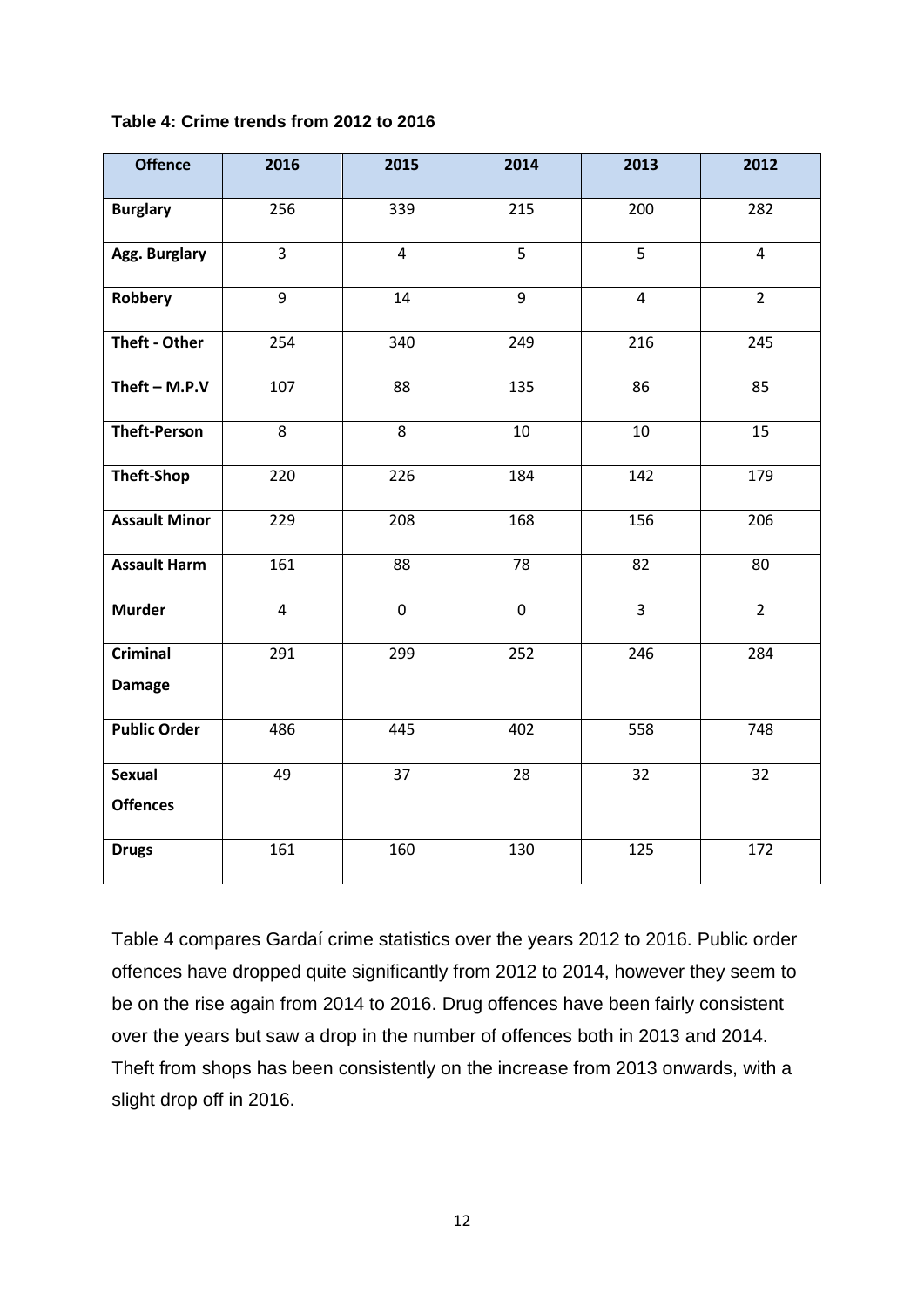#### **2.3 Anti-Social Behaviour Statistics – Cavan County Council**

Anti-social behaviour is defined by the Housing Act 2009 as:

'Any behaviour which causes or is likely to cause any significant or persistent danger, injury, damage, loss or fear to any person living, working or otherwise lawfully in or in the vicinity of a housing authority under the Housing Acts 1966 to 2002, or a housing estate in which the house is situated and without prejudice to the forgoing includes violence, threats, intimidation, coercion, harassment or serious obstruction to any person'

Anti-social behaviour covers a broad range of complaints, some of a minor nature usually resolved with mediation and engagement, while others are of a more serious nature and require more radical means of resolution. Examples of anti social behaviour are intimidation, abusive or threatening behaviour and vandalism. When it occurs it has significant adverse impact on the quality of life of local authority tenants and can destabilise a local community.

Cavan County Council recognises that anti-social behaviour can have an adverse effect on the quality of life of tenants and the Council is committed to the prevention and elimination of anti-social behaviour in its estates.

Table 5 displays all levels of complaints received and dealt with by Cavan County Council over 2016 and as can be seen anti-social behaviour in the form of 'Drinking parties with Disturbances' makes up the most common complaints received over 2016.

13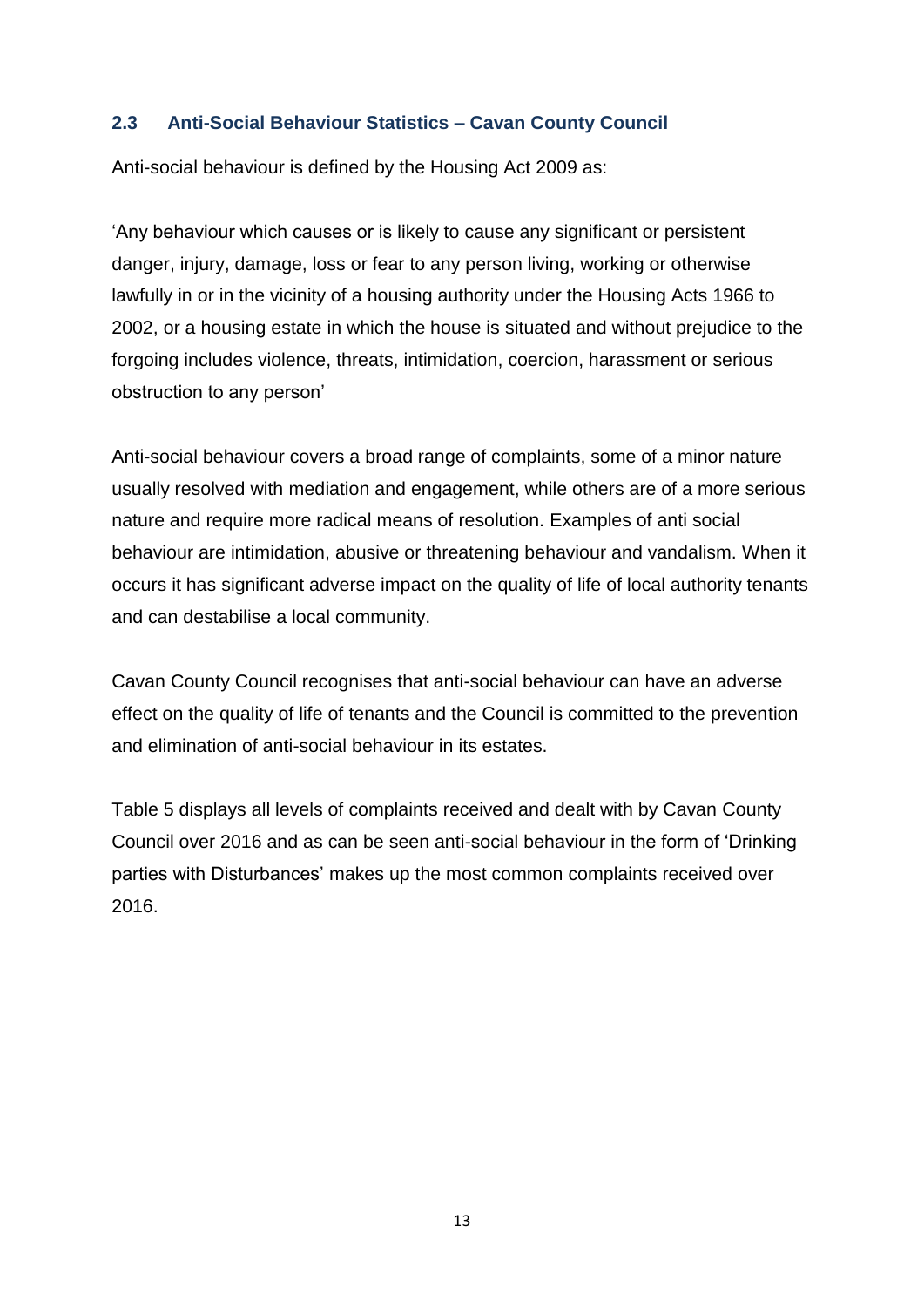**Table 5: Nature and number of Anti-Social Complaints received by Cavan County Council in 2016**

| <b>Nature of the Complaint</b>     | <b>No. Of Complaints</b> |
|------------------------------------|--------------------------|
| Accumulation of domestic waste     | 4                        |
| Backyard burning                   | 1                        |
| Drinking parties with disturbances | 10                       |
| <b>Undeclared lodgers</b>          | 3                        |
| Dogs related                       | 3                        |
| Drugs related                      | 4                        |
| Harassment/Threats/Intimidation    | 4                        |
| Absent tenant                      | $\mathcal{P}$            |
| Youth related                      | 4                        |
| Total                              | 35                       |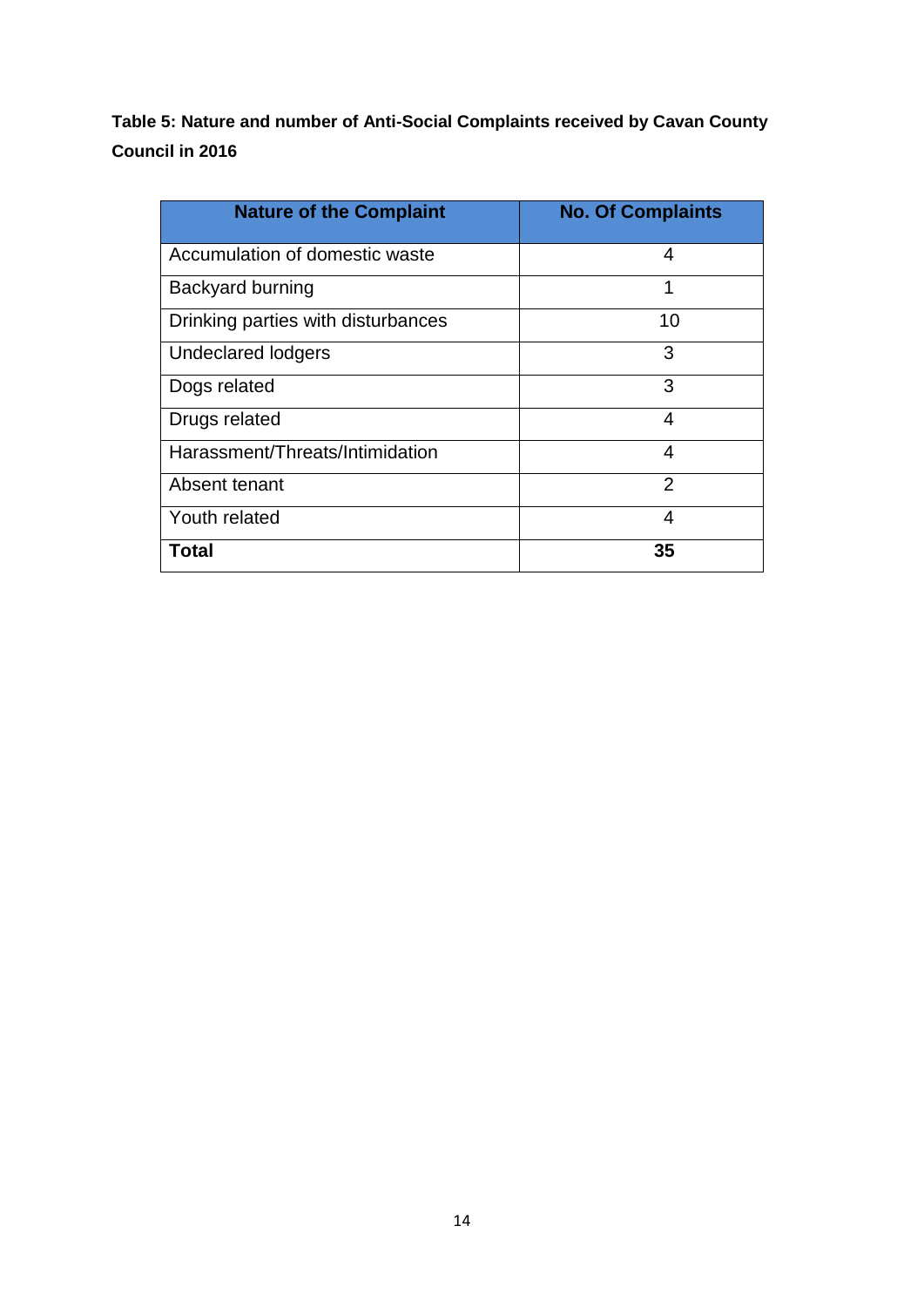#### **3. Strategic Context**

It is essential that the JPC has a strategic vision for its work so that issues arising can be dealt with in a consistent and properly co-ordinated matter. This section lays out the national, regional and local policy context within which the Cavan County JPC Strategic Plan will operate.

#### **3.1 Local Economic Community Plan (LECP)**

The JPC guidelines state that the six year Strategic Plan should link with the Local Economic Community Plan (LECP) developed through the Local Community Development Committee (LCDC) for the County. In doing this it should derive its strategic objectives from this plan, of which the JPC considers that it can add significantly to collective efforts in the attainment of those objectives.

The LECP serves as the primary strategy guiding development for a County. Accordingly, a summary of the strategic framework of the Cavan LECP is outlined below, which will provide the strategic context for the work of the JPC.

#### **LECP Vision**

"that Cavan 2021 will be a place that we can be proud of; a place where people can have a good quality of life; a better place to live, to work and to enjoy."

#### **LECP High Level Goals**

Twelve high level integrated goals were included within the Cavan LECP, eight related to Enterprise Development and four related to Community Development. These goals will frame the future economic and community development within the county.

For the purposes of developing the JPC Strategic Plan the following LECP objectives were taken into consideration. These objectives relate to those most relevant to the work of the County Cavan JPC.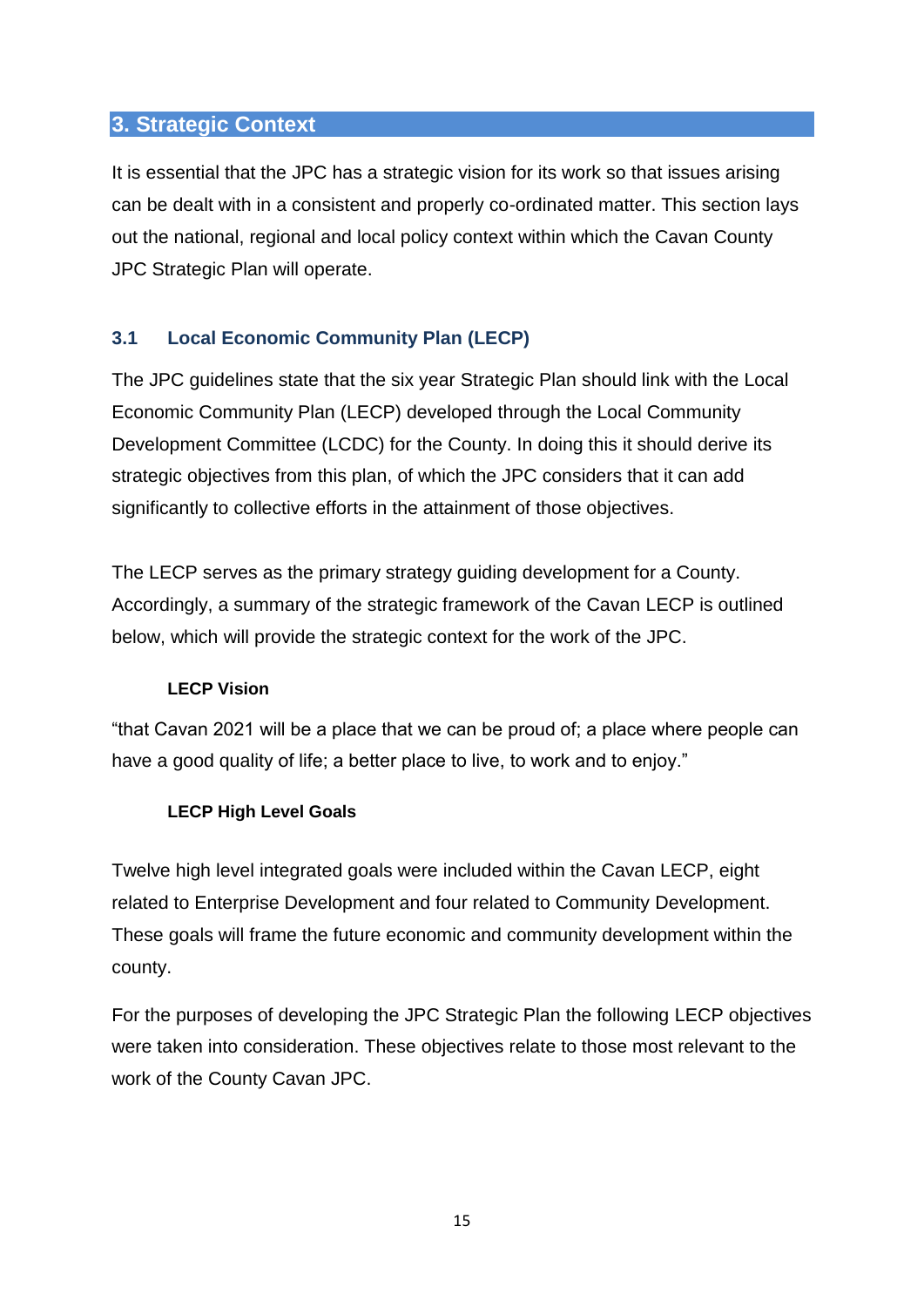**Goal 9: We will support the ongoing development of safe, active and empowered communities.**

**Objective 9.3:** Develop measures to enhance safety and security at local level.

**a)** Develop and implement a JPC plan following a research and consultation process.

**b)** Set up new and support existing community crime prevention and safety initiatives across the County. For example, Community Alert / Neighbourhood Watch Schemes, 'Lend a Hand' Initiatives.

**Goal 10: We will focus on developing the health and wellbeing of our communities.**

**Objective 10.1:** Improve the health outcomes for all sectors of the community.

**a)** Work in partnership to develop and implement a local Suicide Prevention Action Plan.

**Objective 10.3:** Develop an integrated, targeted response at a local level to reduce levels of drug and alcohol use among adults and young people.

- **a)** Support the implementation of the National Substance Misuse Strategy and the Regional Drugs Task Force plan at a local level.
- **b)** Establish an Alcohol and Drugs Forum for the County.

#### **Goal 11: We will promote social inclusion and address disadvantage.**

**Objective 11.1:** Opportunities for the promotion of social inclusion and integration, reducing the isolation and marginalisation of specific communities within the county.

**c)** Support measures to address racism and discrimination within the county and promote integration.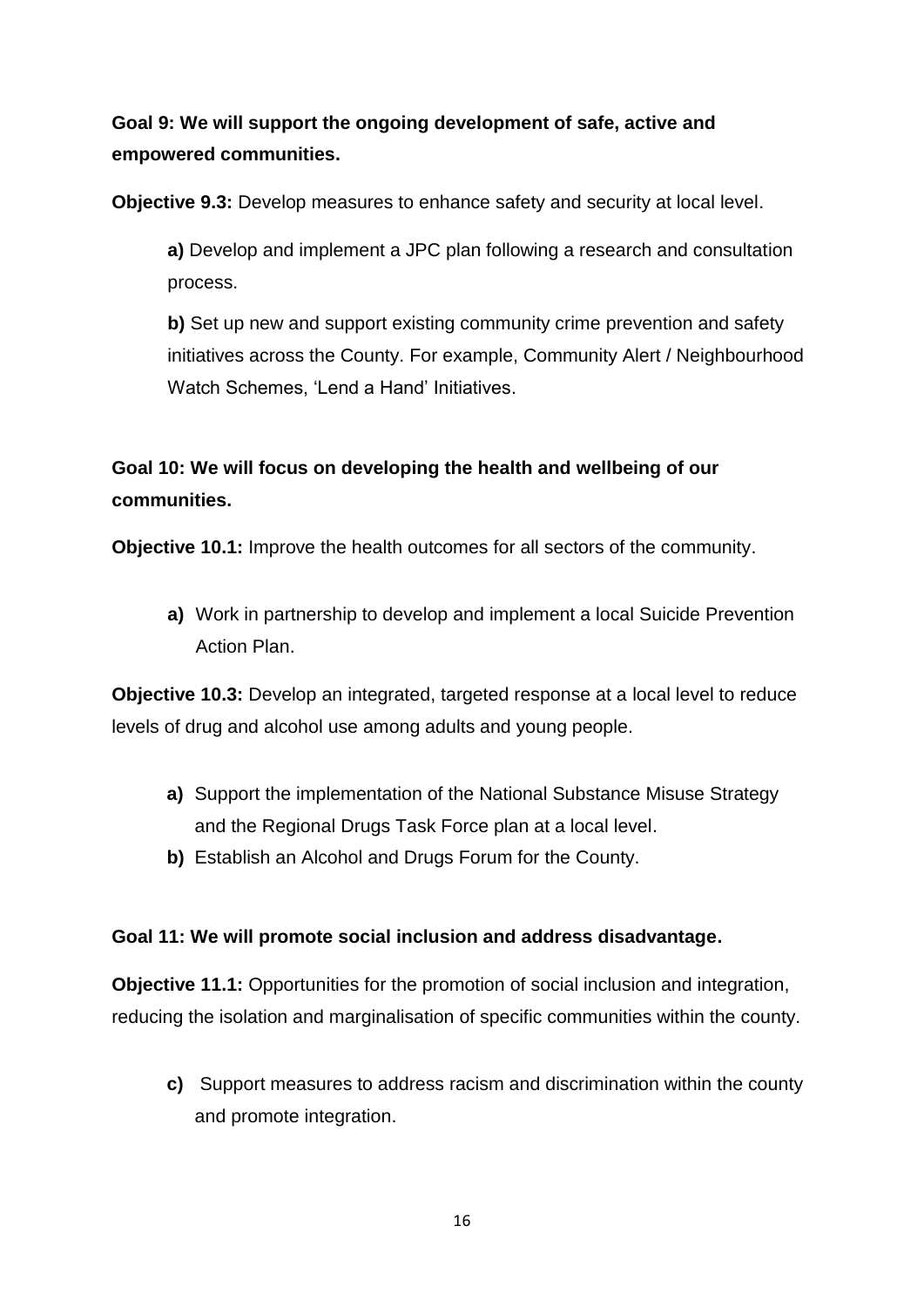The work of the County Cavan JPC will play a key role in the fulfilment of the LECP's vision statement for the County, with particular relevance to 'a place where people can have a good quality of life' through its specific remit in improving the safety and quality of life by the prevention of crime, disorder and anti social behaviour within the County.

### **3.2 An Garda Síochána Annual Policing Plan 2017 for the Cavan & Monaghan Division**

The An Garda Síochána Annual Policing Plan for 2017 focuses on delivering in five main policing areas:

- (1) National and International Security
- (2) Confronting Crime
- (3) Roads Policing
- (4) Community Engagement
- (5) Organisational Development and Capacity Improvement.

The key priorities identified in the National Policing Plan are reflected in the Cavan/Monaghan Division Plan but adapted to meet the needs of the urban and rural communities in Counties Cavan and Monaghan and the Policing challenges that arise with the cross-border mobility of organised crime gangs and dissident criminals.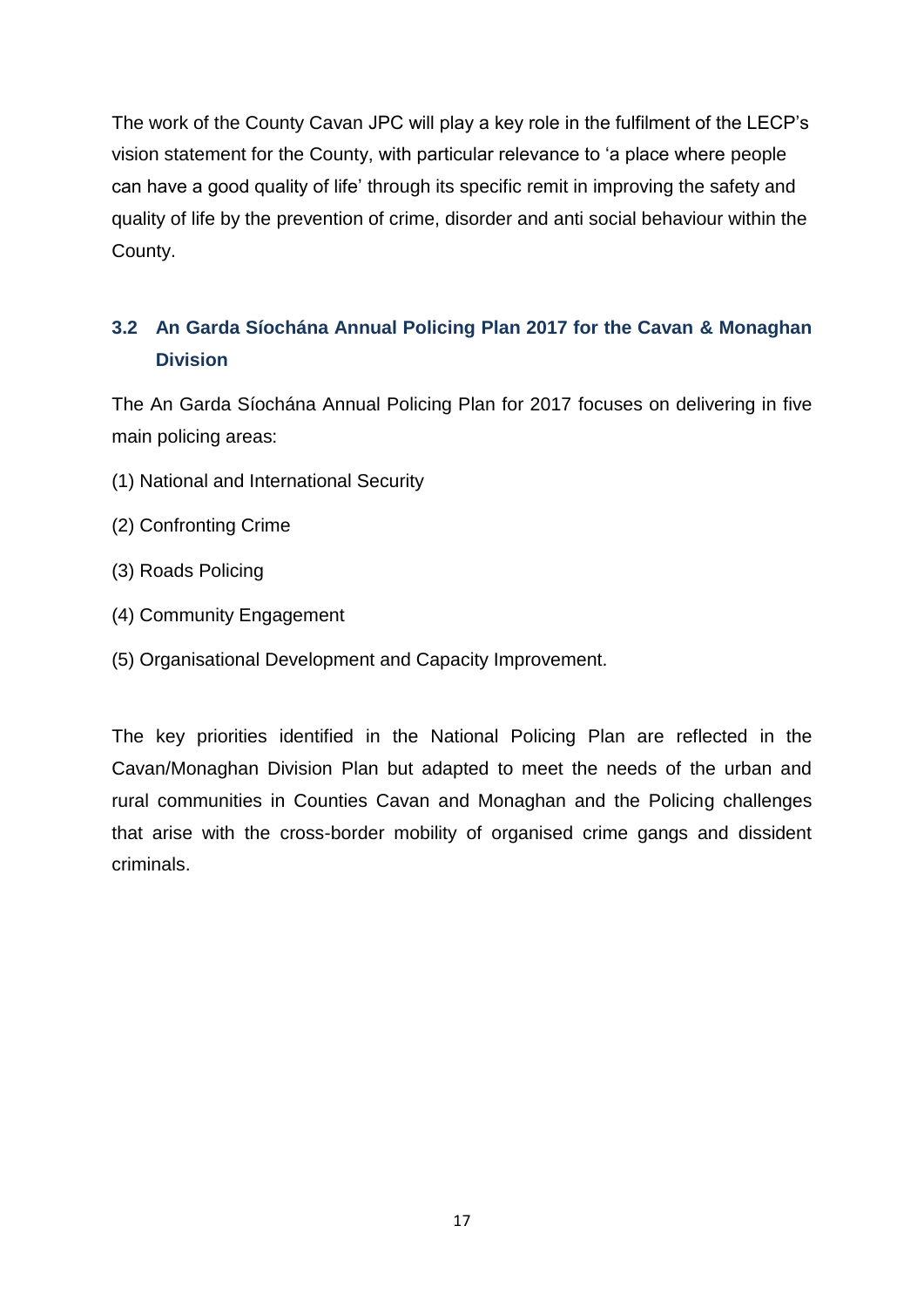# **4. Strategy Development Process**

#### **4.1 County Cavan JPC Strategic Priorities**

The strategy developed by the County Cavan JPC takes into account the high level LECP objectives as well as other relevant objectives contained within the County Cavan Garda Annual Plan 2017 for the Cavan Division and the feedback from the JPC consultation process.

The JPC strategy outlines general objectives, so that the JPC can be flexible to adapt to changing priorities and good practice over the next six years.

The key priority areas agreed to be focused on by the County JPC over the six years of the strategy are:

- 1. Drugs & Alcohol Misuse
- 2. Build Community Relations & Engagement
- 3. Improved Communications
- 4. Improved Safety & Policing
- 5. Road Safety

# **4.2 Consultation Process Undertaken by Cavan JPC for the Development of the Strategic Plan**

In developing the County Cavan JPC Strategic Plan the Cavan JPC undertook a consultation process which consisted of hosting consultation workshops and inviting written submissions from Community/Text Alert Groups operating within the County.

#### **Consultations Workshops**

The County Cavan JPC hosted two facilitated consultative workshops:

- Friday  $21^{st}$  October 2016 – with JPC members to gather their priorities and input for the Strategic Plan. This took place at the offices of Cavan County Council.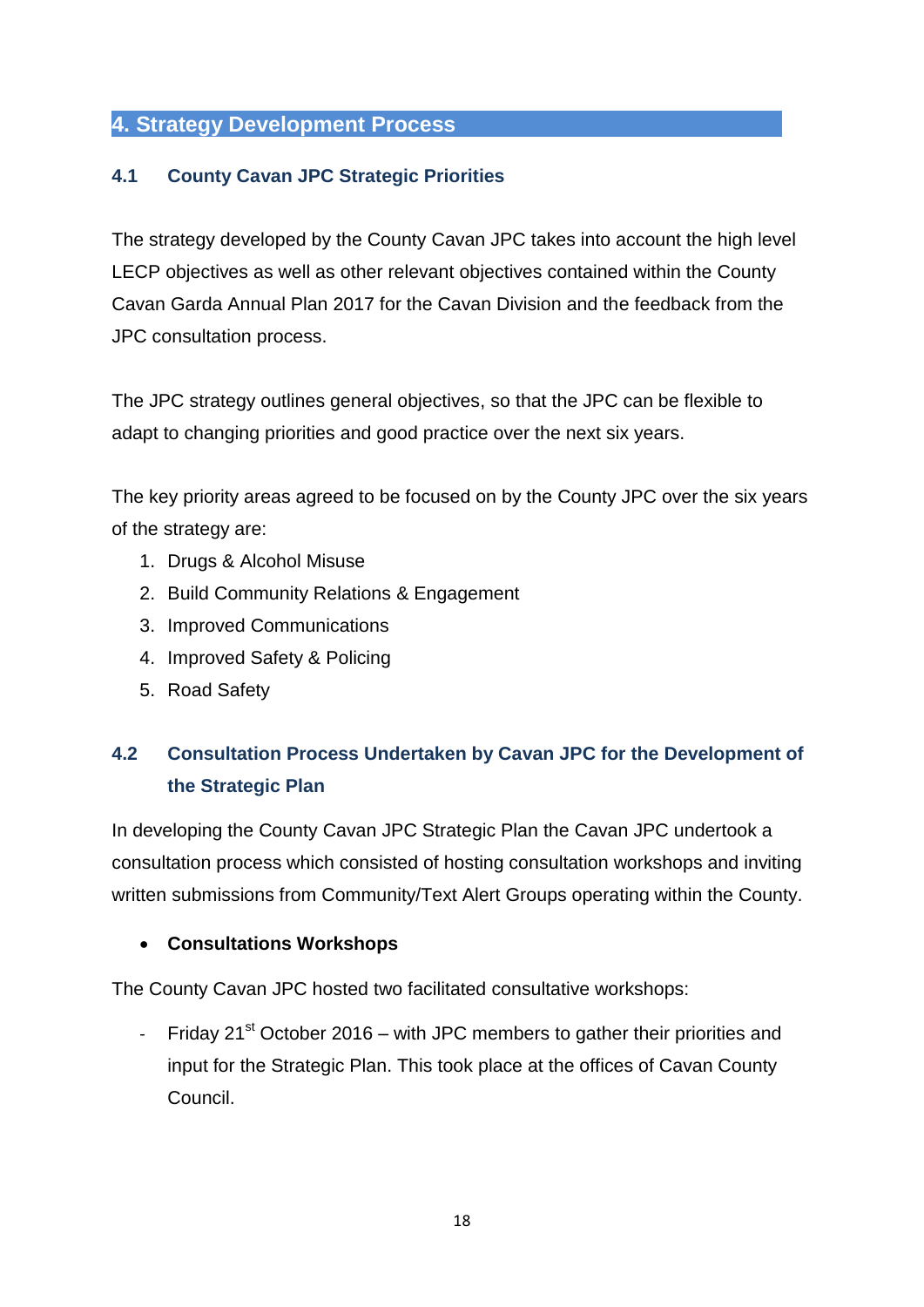Tuesday  $6<sup>th</sup>$  December 2016 – with members of the public to get their input to the Strategic Plan. This took place at the JPC public meeting in the Cavan Crystal Hotel.

#### Method Used:

- With JPC Committee Members

To gather the JPC members' views, the meeting attendees were divided into smaller groups to identify their priority areas and goals for inclusion in the Strategic Plan and what they felt were the required actions to achieve those goals.

- With Members of the Public

To gather the views and input of the members of the public, a summary of the topics identified by the JPC members was presented to them and they were invited, in smaller groups, to share their views and suggestions on these topics or to add additional topics which they felt should be included.

On both of the workshops, there was strong engagement by both members of the JPC and members of the public around the topics to be included in the JPC Strategic Plan. The members of the pubic concurred with the suggested topics put forward by the JPC members expanding on the topics to include issues which they felt were of importance.

At the public meeting, the two topics that generated greatest discussion and contribution were Drug & Alcohol Abuse and Road Safety.

#### Output from the Consultative Workshops – Themes Identified

At the workshops, there were some themes that came through on many of the priority areas proposed to be included in the Strategic Plan. The themes included:

- **Education** the role of educating different target groups was prevalent in many priority areas – from educating the general public, to drivers, to young people, to the elderly, etc.
- **Enforcement** a number of the actions recommended related to targeted enforcement of the law to address specific issues. This also raised the concern of the need for the JPC to support a drive for more Garda resources.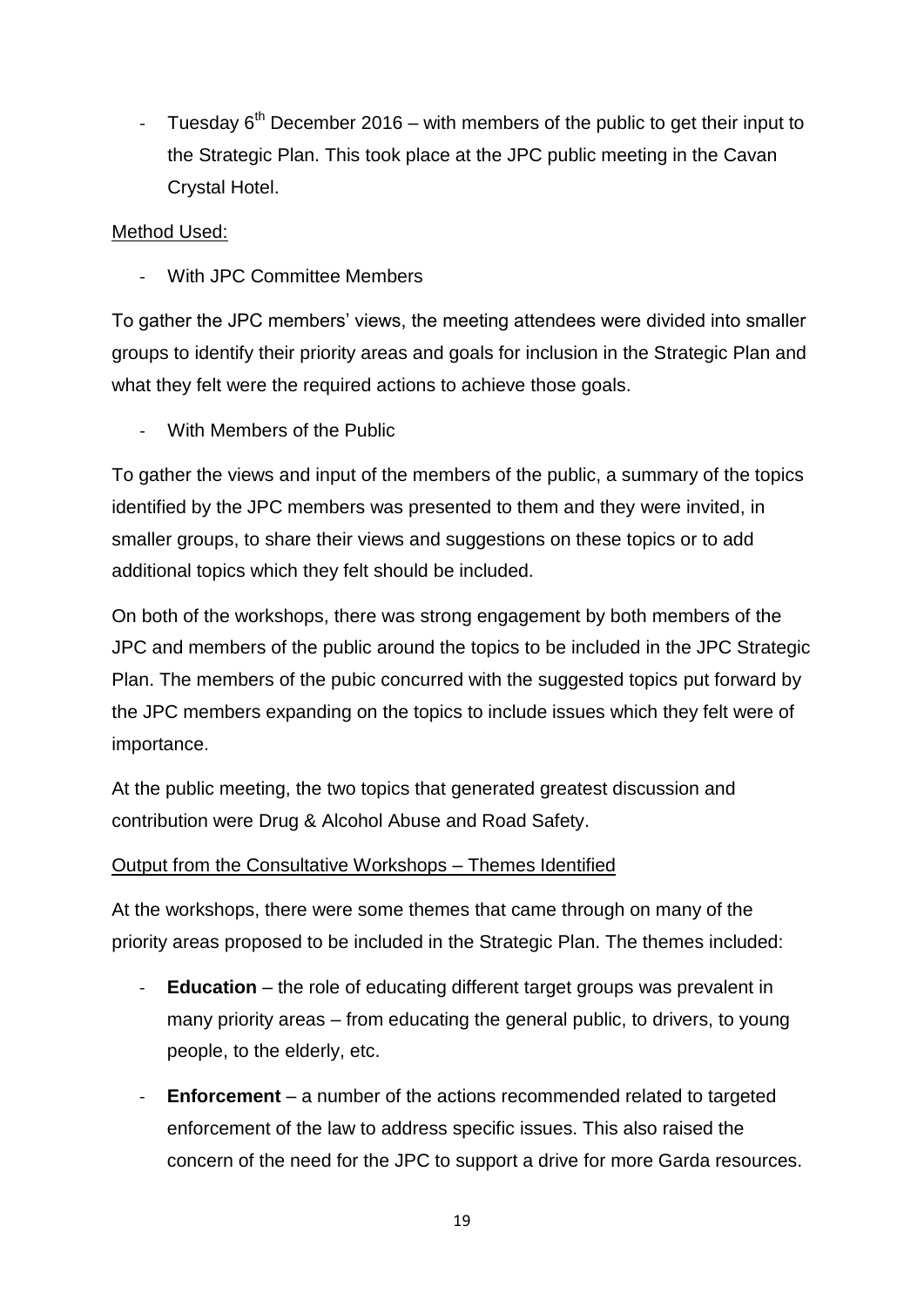- **Engagement** there was a desire to achieve greater engagement with the public to help address many the priority areas raised. This included the role of outward communication (e.g. text alerts) as well as having more involvement with the public and within communities.
- **Co-ordination**  there was a strong sense across some of the priority areas that the JPC could, through the strategy, help bring a more coordinated approach to addressing several the issues. This included building collaboration between agencies, reducing duplication, and extending collaboration to neighbouring counties where relevant.

#### **Invite for Written Submissions**

Further to the above consultation methods used all the Community Alert Groups within County Cavan were provided with a further opportunity to put forward their views in December 2016. All groups were written to and asked to put forward a written submission for the plan. Please see Appendix B to see a list of those groups who put forward a submission.

#### **4.3 Other Consultation Sources**

Feedback from other relevant recent consultation events were also taken into consideration:

#### **Community Alert Groups Networking Meeting 2016**

A meeting was held on the  $14<sup>th</sup>$  September 2016, hosted by Muntir na Tire with support from the Cavan JPC. The meeting was used as an opportunity to seek feedback on issues for consideration for the County Cavan JPC Strategic Plan.

Issues raised at the meeting included:

- The need for more Community CCTV Schemes.
- A review of how the Text Alert Messaging Scheme is operating within the Cavan Division and a call for improvement to be made.
- Improvements to the Senior Alerts Scheme.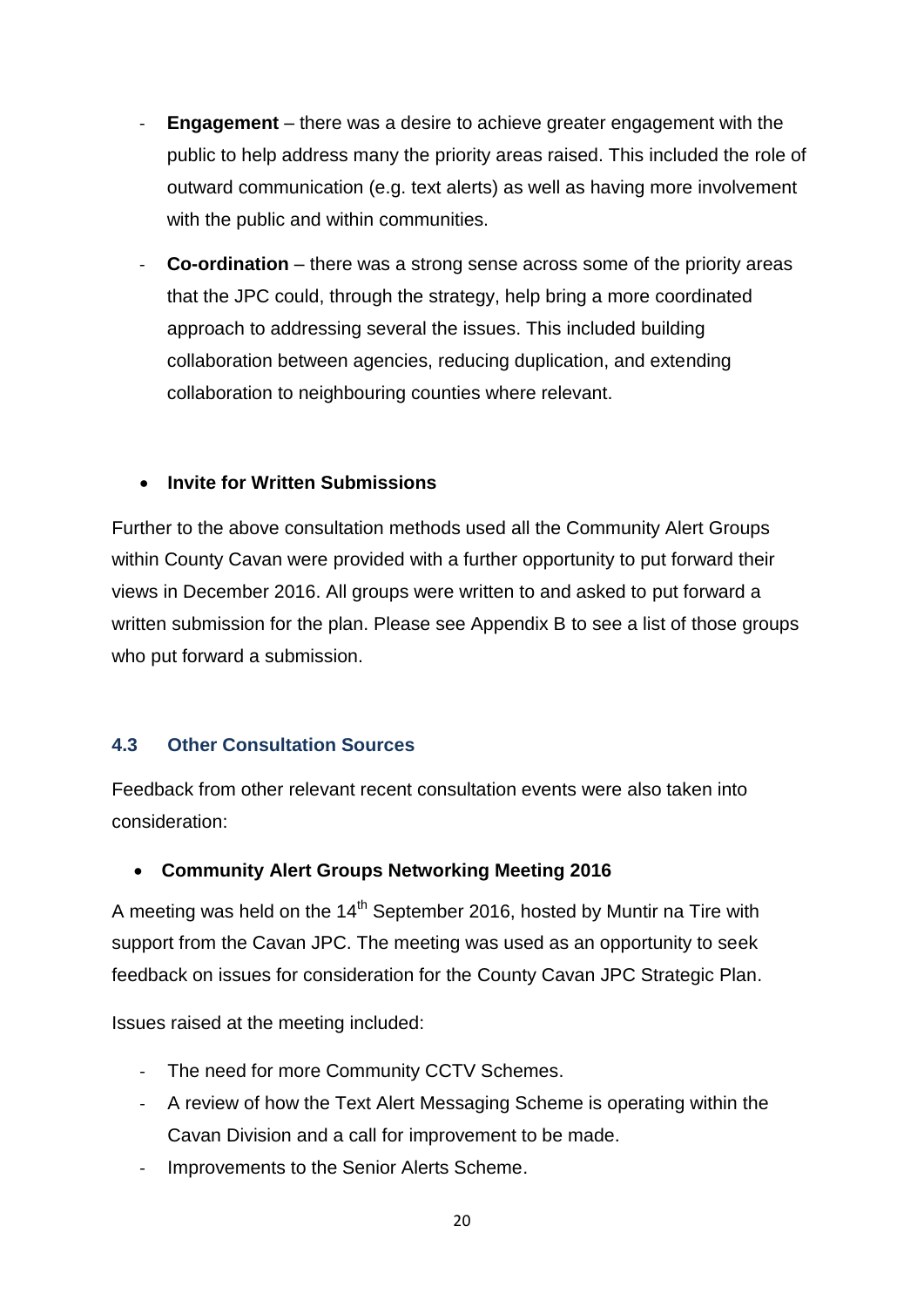The need to address the fear of crime.

#### **Report from the Consultation Workshop on a Regional Response to Drugs and Alcohol Issues in County Cavan**

As a precursor to the establishment of the Drugs & Alcohol Forum a consultation session took place on the  $30<sup>th</sup>$  November 2015 with key stakeholders involved in tackling the issues of drugs and alcohol misuse within the County. The following were some of the key issues which were raised during this consultation session.

- A lack of transport to connect people to existing services
- A lack of residential treatment options
- A lack of knowledge of service pathways/consistent interagency working
- Supports needed for the  $16 25$  year old group out of work and education
- Supports for parents
- Additional out of hours activities needed for the 10 15 age group
- Issues in relation to accessing crisis services
- Referral to alcohol/drug education programmes through the courts

#### **HaPAI - The Healthy and Positive Ageing Initiative - Report on County Cavan**

This was a national study carried out in 2016 and under it, 500 older people over the age of 55 from all across County Cavan were independently surveyed on a range of issues. Some of the survey findings were of relevance to this strategy, these include:

- The majority of older people surveyed in Cavan feel safe in their communities but 12% have had an experience that left them concerned for their own safety.
- 20% of women do not feel safe out and about at night.
- 32% of older people found Garda services difficult to access.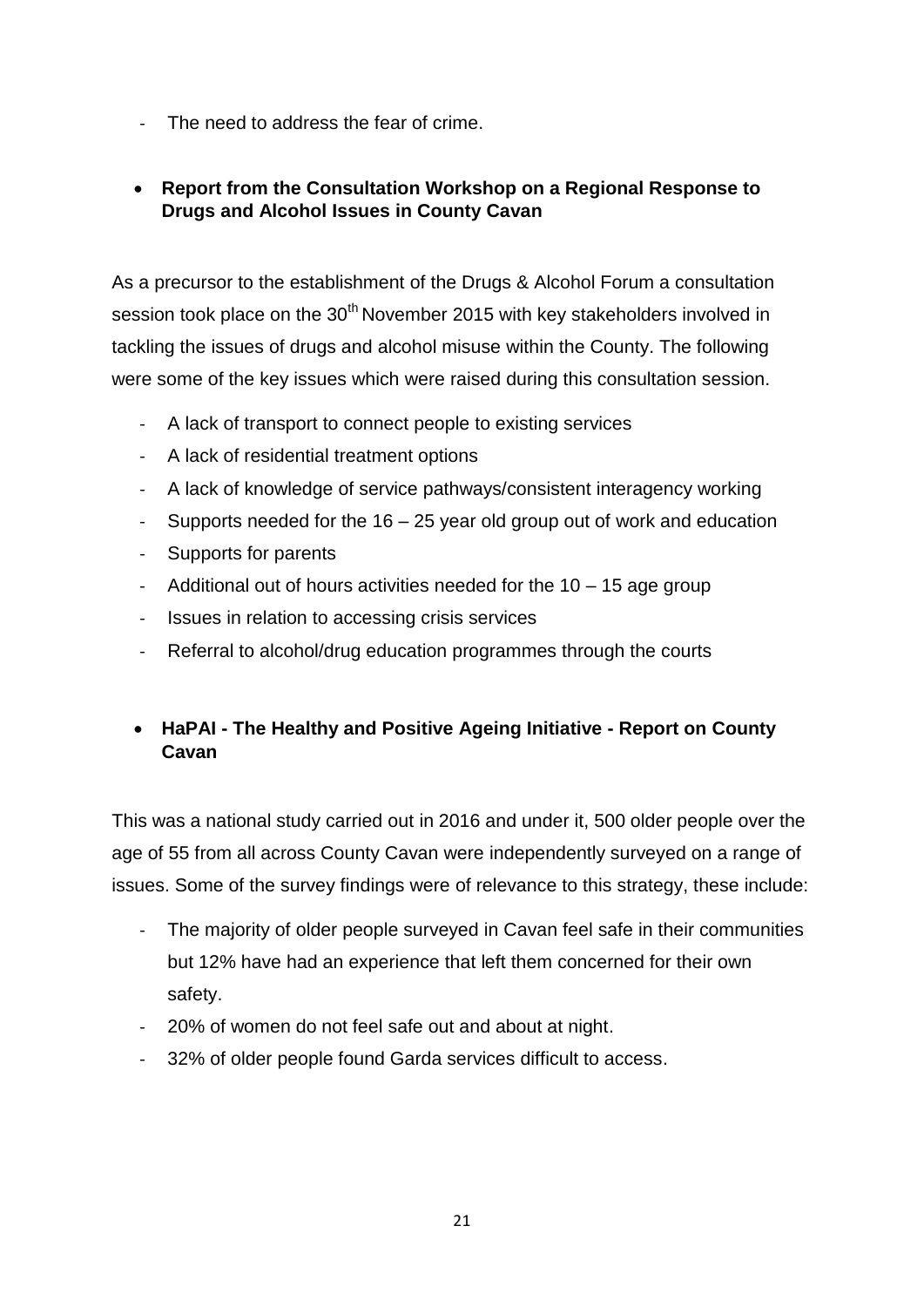The plan is laid out below in table format and includes a list of 'Strategic Objectives' some of which are derived from the Local Economic and Community Plan 2016 - 2021. It also includes relevant objectives and actions derived from 'An Garda Síochána Annual Policing Plan 2017 for the Cavan & Monaghan Division' and those objectives which were identified as priorities during the JPC consultation process. The actions are colour coded to reflect which of the four themes they fall under.

Activity planned within this strategy is designed to have 'SMART' objectives; this means that they are specific, measurable, achievable, realistic and time bound.

| <b>Education</b>                                                                                                                               | <b>Enforcement</b>                                                                                                                                                                                                                   | <b>Engagement</b>                                                                                                                                          |                   | <b>Co-ordination</b>                                                                                                                          |                                                                                      |
|------------------------------------------------------------------------------------------------------------------------------------------------|--------------------------------------------------------------------------------------------------------------------------------------------------------------------------------------------------------------------------------------|------------------------------------------------------------------------------------------------------------------------------------------------------------|-------------------|-----------------------------------------------------------------------------------------------------------------------------------------------|--------------------------------------------------------------------------------------|
| <b>Strategic</b><br><b>Objectives</b>                                                                                                          | <b>Actions to Achieve Objective</b>                                                                                                                                                                                                  | Lead Agency/<br><b>Key Partners</b>                                                                                                                        | <b>Timeframe</b>  | <b>Anticipated</b><br><b>Outcomes</b>                                                                                                         | <b>Performance</b><br><b>Indicators</b>                                              |
| 1. Drugs &<br><b>Alcohol</b><br><b>Misuse</b><br>Reduce the<br>demand for drugs<br>and alcohol<br>through a<br>combination of<br>education and | <b>Education</b><br>$\bullet$<br>Support increased engagement<br>1.1<br>between HSE, Gardaí and<br>Education providers to build a<br>constructive substance misuse<br>educational programme into the<br>secondary school curriculum. | Lead: An Garda<br>Síochána<br>Support: RDTF,<br>HSE, ETB, Cavan<br>Drugs & Alcohol<br>Forum, CDA<br>Trust Ltd., Muntir<br>na Tire, Local<br><b>Schools</b> | <b>Short Term</b> | Increased<br>awareness<br>amongst young<br>people around the<br>dangers of<br>substance misuse.<br>Reduce demand<br>for drugs and<br>alcohol. | No. of schools<br>targeted.<br>No. of students<br>who have received<br>the training. |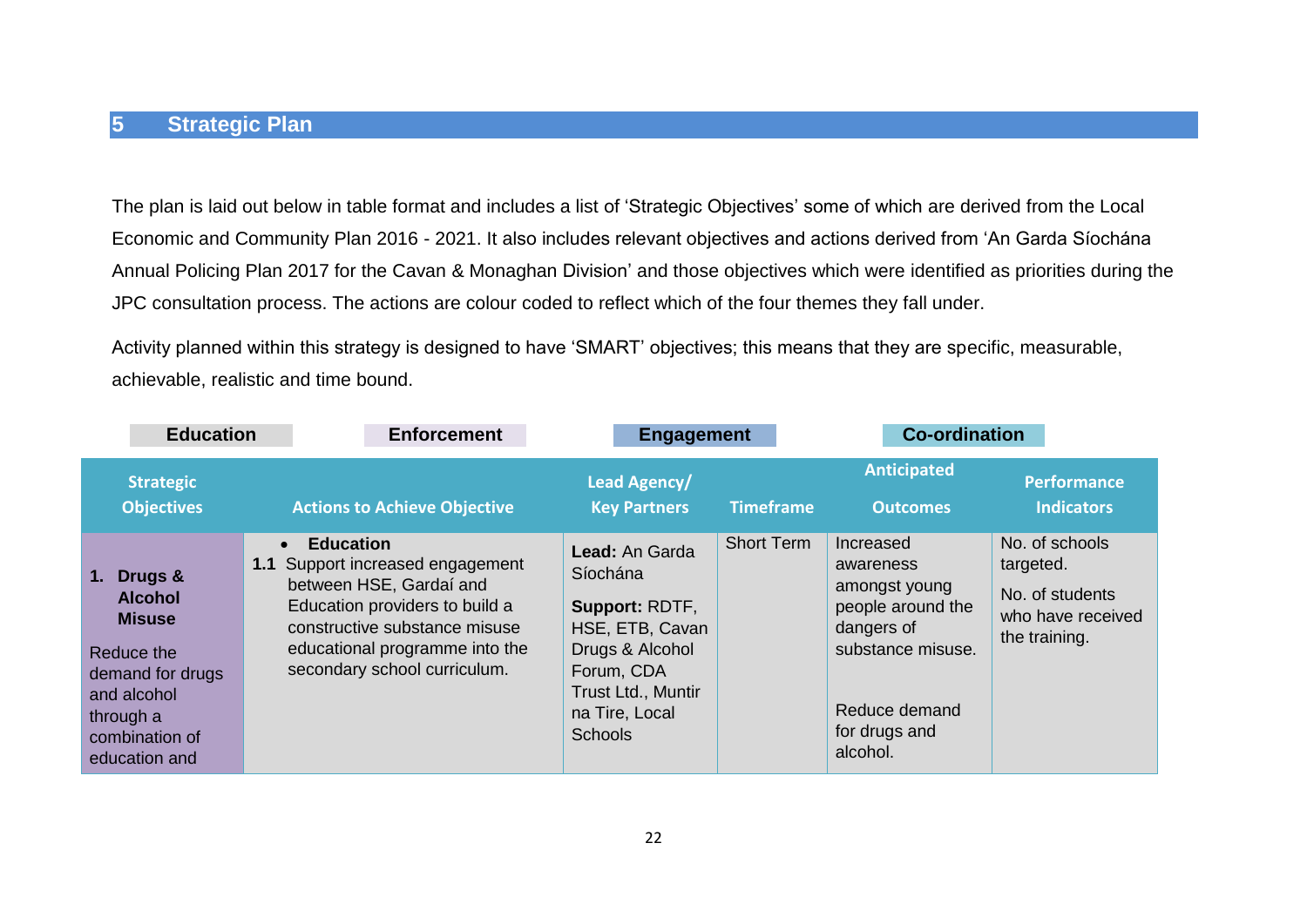| <b>Strategic</b>  |                                                                                                                                                                                 | <b>Lead Agency/</b>                                                                   |                       | <b>Anticipated</b>                                                                   | <b>Performance</b>                                                                   |
|-------------------|---------------------------------------------------------------------------------------------------------------------------------------------------------------------------------|---------------------------------------------------------------------------------------|-----------------------|--------------------------------------------------------------------------------------|--------------------------------------------------------------------------------------|
| <b>Objectives</b> | <b>Actions to Achieve Objective</b>                                                                                                                                             | <b>Key Partners</b>                                                                   | <b>Timeframe</b>      | <b>Outcomes</b>                                                                      | <b>Indicators</b>                                                                    |
| enforcement.      | <b>Enforcement</b><br>$\bullet$<br>1.2 Establishment of the new<br>Divisional Drugs Unit (DDU).                                                                                 | Lead: An Garda<br>Síochána                                                            | <b>Short Term</b>     | Reduction in drug<br>related crime                                                   | DDU established<br>and operations<br>commenced                                       |
|                   | <b>Engagement</b><br>1.3 Research and identify easier ways<br>to report issues to Gardaí<br>regarding drugs and alcohol.                                                        | Lead: An Garda<br>Síochána                                                            | Medium<br><b>Term</b> | Increased reporting<br>to the Gardaí in<br>relation to drug                          | Research complete<br>and methods<br>identified.                                      |
|                   | Coordination<br>1.4 Support the implementation of the<br><b>National Substance Misuse</b><br>Strategy and the new Regional<br>Drugs Task Force (RDTF) plan at<br>a local level. | Lead: RDTF<br><b>Support: An</b><br>Garda Síochána,<br><b>Cavan County</b><br>Council | Ongoing               | Develop initiatives<br>that specifically<br>accord with the<br>plans                 | <b>Regional Drugs</b><br><b>Task Force Plan in</b><br>place and being<br>implemented |
|                   | 1.5 Support the Cavan Drugs &<br>Alcohol Forum in the provision of<br>information and creating<br>awareness.                                                                    | Lead: CDAF                                                                            | Ongoing               | Reduction in drug<br>use locally and<br>more information<br>on supports<br>available | No. of initiatives<br>supported.                                                     |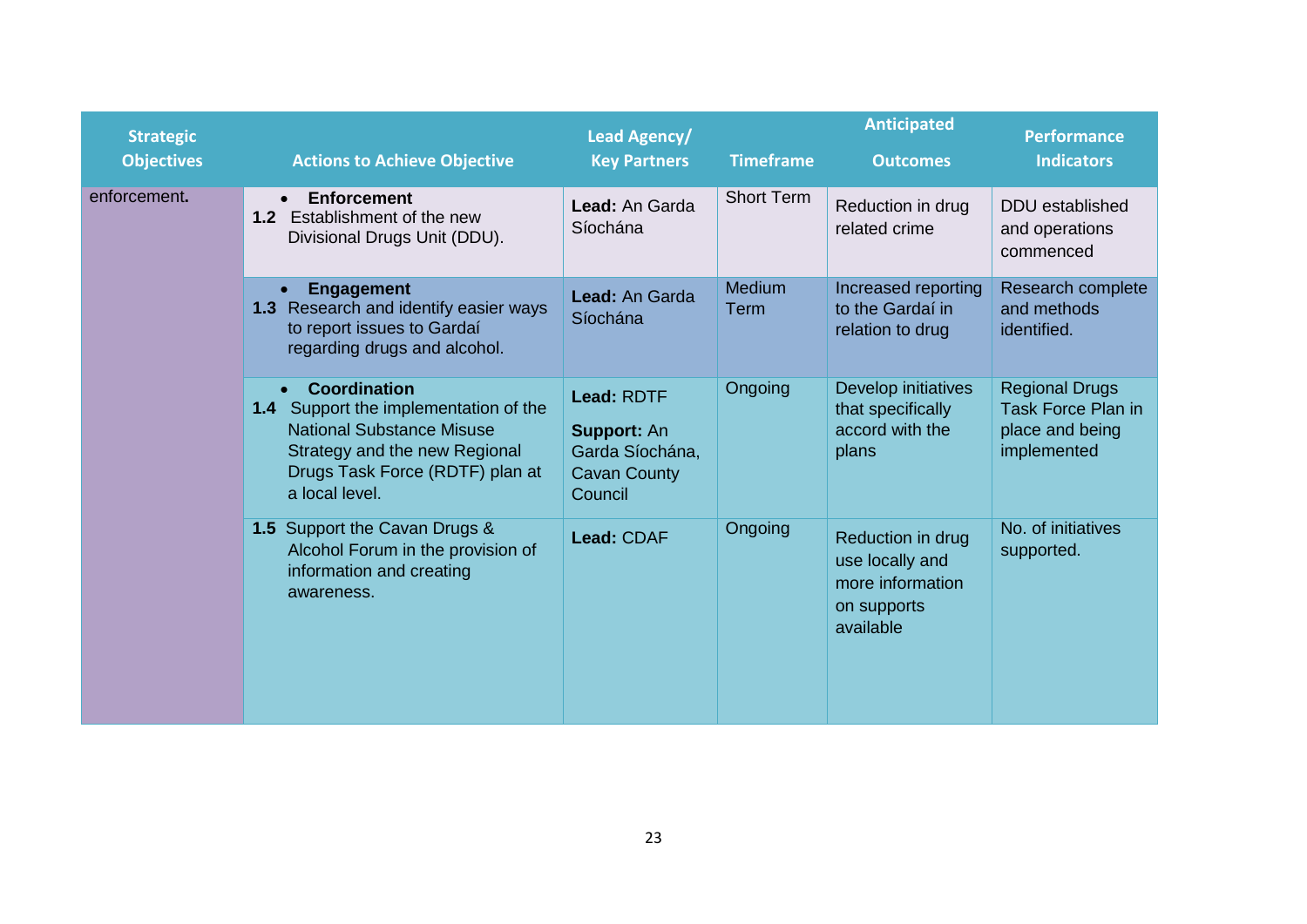| <b>Strategic</b>                                                                                                                                                          |                                                                                                                                                                                                                                                                                                                                                                                                                                                                                                                                                                                                                                                                                                             | <b>Lead Agency/</b>                                                                                                                                                                                     |                  | <b>Anticipated</b>                                                                                                                                                                                                                                | <b>Performance</b>                                                                                                                                                                                                                                      |
|---------------------------------------------------------------------------------------------------------------------------------------------------------------------------|-------------------------------------------------------------------------------------------------------------------------------------------------------------------------------------------------------------------------------------------------------------------------------------------------------------------------------------------------------------------------------------------------------------------------------------------------------------------------------------------------------------------------------------------------------------------------------------------------------------------------------------------------------------------------------------------------------------|---------------------------------------------------------------------------------------------------------------------------------------------------------------------------------------------------------|------------------|---------------------------------------------------------------------------------------------------------------------------------------------------------------------------------------------------------------------------------------------------|---------------------------------------------------------------------------------------------------------------------------------------------------------------------------------------------------------------------------------------------------------|
| <b>Objectives</b>                                                                                                                                                         | <b>Actions to Achieve Objective</b>                                                                                                                                                                                                                                                                                                                                                                                                                                                                                                                                                                                                                                                                         | <b>Key Partners</b>                                                                                                                                                                                     | <b>Timeframe</b> | <b>Outcomes</b>                                                                                                                                                                                                                                   | <b>Indicators</b>                                                                                                                                                                                                                                       |
| 2. Build<br><b>Community</b><br><b>Relations and</b><br><b>Engagement</b><br>Increase<br>community<br>engagement and<br>involvement in<br>providing safer<br>communities. | <b>Engagement</b><br>2.1 Support the rollout of community<br>safety initiatives such as the Crime<br>Prevention Ambassadors Initiative,<br><b>Theft Stop Scheme with</b><br>appropriate community partners.<br>2.2<br>Help older people protect<br>themselves from crime by<br>increasing engagement with the<br><b>Crime Prevention Unit,</b><br>assignment of a Garda Officer to<br>engage with the Older People's<br>Council and provide<br>presentations to older people's<br>groups.<br><b>Update the Older People's</b><br>Register<br>Carry out more community based<br>2.3<br>activities such as Garda Station<br>Open Days.<br>2.4<br>Engage in relevant community<br>based activities e.g. family | Lead: An Garda<br>Síochána<br><b>Support: Muntir</b><br>na Tire, Older<br>People's Council,<br>JPC, An Garda<br>Síochána, Older<br>People's Council,<br><b>Volunteer</b><br>Information<br>Service, PPN | Ongoing          | Increased<br>coverage of<br>community safety<br>programmes so<br>communities are<br>equipped to deal<br>with crime<br>prevention<br>Improved public<br>satisfaction,<br>particularly<br>amongst older<br>people and a<br>reduced fear of<br>crime | No. of initiatives<br>per annum<br><b>Garda Appointed</b><br>No. of<br>presentations to<br>older people's<br>groups<br>Older people's<br>register updated<br>One Open Day<br>held in each<br>District per annum.<br>No. of community<br>events attended |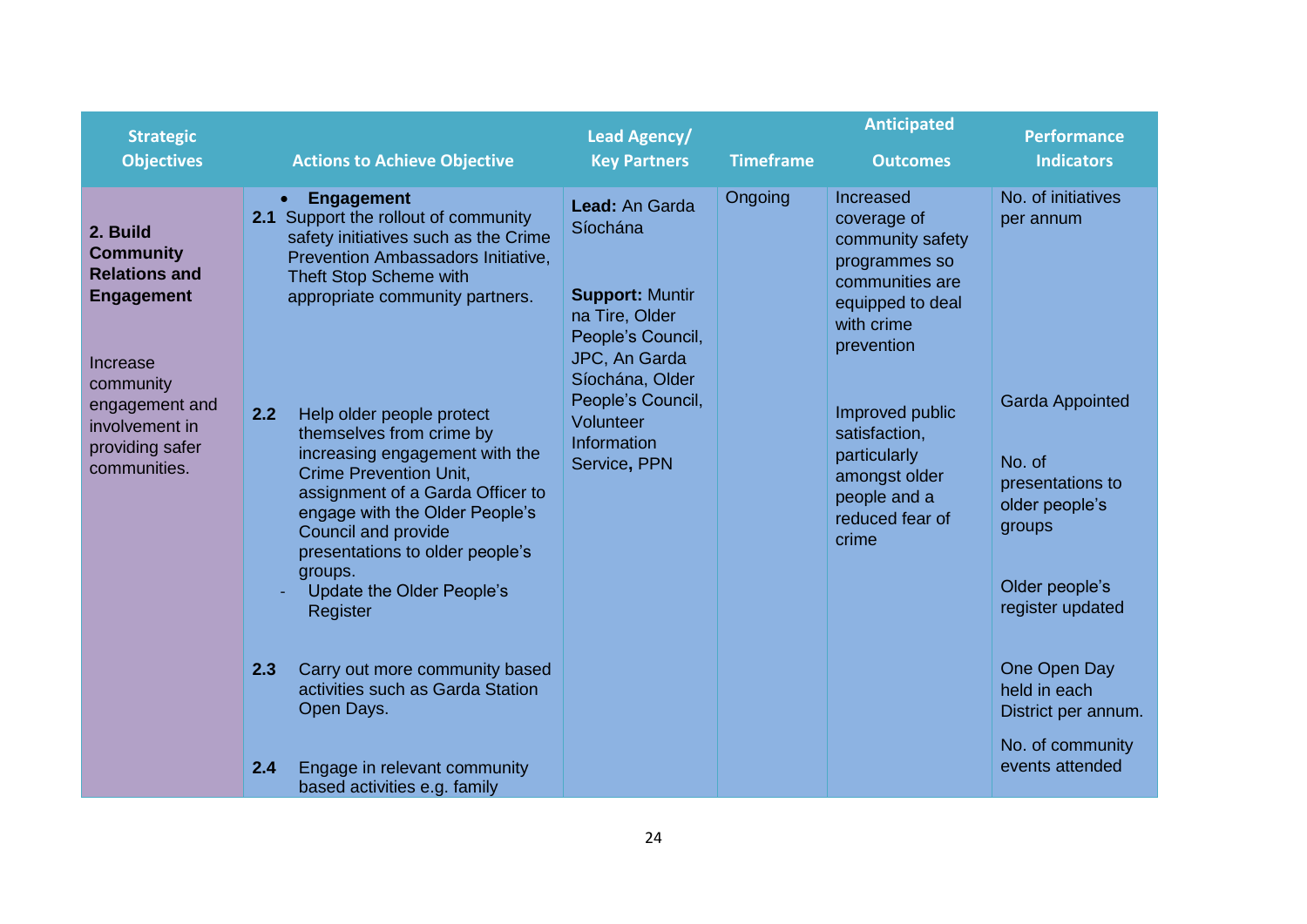| <b>Strategic</b>  |                                                                                                                                                                                                                                                                                                                                                                                                     | Lead Agency/                                                                                             |                  | <b>Anticipated</b>                                                                                         | <b>Performance</b>                                                                                                                                                                 |
|-------------------|-----------------------------------------------------------------------------------------------------------------------------------------------------------------------------------------------------------------------------------------------------------------------------------------------------------------------------------------------------------------------------------------------------|----------------------------------------------------------------------------------------------------------|------------------|------------------------------------------------------------------------------------------------------------|------------------------------------------------------------------------------------------------------------------------------------------------------------------------------------|
| <b>Objectives</b> | <b>Actions to Achieve Objective</b>                                                                                                                                                                                                                                                                                                                                                                 | <b>Key Partners</b>                                                                                      | <b>Timeframe</b> | <b>Outcomes</b>                                                                                            | <b>Indicators</b>                                                                                                                                                                  |
|                   | fun/sports days, community<br>festivals, men's sheds events etc.<br>2.5 Hold a local event for the National<br>Property Recovery day on an<br>annual basis.<br>2.6 Support the newly established<br>Town Teams set up through<br>Cavan County Council by ensuring<br>that there is relevant appropriate<br>crime prevention and safety<br>initiatives included within the Town<br>Teams Programmes. | Lead: Cavan<br><b>County Council</b>                                                                     |                  |                                                                                                            | Attendance at<br><b>National Property</b><br><b>Recovery Day</b><br>At least one crime<br>prevention/safety<br>initiative action<br>included within<br>each Town Team<br>Programme |
|                   | <b>Coordination</b><br>2.7 Establish a Community Relations<br>and Engagement Sub-Group<br>under the JPC to oversee this<br>objective.                                                                                                                                                                                                                                                               | Lead: JPC                                                                                                | Short-term       | More co-ordinated<br>approach to this<br>work.                                                             | New JPC Sub-<br>group to be<br>established.                                                                                                                                        |
|                   | 2.8 Support Community Alert as a<br>community crime prevention and<br>reduction initiative for rural areas,<br>operating as a partnership<br>between the local community, An<br>Garda Síochána and Muntir na<br>Tire.<br>- Garda appointed to each                                                                                                                                                  | Lead: Muintir na<br><b>Tire</b><br>Support: JPC,<br>An Garda<br>Síochána, Cavan<br><b>County Council</b> | Ongoing          | Functioning<br><b>Community Alert/</b><br>Neighbourhood<br>Watch covering all<br>areas of County<br>Cavan. | <b>Maintain the</b><br>number of existing<br>community alert<br>groups annually<br>over the life of the<br>strategy.                                                               |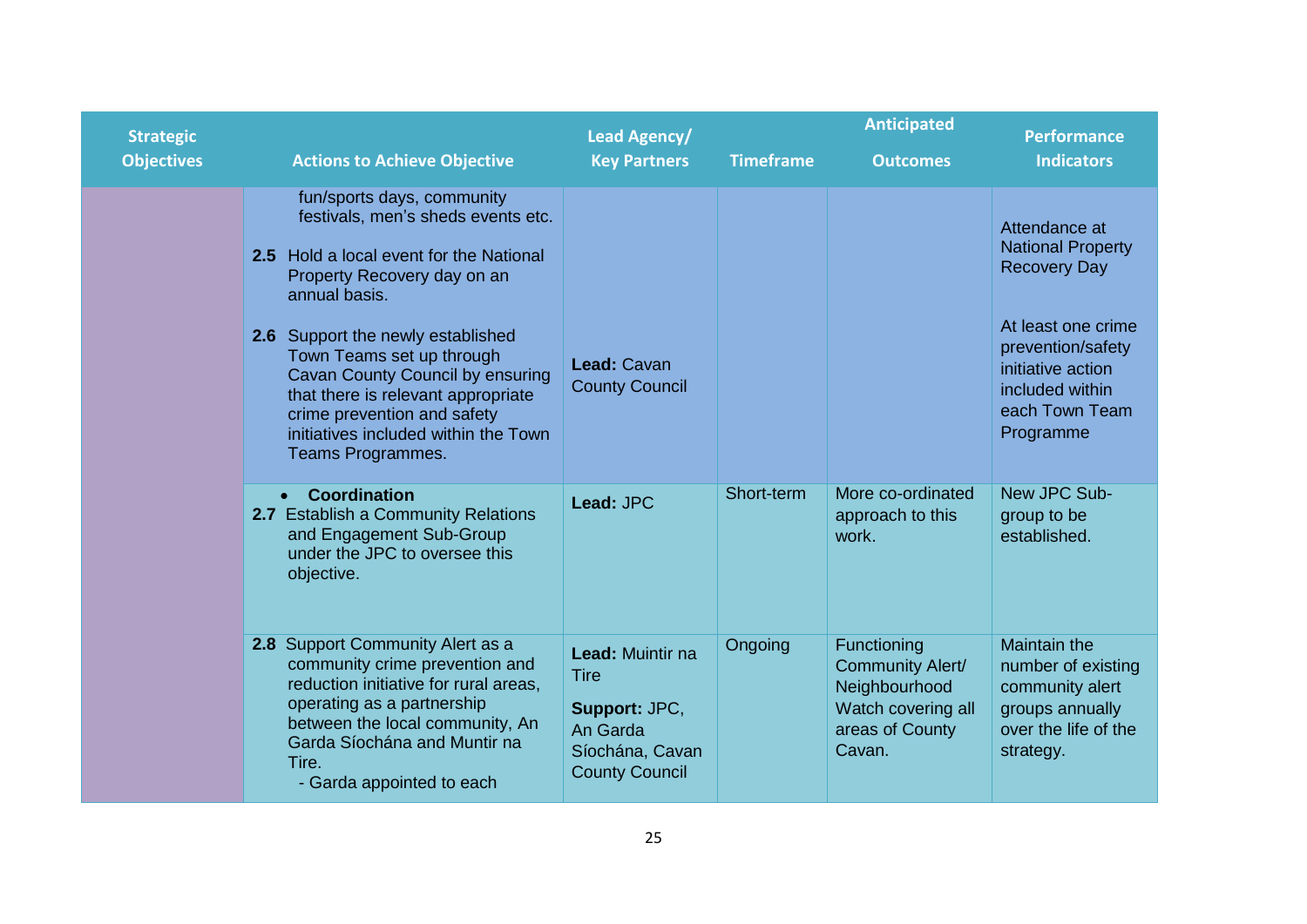| <b>Strategic</b>  |             |                                                                                                                                                                                                                                                                                                                                                                                                                                                                                         | <b>Lead Agency/</b>                                                                                                                                          |                   | <b>Anticipated</b>                                                                                               | <b>Performance</b>                                                                       |
|-------------------|-------------|-----------------------------------------------------------------------------------------------------------------------------------------------------------------------------------------------------------------------------------------------------------------------------------------------------------------------------------------------------------------------------------------------------------------------------------------------------------------------------------------|--------------------------------------------------------------------------------------------------------------------------------------------------------------|-------------------|------------------------------------------------------------------------------------------------------------------|------------------------------------------------------------------------------------------|
| <b>Objectives</b> |             | <b>Actions to Achieve Objective</b>                                                                                                                                                                                                                                                                                                                                                                                                                                                     | <b>Key Partners</b>                                                                                                                                          | <b>Timeframe</b>  | <b>Outcomes</b>                                                                                                  | <b>Indicators</b>                                                                        |
|                   | 2.9<br>2.10 | <b>Community Alert Group.</b><br>Host an annual meeting of all the<br><b>Community Alert/Text Alert</b><br>Groups within the County and<br>encourage opportunities for cross<br>county and cross border co-<br>operation with Community<br>Alert/Text Alert groups within<br>these areas.<br>Develop Text Alert as a one way<br>communication channel between<br>An Garda Síochána and the<br>community and work towards<br>achieving full county coverage of<br>the Text Alert Scheme. |                                                                                                                                                              |                   |                                                                                                                  | Annual meeting<br>held<br>Number of new<br><b>Text Alert Groups</b><br>set up per annum. |
|                   |             | 2.11 Conduct an audit of current<br>agencies providing community<br>safety and crime prevention<br>education and support services<br>and co-ordinate to reduce<br>duplication.                                                                                                                                                                                                                                                                                                          | Lead: $JPC-$<br>Community<br><b>Relationship &amp;</b><br><b>Engagement Sub</b><br>Group<br><b>Support: Cavan</b><br>County Council,<br>An Garda<br>Síochána | <b>Short-Term</b> | Have a coordinated<br>approach to<br>community safety<br>education and<br>support services<br>across the county. | Audit completed                                                                          |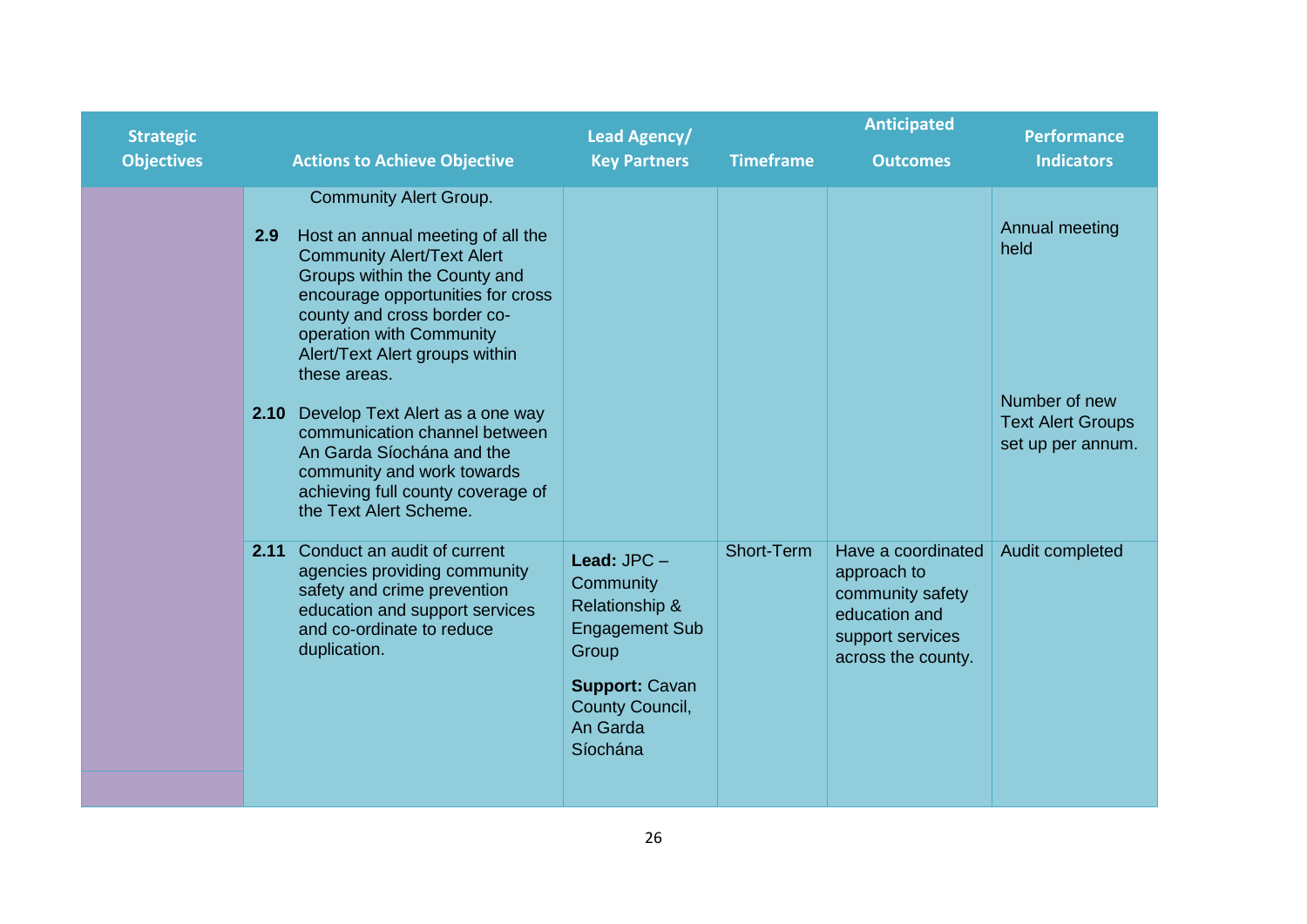| <b>Strategic</b>                   |                                                                                                                                                                                                                                                                                                                                                                                                                                                                   | <b>Lead Agency/</b>                                                                  |                       | <b>Anticipated</b>                                                            | <b>Performance</b>                                                                                                                                                                                 |
|------------------------------------|-------------------------------------------------------------------------------------------------------------------------------------------------------------------------------------------------------------------------------------------------------------------------------------------------------------------------------------------------------------------------------------------------------------------------------------------------------------------|--------------------------------------------------------------------------------------|-----------------------|-------------------------------------------------------------------------------|----------------------------------------------------------------------------------------------------------------------------------------------------------------------------------------------------|
| <b>Objectives</b>                  | <b>Actions to Achieve Objective</b>                                                                                                                                                                                                                                                                                                                                                                                                                               | <b>Key Partners</b>                                                                  | <b>Timeframe</b>      | <b>Outcomes</b>                                                               | <b>Indicators</b>                                                                                                                                                                                  |
| 3. Improved<br>Communica-<br>tions | <b>Engagement</b><br>$\bullet$<br>3.1 Adopt, publish and launch the<br>County Cavan JPC six year<br>strategic plan.<br>Raise awareness of the County<br>3.2 <sub>2</sub><br>Cavan JPC, its purpose and its<br>relevance for the public through<br>CCC social media sources, press<br>releases and notices of meetings.<br>Produce one annual newsletter for<br>the JPC.<br><b>3.3</b> In accordance with JPC<br>Guidelines, host an annual JPC<br>Public Meeting. | Lead: JPC<br><b>Support: An</b><br>Garda Síochána,<br><b>Cavan County</b><br>Council | Ongoing               | Increased<br>awareness and<br>knowledge of the<br><b>JPC</b>                  | Plan adopted and<br>launched<br>No. of press<br>releases<br>No. of social media<br>hits<br>No. of notices of<br>meetings<br><b>Newsletter</b><br>produced.<br>One public meeting<br>held per annum |
|                                    | Explore the increased use of the<br>3.4<br><b>Text Alert Service to include all</b><br>crime prevention advice /<br>measures and important public<br>information.                                                                                                                                                                                                                                                                                                 | Lead: An Garda<br>Síochána                                                           | Medium<br><b>Term</b> | Improved<br>communications<br>between An Garda<br>Síochána and the<br>public. | Increased usage of<br><b>Text Alert Scheme</b>                                                                                                                                                     |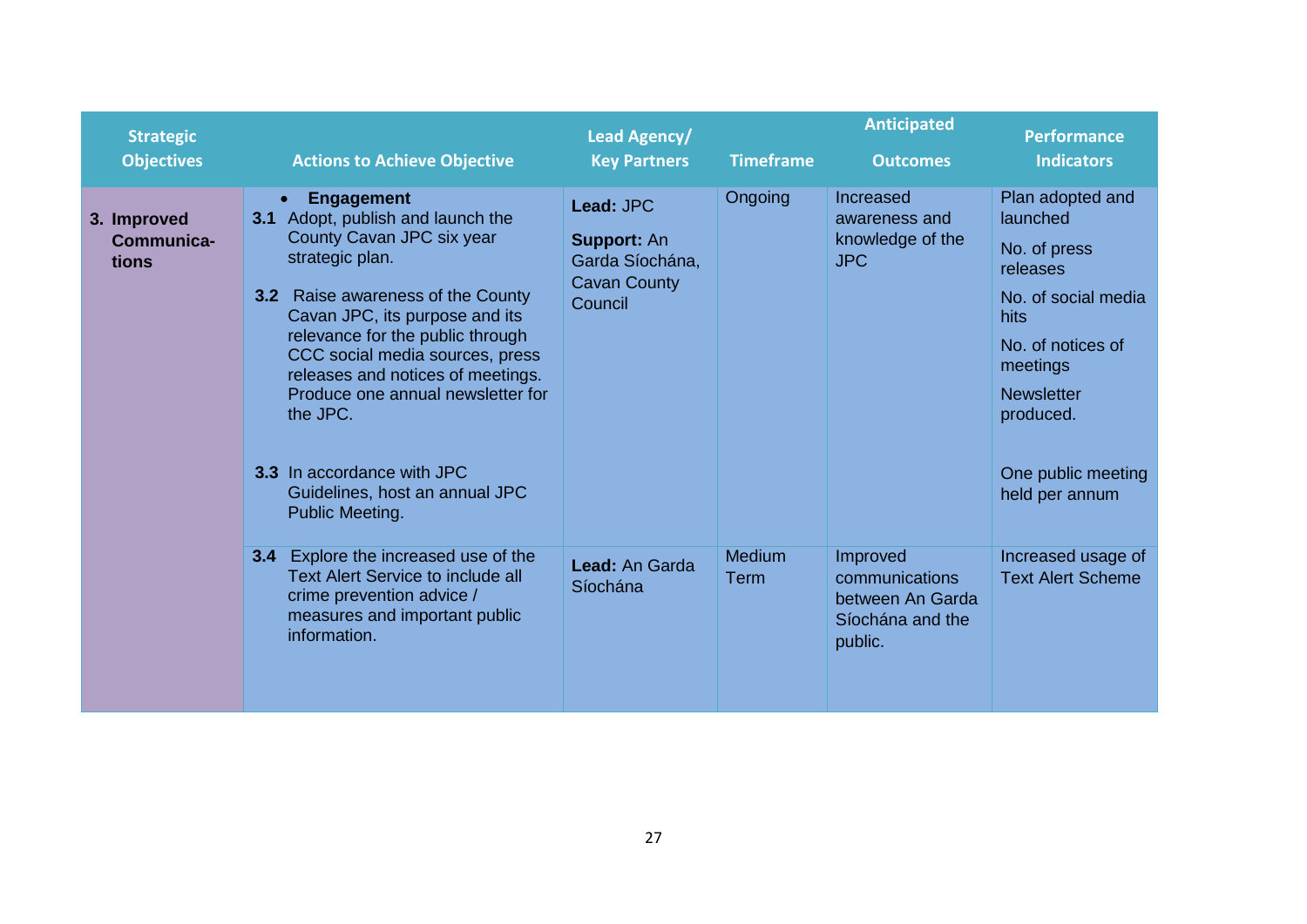| <b>Strategic</b>  |                                                                                                                                                                                                                                                                                                           | Lead Agency/                                                                         |                   | <b>Anticipated</b>                                                                                                                          | <b>Performance</b>                                                                                                                                                                                               |
|-------------------|-----------------------------------------------------------------------------------------------------------------------------------------------------------------------------------------------------------------------------------------------------------------------------------------------------------|--------------------------------------------------------------------------------------|-------------------|---------------------------------------------------------------------------------------------------------------------------------------------|------------------------------------------------------------------------------------------------------------------------------------------------------------------------------------------------------------------|
| <b>Objectives</b> | <b>Actions to Achieve Objective</b>                                                                                                                                                                                                                                                                       | <b>Key Partners</b>                                                                  | <b>Timeframe</b>  | <b>Outcomes</b>                                                                                                                             | <b>Indicators</b>                                                                                                                                                                                                |
|                   | 3.5 Support and develop the JPC<br>Linkage Group as a thematic<br>subgroup of the PPN to discuss<br>and develop policy.<br>Linkage group to support PPN<br>representatives on the JPC. The<br>JPC will use the PPN as a key<br>method to communicate with the<br><b>Community &amp; Voluntary Sector.</b> | Lead: PPN<br><b>Support: JPC</b>                                                     | <b>Short Term</b> | The PPN's JPC<br>Linkage Group to<br>be utilised as a key<br>communications<br>medium with the<br>Community and<br><b>Voluntary Sector.</b> | Establishment of<br>the PPN/JPC<br>Linkage Group.<br><b>Quarterly meetings</b><br>held per annum<br>No. of initiatives<br>supported.                                                                             |
|                   | <b>Coordination</b><br>$\bullet$<br>3.6 Implement the Garda<br><b>Communications Strategy to</b><br>improve communications to the<br>public. More use of social media to<br>alert the public and online<br>community to cyber crimes and<br>scams.                                                        | <b>Lead: An Garda</b><br>Síochána<br>Support: JPC,<br><b>Cavan County</b><br>Council | Ongoing           | Improved<br>communications<br>between An Garda<br>Síochána and the<br>public.<br>Improved public<br>confidence and<br>trust.                | <b>Implement Garda</b><br>Communication<br>Strategy.<br>Number of media<br>briefings, press<br>releases from the<br>Divisions to the<br>local media etc.<br>Increased use of<br>the Divisional<br>Facebook page. |
|                   | 3.7 JPC members will be represented<br>on relevant committees to ensure<br>effective collaboration and cross<br>communication between the JPC<br>and these committees, including:<br>Cavan Traveller Inter-agency                                                                                         | Lead: JPC<br><b>Members</b>                                                          | Ongoing           | Increased<br>collaboration and<br>cross-<br>communication<br>between the                                                                    | No. of relevant<br>committees<br>members are<br>represented                                                                                                                                                      |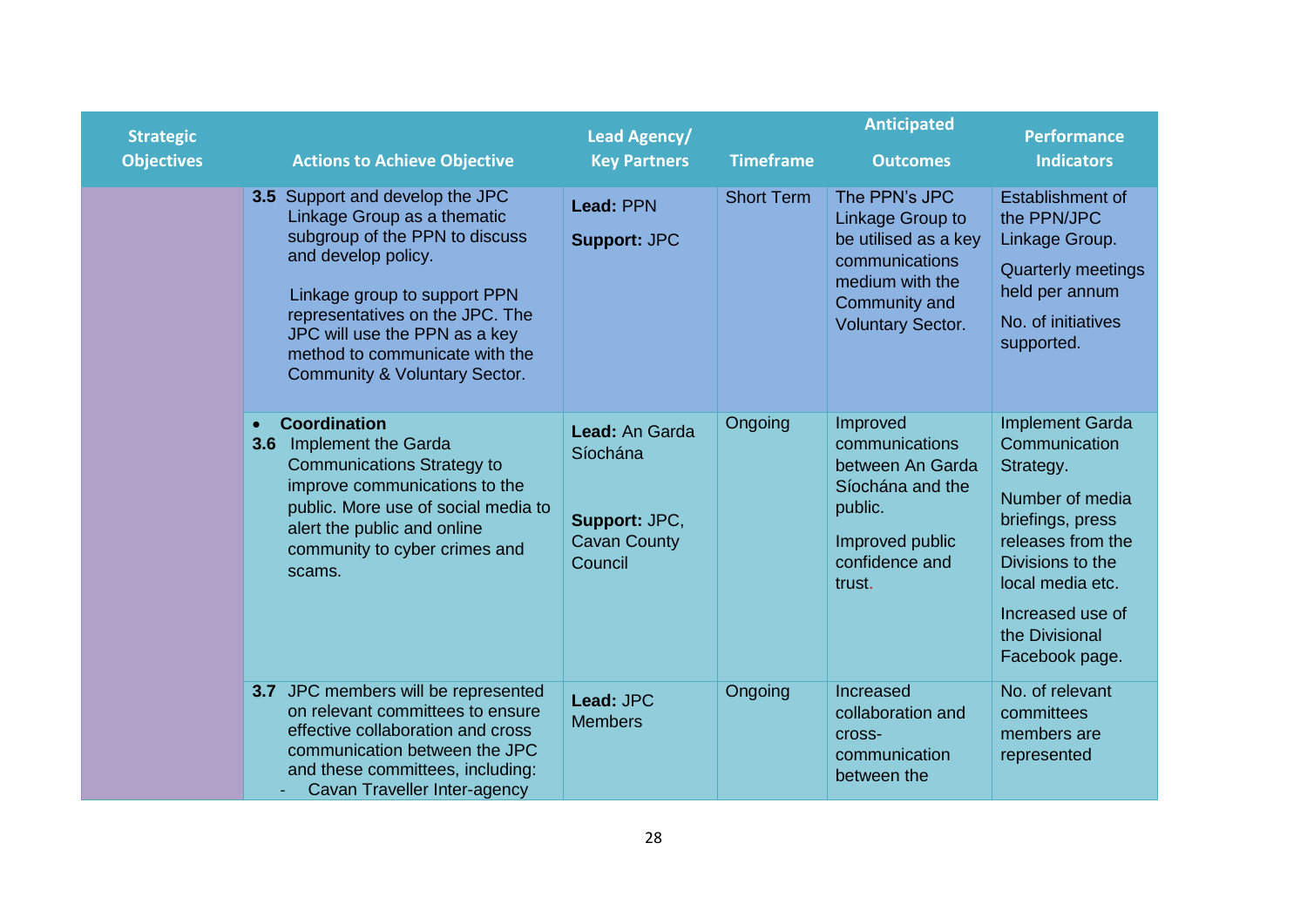| <b>Strategic</b>                                    |                                                                                                                                                                                                                                                                                                                                                                                                          | Lead Agency/               |                       | <b>Anticipated</b>                                                             | <b>Performance</b>                                                                 |
|-----------------------------------------------------|----------------------------------------------------------------------------------------------------------------------------------------------------------------------------------------------------------------------------------------------------------------------------------------------------------------------------------------------------------------------------------------------------------|----------------------------|-----------------------|--------------------------------------------------------------------------------|------------------------------------------------------------------------------------|
| <b>Objectives</b>                                   | <b>Actions to Achieve Objective</b>                                                                                                                                                                                                                                                                                                                                                                      | <b>Key Partners</b>        | <b>Timeframe</b>      | <b>Outcomes</b>                                                                | <b>Indicators</b>                                                                  |
|                                                     | Committee<br><b>Cavan Age Friendly Alliance</b><br><b>Local Community Development</b><br>Committee (LCDC)<br>Cavan Drugs & Alcohol Forum<br><b>Cavan Suicide Prevention</b><br><b>Steering Committee</b><br><b>Roads Safety Committee</b>                                                                                                                                                                |                            |                       | various committees                                                             |                                                                                    |
| 4. Improved<br><b>Safety and</b><br><b>Policing</b> | <b>Enforcement</b><br>$\bullet$<br>High visibility policing to tackle<br>4.1<br>public disorder and anti-social<br>behaviour and increase presence<br>of gardaí across County Cavan,<br>particularly areas that are isolated<br>and are vulnerable to crime.                                                                                                                                             | Lead: An Garda<br>Síochána | Ongoing               | Greater policing<br>presence within our<br>communities                         | No. of high visibility<br>patrols                                                  |
|                                                     | <b>Engagement</b><br>4.2 Enhance services to victims of<br>crime and promote the newly<br>established Divisional Garda<br>Victim Support Office (GVSO).<br>GVSO will raise awareness by<br>informing victims about relevant<br>State funded victims support<br>organisations.<br>Strengthen communications<br>with all victims of crime.<br>Assess and provide those most<br>in need with suitable Garda | Lead: An Garda<br>Síochána | Medium<br><b>Term</b> | Have a<br>professional follow-<br>up service in place<br>for victims of crime. | Number of<br>individuals<br>supported through<br>the Divisional<br>GVSO per annum. |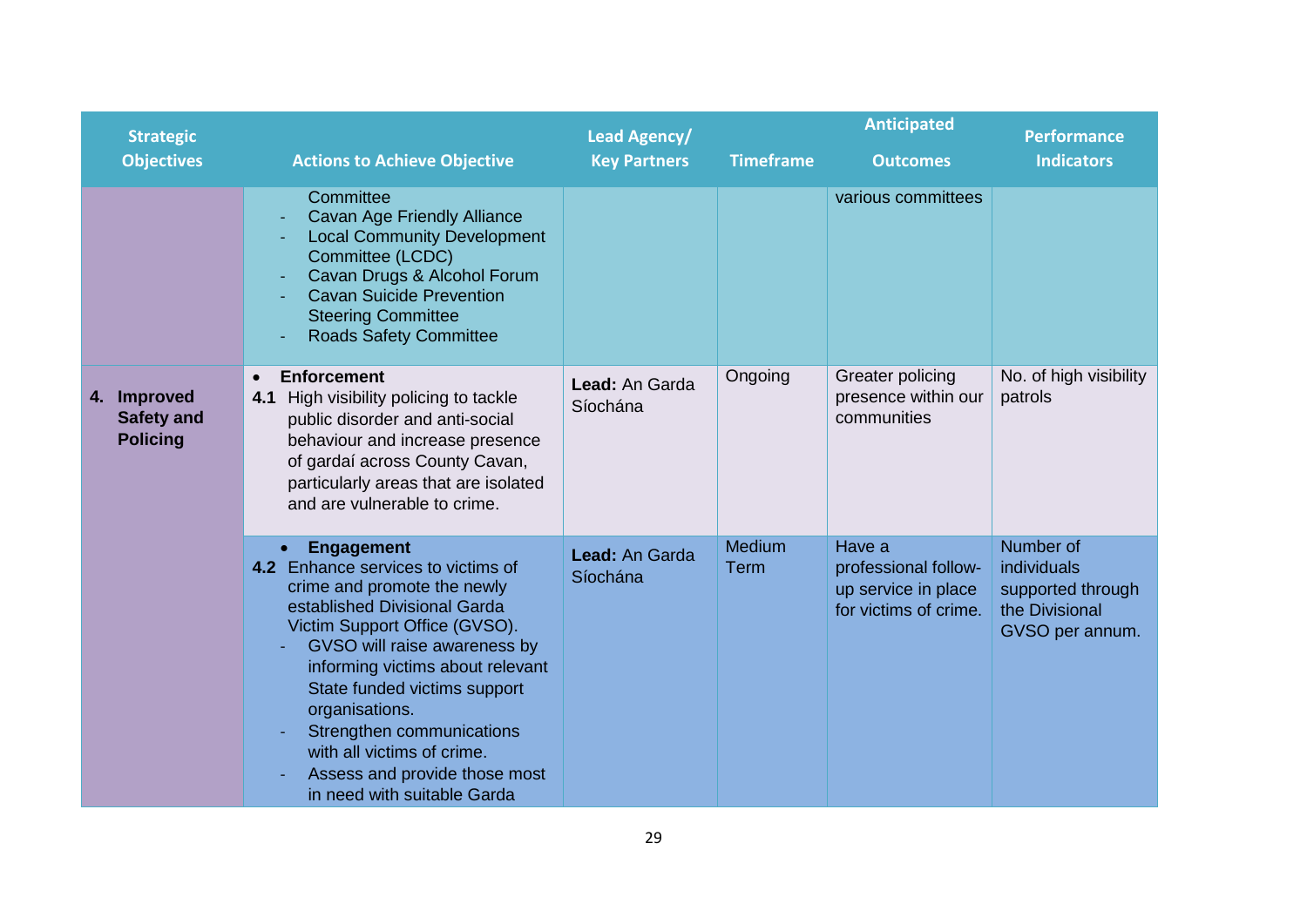| <b>Strategic</b>  |                                                                                                                                                                                                                                                          | Lead Agency/                                                                                                      |                  | <b>Anticipated</b>                                     | <b>Performance</b>                                                                                                                    |
|-------------------|----------------------------------------------------------------------------------------------------------------------------------------------------------------------------------------------------------------------------------------------------------|-------------------------------------------------------------------------------------------------------------------|------------------|--------------------------------------------------------|---------------------------------------------------------------------------------------------------------------------------------------|
| <b>Objectives</b> | <b>Actions to Achieve Objective</b>                                                                                                                                                                                                                      | <b>Key Partners</b>                                                                                               | <b>Timeframe</b> | <b>Outcomes</b>                                        | <b>Indicators</b>                                                                                                                     |
|                   | Services.                                                                                                                                                                                                                                                |                                                                                                                   |                  |                                                        |                                                                                                                                       |
|                   | <b>Co-ordination</b><br>$\bullet$<br>4.3 Cavan County Council to use An<br>Garda Síochana's Crime<br>Prevention through Environmental<br>Design Guidelines.<br>Also encourage and support<br>wider usage amongst architects<br>and planning consultants. | Lead: Cavan<br><b>County Council</b><br>(Housing, Roads)<br>and Planning)<br><b>Support: An</b><br>Garda Síochána | Long Term        |                                                        | <b>Training day</b><br>organised for<br>relevant staff<br>members<br>No. of<br>projects/upgrades<br>implemented using<br>this process |
|                   | 4.4 Promote the installation of CCTV<br>systems in key areas.                                                                                                                                                                                            | Lead: An Garda<br>Síochana<br>Support: JPC,<br><b>Cavan County</b><br>Council                                     | Long Term        |                                                        | No. of CCTV<br>installations and<br>systems upgrades.                                                                                 |
|                   | 4.5 Promote coordination of police<br>forces north and south of the<br>border.                                                                                                                                                                           |                                                                                                                   | Long Term        | Increased<br>collaboration<br>across county<br>borders | No. of<br>meetings/initiatives<br>held between<br>policing forces<br>north and south of<br>the border.                                |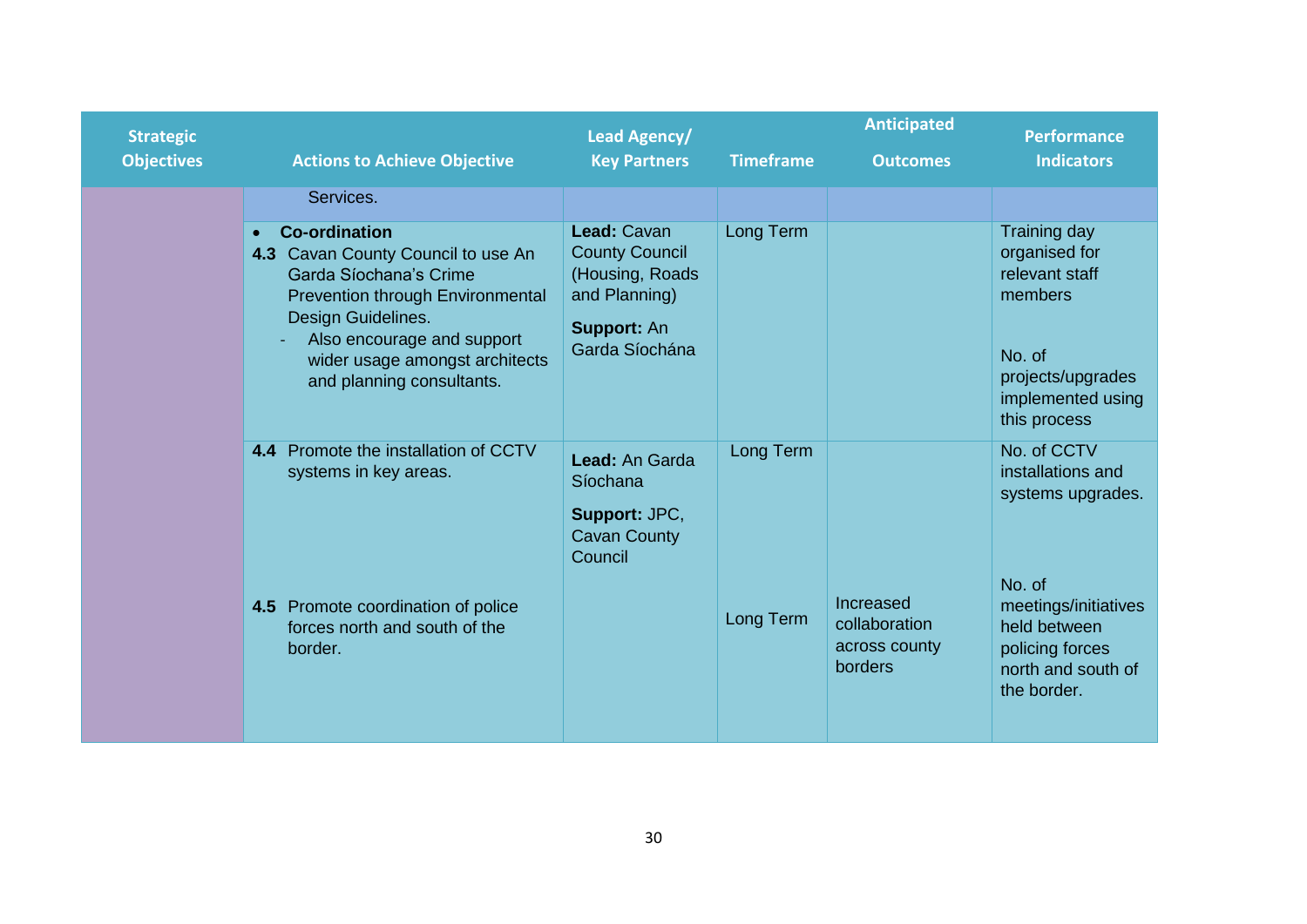| <b>Strategic</b>                                                          |                                                                                                                                                                                                             | Lead Agency/                                                                                 |                  | <b>Anticipated</b>                                                                                                         | <b>Performance</b>                                                                                |
|---------------------------------------------------------------------------|-------------------------------------------------------------------------------------------------------------------------------------------------------------------------------------------------------------|----------------------------------------------------------------------------------------------|------------------|----------------------------------------------------------------------------------------------------------------------------|---------------------------------------------------------------------------------------------------|
| <b>Objectives</b>                                                         | <b>Actions to Achieve Objective</b>                                                                                                                                                                         | <b>Key Partners</b>                                                                          | <b>Timeframe</b> | <b>Outcomes</b>                                                                                                            | <b>Indicators</b>                                                                                 |
| 5 Road Safety<br>Make roads in the<br>county safer for all<br>road users. | <b>Education</b><br>$\bullet$<br>5.1 Continue the delivery of Garda<br><b>School Education Programmes</b><br>such as 'Are you too young to die'<br>and 'Beep Beep Day' Programme<br>to pre-school children. | Lead: An Garda<br>Síochána                                                                   | Ongoing          | Reduction in the<br>number of:<br>Road deaths<br>Collisions<br><b>Related injuries</b><br>Reduce incidents<br>of speeding. | No. of Schools<br>within the County<br>to receive training                                        |
|                                                                           | 5.2 Delivery of RSA's 'Wrecked'<br>programme to secondary schools.<br>Delivery of "Simon and Friends",<br>"Seatbelt Sherriff" and "HiGlo<br>Silver" to primary schools.                                     | Lead: Road<br><b>Safety Authority</b>                                                        | Ongoing          |                                                                                                                            | No. of Schools<br>within the County<br>to receive training                                        |
|                                                                           | 5.3 Cycle safety training & rules of the<br>road (Sports Partnership/Bike<br>Week)                                                                                                                          | Lead: Cavan<br><b>Sports</b><br>Partnership                                                  | Ongoing          | Increased<br>awareness around<br>safe cycling                                                                              | No. of Schools to<br>receive the training<br>No. of students to<br>participate in the<br>training |
|                                                                           | <b>Enforcement</b><br>$\bullet$<br>5.4 Increase compliance with<br>legislation.                                                                                                                             | Lead: An Garda<br>Síochána<br><b>Support: Cavan</b><br>County Council,<br><b>Road Safety</b> | Ongoing          | Increased<br>compliance with<br>legislation.                                                                               | Road offence<br>statistics                                                                        |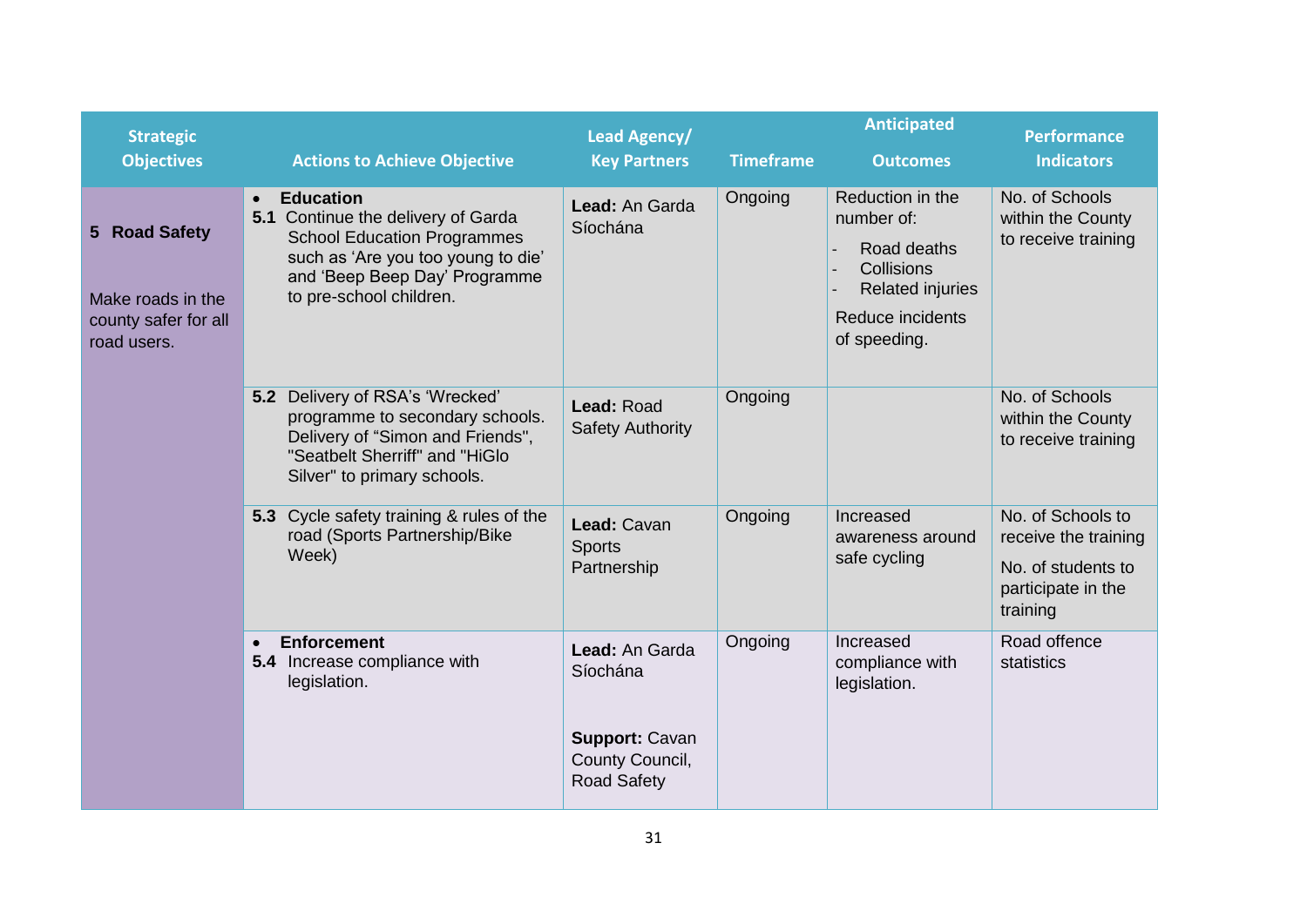| <b>Strategic</b>  |                                                                                                                                               | Lead Agency/                                                      |                  | <b>Anticipated</b>                                                                           | <b>Performance</b>                              |
|-------------------|-----------------------------------------------------------------------------------------------------------------------------------------------|-------------------------------------------------------------------|------------------|----------------------------------------------------------------------------------------------|-------------------------------------------------|
| <b>Objectives</b> | <b>Actions to Achieve Objective</b>                                                                                                           | <b>Key Partners</b>                                               | <b>Timeframe</b> | <b>Outcomes</b>                                                                              | <b>Indicators</b>                               |
|                   | <b>5.5</b> Increase the use of Automatic<br>Number Plate Recognition (ANPR)<br>technology for roads policing and<br>as an investigation tool. | Authority                                                         | Long Term        | More access to<br>ANPR technology<br>to track and target<br>criminals and road<br>offenders. | Number of<br>detections resulting<br>from ANPR. |
|                   | 5.6 High visibility checkpoints and<br>signage.                                                                                               |                                                                   |                  |                                                                                              | No. of checkpoints                              |
|                   | 5.7 Remove posters blocking<br>roundabouts and junctions.                                                                                     | Lead: Cavan<br><b>County Council</b>                              | Long Term        |                                                                                              | No. of speed<br>reductions<br>measures/pedes-   |
|                   | <b>5.8</b> Continue to review speed limits<br>across the county with a particular<br>emphasis on housing estates and<br>villages.             | Support: An<br>Garda Síochána,<br><b>Road Safety</b><br>Authority |                  |                                                                                              | trian crossings put<br>in at local schools      |
|                   | 5.9 Install speed reduction<br>measures/pedestrian crossings at<br>schools within the county where<br>such a need is identified.              |                                                                   |                  |                                                                                              |                                                 |
|                   | Improvement to pedestrian<br>5.10<br>facilities as part of Cavan Town's<br>'Active Travel Towns'<br>Programme.                                |                                                                   |                  |                                                                                              |                                                 |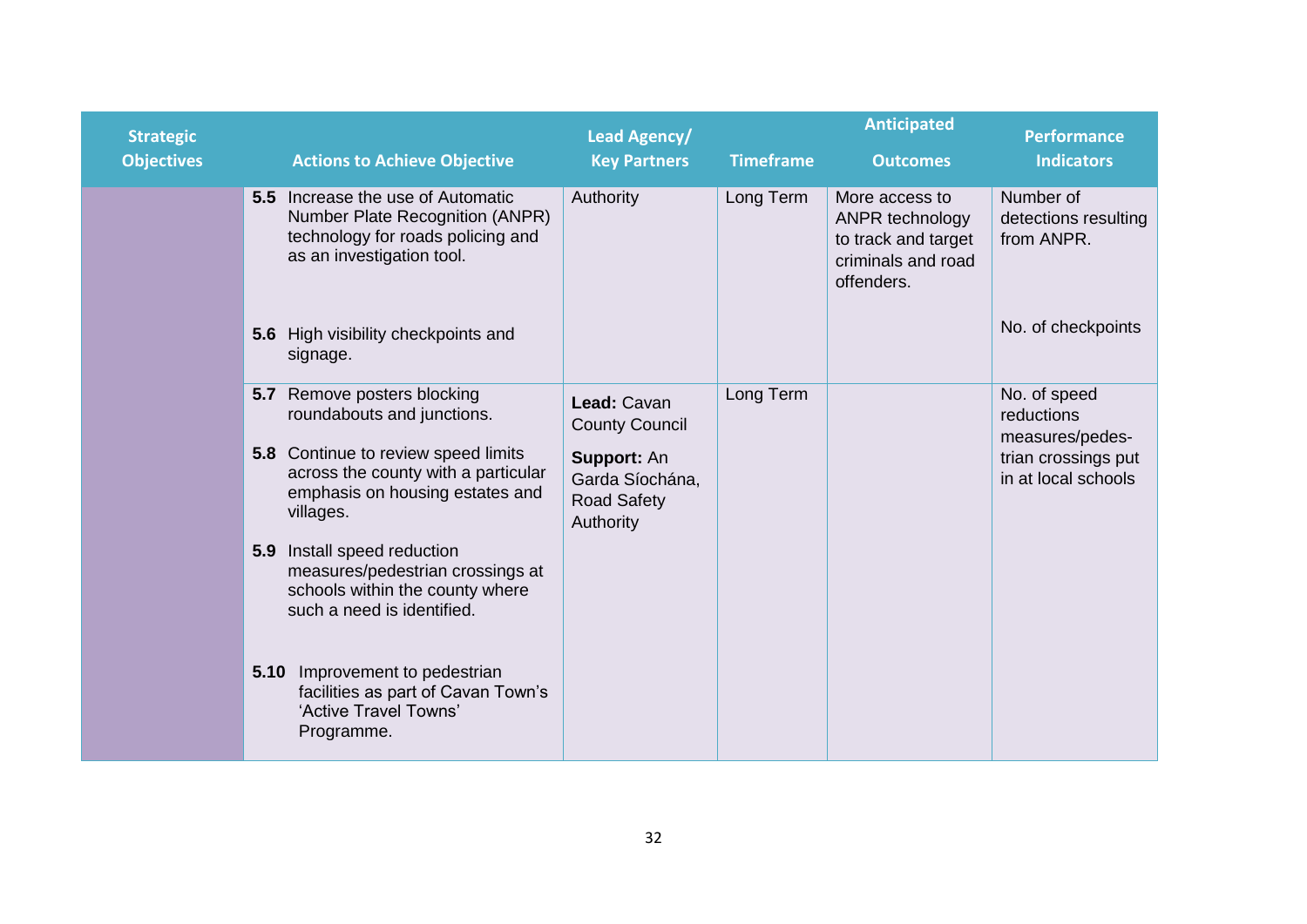| <b>Strategic</b><br><b>Objectives</b> | <b>Actions to Achieve Objective</b>                                                                                                                                                                           | Lead Agency/<br><b>Key Partners</b>                                                                                      | <b>Timeframe</b> | <b>Anticipated</b><br><b>Outcomes</b>                                                                                                      | <b>Performance</b><br><b>Indicators</b>                      |
|---------------------------------------|---------------------------------------------------------------------------------------------------------------------------------------------------------------------------------------------------------------|--------------------------------------------------------------------------------------------------------------------------|------------------|--------------------------------------------------------------------------------------------------------------------------------------------|--------------------------------------------------------------|
|                                       | <b>Coordination</b><br>$\bullet$<br>Continue the provision of the<br>5.11<br><b>Collision Prevention Programme.</b><br>Continue and support the work of<br>5.12<br>the Garda Multi-Agency Road<br>Operations. | <b>Lead: An Garda</b><br>Síochána<br><b>Support:</b><br>Members of the<br>Multi-Agency<br><b>Road Operation</b><br>Group | Ongoing          | Reduction in the<br>number of $-$<br>Road<br>deaths<br><b>Collisions</b><br>Related<br><i>injuries</i><br>Reduce incidents<br>of speeding. | No. of Meetings<br>held<br>No. of initiatives<br>undertaken. |
|                                       | Support the roll out of the County<br>5.13<br>Cavan Road Safety Plan.                                                                                                                                         | Lead: Cavan<br>County Council,<br><b>Road Safety</b><br>Committee                                                        |                  |                                                                                                                                            | Plan produced in<br>2017 and<br>implementation<br>commenced  |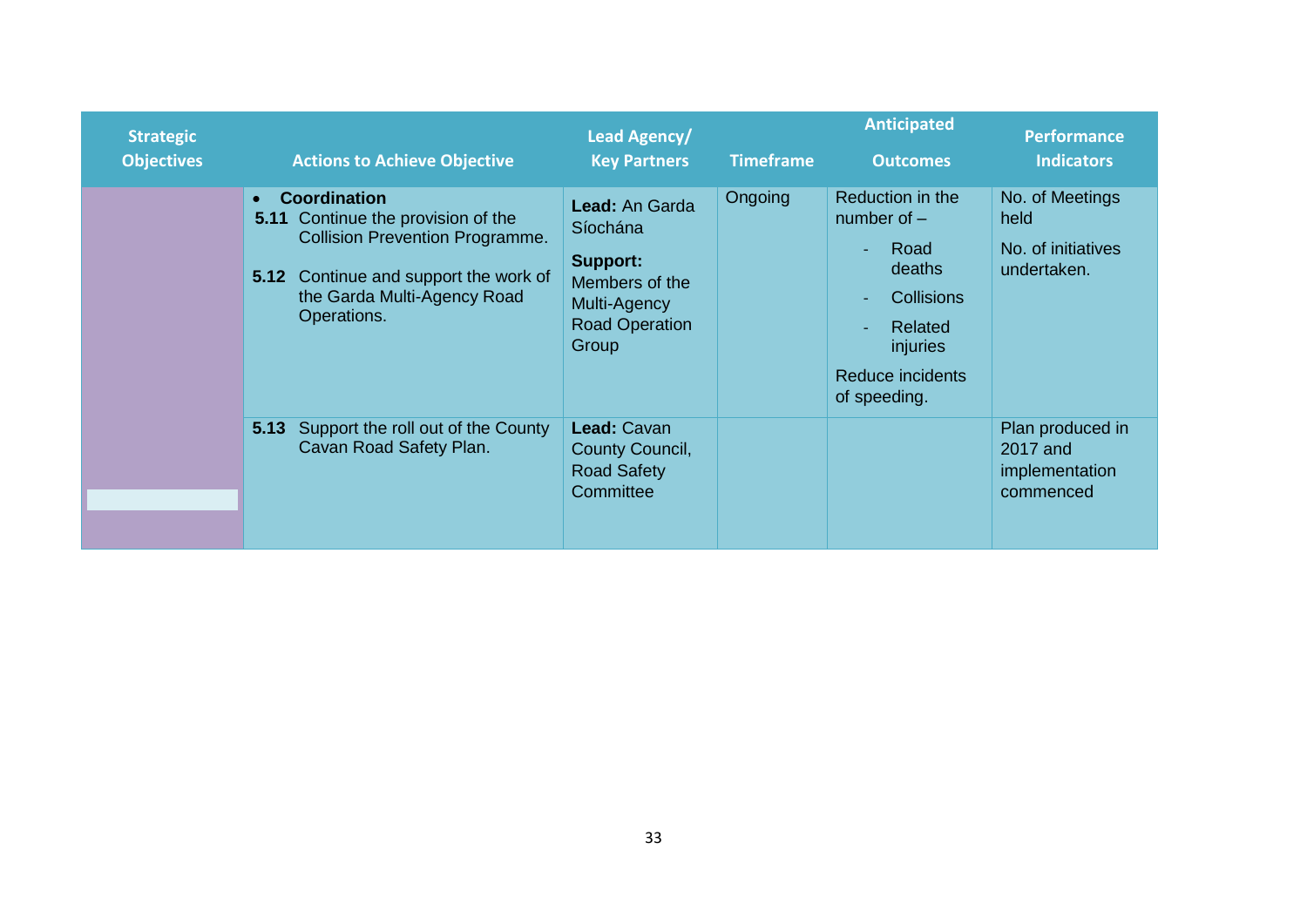#### **6. Implementation, Monitoring and Evaluation**

#### **6.1 Taking the Strategy Forward – Implementation**

There are currently a number of funding opportunities available under programmes such as Peace IV, LEADER and the Community Based CCTV Programme. The Cavan JPC will be supportive of organisations and communities to explore the possibilities of availing of these funding sources to ensure the full implementation of this plan.

The JPC will be required to produce annual programmes of work to bring their six year strategic plan to fruition. The following steps will need to be considered in order to achieve successful implementation:

- $\triangleright$  Identification of champions to oversee and deliver on actions.
- $\triangleright$  The creation of JPC sub committees/and or key partners as deemed appropriate, to advance the activities of the committee.

#### **6.2 Monitoring & Evaluation**

Regular JPC meetings will be held to monitor progress on specific actions outlined in the strategy. An annual progress report on the overall implementation of the six year strategy will be produced and a full evaluation of the plan will be carried out at the end of the six years.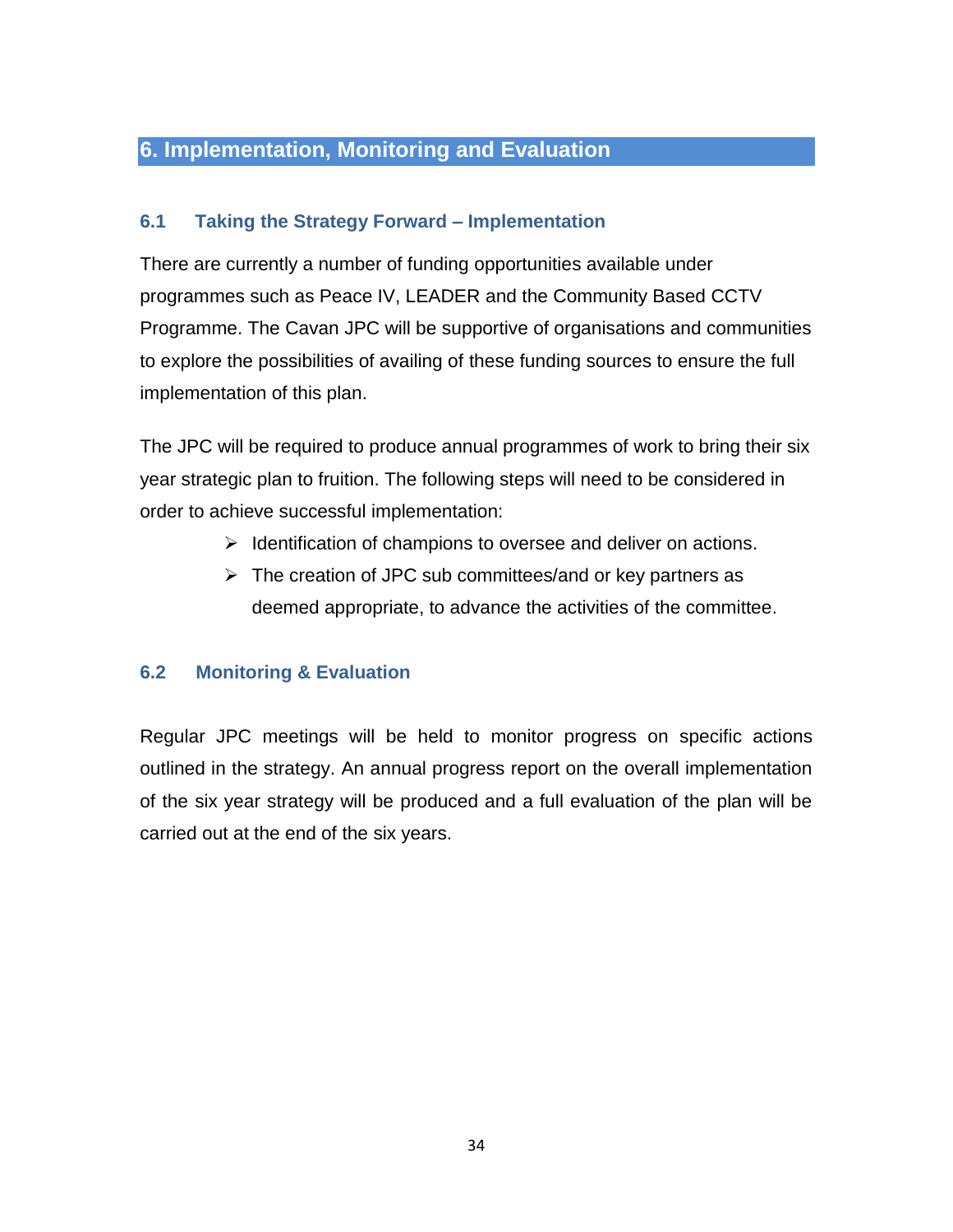# **APPENDICIES**

# **Appendix A**

Full list of the County Cavan JPC Membership

#### **Elected Representatives**

- Cllr. Sarah O'Reilly Cllr. Shane O'Reilly Cllr. Clifford Kelly Cllr. Fergal Curtin Cllr. John Paul Feeley Cllr. Winston Bennett Cllr. Carmel Brady Cllr. Peter Mc Vitty Cllr. Paddy Smith Cllr. Madeline Argue Cllr. Damian Brady Cllr. Noel O'Connell
- Cllr. Paddy Mc Donald

#### **Community Representatives**

Brian Mc Dermott – Cavan Public Participation Network (PPN) Noleen Brady – Community Alert Vanessa Clarke – Muntir na Tire Ashling Tobin – Garda 365 Project Bob Gilbert – Older People's Forum / Age Friendly Alliance Frank Mc Dermott – Shercock Rural Development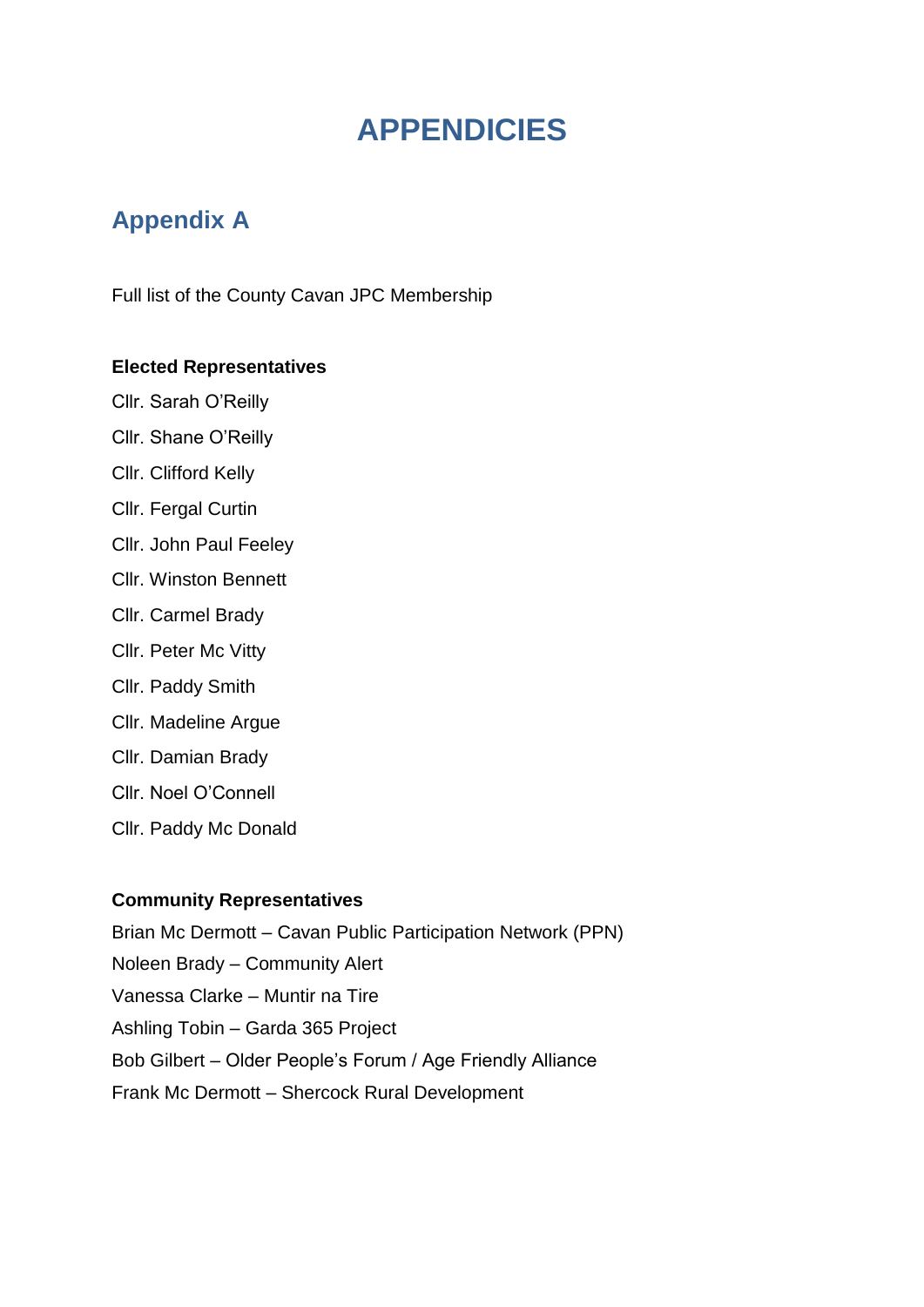**Cavan County Council** Tommy Ryan, Chief Executive Eoin Doyle, Director of Services

#### **An Garda Síochána**

Chief Superintendent Christopher Mangan Superintendent James Coen

#### **Oireachtas Members**

Deputy Brendan Smith Senator Joe O' Reilly Senator Diarmuid Wilson Deputy Niamh Smyth